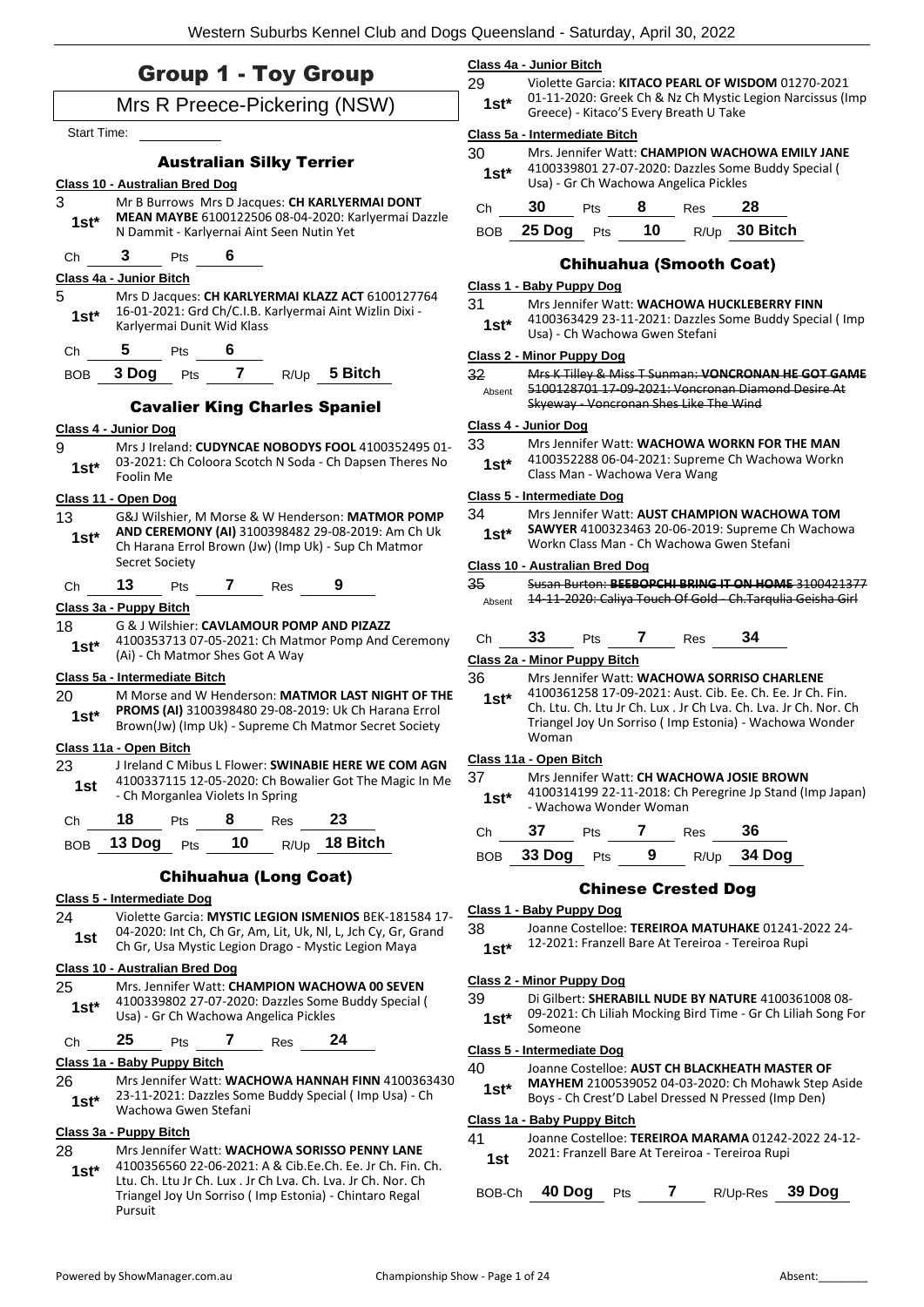- Griffon Bruxellois **Class 11 - Open Dog** 43 Mr S Thomas: **NEVAFOLLO FELIX FELICIS** 2100517941 28- 03-2019: Sup. Ch Cricklewood Nigh Of Magic In Paris (Imp Nz) - Ch. Balliol Jinny Juniper Absent Ch **Absent** Pts **Class 3a - Puppy Bitch** 44 Mr. Ven Grasso: **MAJOMARC FIREFOX KAZARI** 4100360256 18-06-2021: Ch Los Chatos Del Norte Rasta Man - **1st**\* 18-06-2021: Un Los Unaisonal Spanriever Copperplate **Class 4a - Junior Bitch** 45 Shane Thomas: **RAWEKE BUTTERCUP** 4100357195 19-04- 1st\* 2021: Ch Raweke Bart - Raweke Posie Parker **Class 11a - Open Bitch** 46 Shane Thomas: **CH BEAUFOX MISS TIGGYWINKLE** 2100496399 29-03-2018: Ch Nouveau Dear Parker - **1st**\* 2100496399 29-03-2018: Ch<br>Beaufox Jemma Puddle Duck Ch **46** Pts **8** Res **45** BOB **46 Bitch** Pts **8** R/Up **45 Bitch** Havanese **Class 2 - Minor Puppy Dog** 47 Mrs M L Boole: **ANANDA CRASHN THE PARTY** 3100438275 04-10-2021: Ch Ananda Stary Knight - Ananda Like A Diamond **1st\* Class 11 - Open Dog**
- 48 Mr. G. Neave & Mr D & Mrs D Scheiris & Ms P Lucas: **AUST.SUP.CH., AM.GR.CH., CAN.CH. THAT'S MENDOTA'S JACK OF HEARTS (IMP.USA)** TS34779203 06-11-2016: Am.Gr.Chg. Mendota's Adorabull Greek Legend - Am.Ch. Nirvana's Mystic Nutnmeg **1st\***

#### Ch **48** Pts **7** Res **47**

#### **Class 4a - Junior Bitch**

- 49 Mr and Mrs Cronshaw: **CH KARYME VELVET KISS**
- 2100553538 27-11-2020: Ci B Sup Ch Karyme Heartbeat At 1st\* <u>210053338</u> 27-11-2020: CLB Sup<br>My Feeet - Edelpark Velvet Kisses
- 50 Miss Lorree Cox: **HAVAHART PARISIAN PRINCESS** 4100352575 23-03-2021: Grand Ch Ananda Night Ov The 2nd <sup>4100352575</sup> 23-03-2021: Grand Ch Ananda Nig<br>Realm - Aust. Ch. Elmparle Paris Whenit Sizzles

#### **Class 10a - Australian Bred Bitch**

52 Mr. G. Neave & Mr D & Mrs D Scheiris & Ms P Lucas: **AUST.CH. THAATZ SYMPHONIC HARMONY** 4100348998 22-01-2021: Aust.Sup.Ch., Am.Gr.Chg., Can.Gr.Ch. That's Sun Ray At Pilosus (Imp.Usa) - Am.Gr.Ch. Evertop That's Purely Intentional (Imp.Usa) **1st\***

| Ch - | 52 | <b>Pts</b> | 8 | Res | 49                            |
|------|----|------------|---|-----|-------------------------------|
|      |    |            |   |     | BOB 48 Dog Pts 10 R/Up 47 Dog |

#### Italian Greyhound

#### **Class 18a - Neuter Bitch**

56 Mrs.E.Colbert: **NEUT.CH.SUP CH DELCO WATER LILY** 4100227275 25-04-2013: Sup Ch Delco Wait For It ( E T ) - 1st\* 4100227275 25-04-2013: Sup Ch D<br>Neut Ch Gr Ch Delco Dress In Black

BNOB **56 Bitch** Pts **6**

#### Japanese Chin

#### **Class 11a - Open Bitch**

- 57 Mrs D. Jacques: **C.I.B GR CH PONDAROZA BESUTO**
- **HIMITSU NI** 2100418529 14-11-2014: Cupidtown Ringside Gossip - Ch Tannashar Tamani **1st\***

BOB-Ch **57 Bitch** Pts **6**

#### Lowchen

### **Class 1 - Baby Puppy Dog**

58 Ms FEL Darling: **PACEAWAY DANCE MONKEY** 4100366436 27-12-2021: Paceaway Riverfance - Triscadec Angel In The **1st**\*  $\frac{27-1}{R}$ 

#### **Class 3 - Puppy Dog**

- 59 Ms FEL Darling: **PACEAWAY KEEP ROARIN** 4100357747 12- 06-2021: Paceaway Keep Your Sox On - Triscadec Angel In
	- **1st**\*  $\frac{06-20211}{\text{The Roar}}$

#### **Class 5 - Intermediate Dog**

60 T Ellem & D Freese: **CH BEAUQUETE ON POINT** 4100326907 28-09-2019: Sup Ch Paceaway Tophat N Tails - Ch Paceaway Onya Broomstick Absent

Ch **59** Pts **6** Res

#### **Class 3a - Puppy Bitch**

61 Ms FEL Darling: **PACEAWAY DESTINYS CHILD** 4100357751 18-06-2021: Paceaway Keep Your Sox On - Ch Paceaway Dance With Destiny Absent

#### **Class 4a - Junior Bitch**

| 62<br>$1st*$ |    |            |   | Ms L Howlett: WYNTERVALE CASTLE ON A CLOUD<br>3100422751 06-01-2021: Grand Ch Wyntervale<br>Rhymenocerous Et - Ch Wyntervale Adora Belle |
|--------------|----|------------|---|------------------------------------------------------------------------------------------------------------------------------------------|
| Ch.          | 62 | <b>Pts</b> | 6 | Res                                                                                                                                      |

#### BOB **59 Dog** Pts **7** R/Up **62 Bitch**

#### Miniature Pinscher

#### **Class 4a - Junior Bitch**

- 65 Ms K Quodling: **CEDARHAVEN LIVING DOLL** 4100352895 25-03-2021: Majicjewl Enchanted Knight - Nikijay Sultana **1st**\* <sup>25-03-</sup>
- BOB-Ch **65 Bitch** Pts **6**

#### Papillon

#### **Class 4 - Junior Dog**

70 Katrina Hall: **BELANGELIQUE BEAU REGARDS** 4100352928 18-04-2021: Bordell Beauregarde - Roseswain Princess Jazzi **1st\***

#### **Class 11 - Open Dog**

- 72 Mr I Rasmussen: **SUP CH BIRIKINO VICTORY DANCE** 4100319459 24-01-2019: Sup Ch Sivermorning's Ultimate
- **1st** 4100319459 24-01-2019: Sup Ch S<br>Victory (Usa) Ch Birikino Ice Diva

| BOB-Ch 72 Dog Pts |  | R/Up-Res 70 Dog |
|-------------------|--|-----------------|
|                   |  |                 |

#### **Class 18 - Neuter Dog**

74 Madison Hall: **ROSESWAIN ASLANTHELION** 4100289087 26-03-2017: Ch. Roseswain Quinntus The Guard - Ch. **1st**\* <sup>2b-03-2017: Ch. Roses<br>Genesia Little Princess</sup>

BNOB **74 Dog** Pts **6** R/Up-Res

#### Pekingese

#### **Class 4 - Junior Dog**

75 Mr N & Mrs D King: **ATHALOW AINT NO CHOIR BOY**

2100566647 07-06-2021: Hushan Midnight Raven - Ch 1st\* 2100566647 07-06-2021: Hushan<br>Athalow Queens R Beta To Open

#### **Class 5 - Intermediate Dog**

76 S A Thomas: **KHYLEINI MASCHIO FATALE** 7100047146 12- 09-2020: Sup Ch Khyleini Call Me Digger - Ch Khyleini Letz Get Loud Absent

| Ch | 75 | Pts | b | Res |
|----|----|-----|---|-----|
|----|----|-----|---|-----|

#### **Class 11a - Open Bitch**

78 Mr N & Mrs D King: **AUST CH GLENROYAL MEMRYS MADE BY LEO** 4100299191 24-10-2017: Sup Ch Takeshi Da Vinci ( Imp Mys - Glenroyal Maid To Remember **1st\***

Ch **78** Pts **6**

BOB **75 Dog** Pts **7** R/Up **78 Bitch**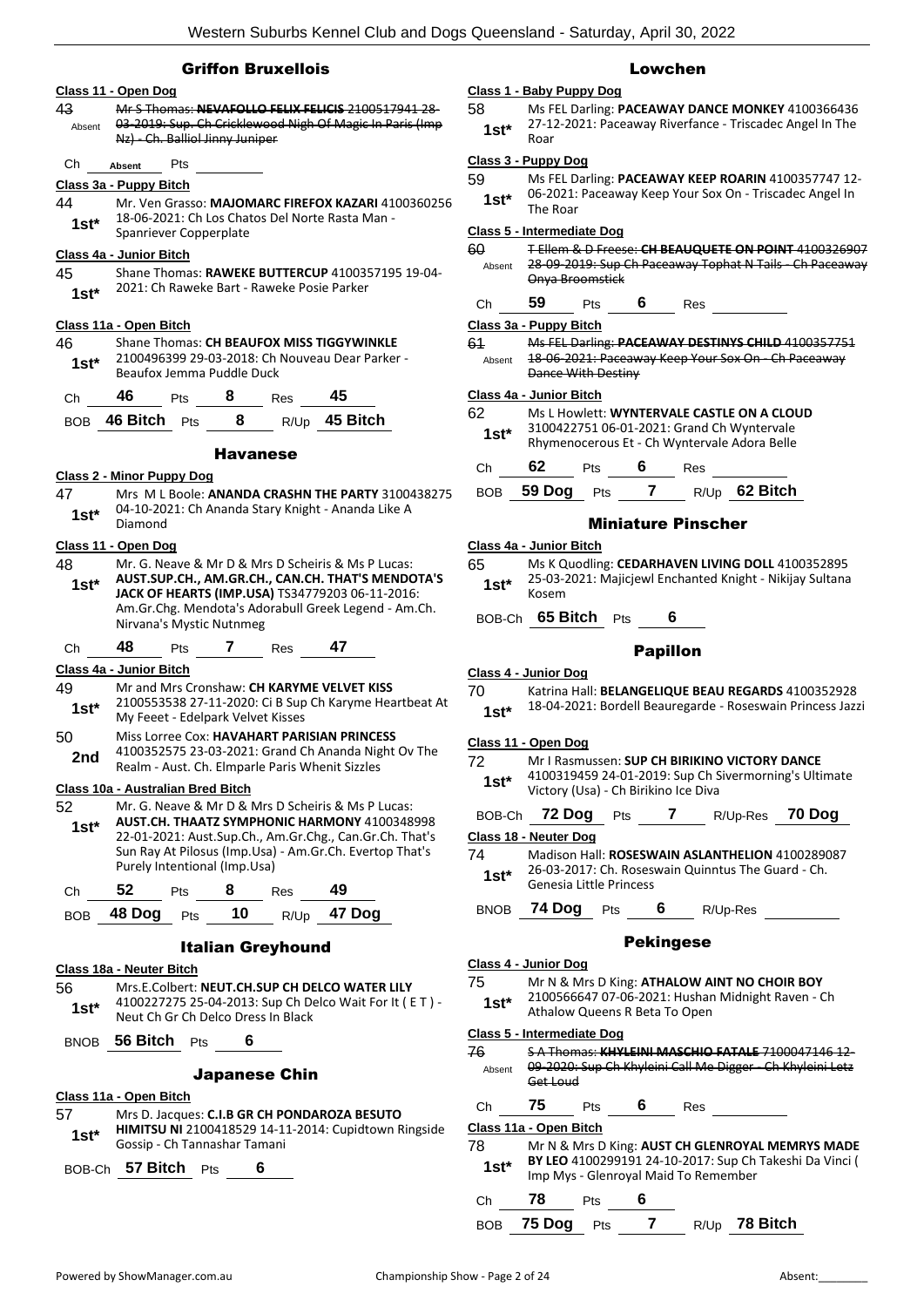|               | Pomeranian                                                                                                                                                         |  |  |  |  |  |  |
|---------------|--------------------------------------------------------------------------------------------------------------------------------------------------------------------|--|--|--|--|--|--|
|               | <b>Class 2 - Minor Puppy Dog</b>                                                                                                                                   |  |  |  |  |  |  |
| 79            | KIM HADDON: <b>ZEIGEN SECRET AGENT TATTOO</b>                                                                                                                      |  |  |  |  |  |  |
| 2nd           | 4100360778 21-08-2021: Aust Ch Zeigen From Russia With<br>Love - Ch Zeigen Queen Of Dreams                                                                         |  |  |  |  |  |  |
| 80            | Ms O Gess: CHIPBON SAMMY 4100363510 12-10-2021:                                                                                                                    |  |  |  |  |  |  |
| $1st*$        | Chipbon Mity Impressive - Arderne A Star In The Making                                                                                                             |  |  |  |  |  |  |
|               | <u>Class 4 - Junior Dog</u>                                                                                                                                        |  |  |  |  |  |  |
| 81            | KIM HADDON: ZEIGEN PHANTOM OF DREAMS 4100351799                                                                                                                    |  |  |  |  |  |  |
| 1st*          | 05-03-2021: Ch Zeigen Mark My Words - Ch Zeigen Queen<br>Of Dreams                                                                                                 |  |  |  |  |  |  |
|               | Class 10 - Australian Bred Dog                                                                                                                                     |  |  |  |  |  |  |
| 82            | Mrs I McIntyre: ISHKABON FIRST IN LINE 4100317148 18-                                                                                                              |  |  |  |  |  |  |
| 1st*          | 01-2019: Chipbon You Are Special - Ch. Tupishka Lovin Me<br>Toast                                                                                                  |  |  |  |  |  |  |
|               | Class 11 - Open Dog                                                                                                                                                |  |  |  |  |  |  |
| 83<br>Absent  | KIM HADDON: AUST CH ZEIGEN FOR YOUR EYES ONLY<br>4100319706 28 03 2019: Int Ch / Aust Ch 007Secretagent<br>For Uk From Zippo (Imp Italy) - Aust Ch Zeigen World Of |  |  |  |  |  |  |
|               | Dreams                                                                                                                                                             |  |  |  |  |  |  |
| Сh            | 80<br>9<br>82<br>Pts<br>Res                                                                                                                                        |  |  |  |  |  |  |
|               | Class 1a - Baby Puppy Bitch                                                                                                                                        |  |  |  |  |  |  |
| 84<br>2nd     | Leanne lovering: MOIMWA MY GIRL AMBER 2100578821<br>17-01-2022: Sunnioaks Tiny Tornado - Sunnioaks Tequila<br>Totty                                                |  |  |  |  |  |  |
| 85<br>$1st^*$ | Kim Haddon: ZEIGEN THE EYE OF THE TIGER 4100364272<br>18-11-2021: Aust Ch Zeigen From Russia With Love - Aust                                                      |  |  |  |  |  |  |
|               | Ch Zeigen Zetajones<br>Class 3a - Puppy Bitch                                                                                                                      |  |  |  |  |  |  |
| 86            | KIM HADDON: ZEIGEN QUIET IM SPEAKING 4100357671                                                                                                                    |  |  |  |  |  |  |
| Absent        | 27-05-2021: Am Gr Ch/Aust Sup Ch Zeigen Aurora Australis<br><u>- Zeigen Mesmerize Your Senses</u>                                                                  |  |  |  |  |  |  |
|               | Class 11a - Open Bitch                                                                                                                                             |  |  |  |  |  |  |
| 87            | KIM HADDON: SUNRYZE POMS KYRA (IMP ARG/BRAZIL))                                                                                                                    |  |  |  |  |  |  |
| Absent        | RG/SPAI/18/10578 17-10-2018: Sunryze Poms Dreams                                                                                                                   |  |  |  |  |  |  |
|               | Never End (Bra) - Sunryze Poms Spice Up Your Life (Bra)                                                                                                            |  |  |  |  |  |  |
| Сh            | Pts<br>Res                                                                                                                                                         |  |  |  |  |  |  |
| BOB           | 9<br>82 Dog<br>80 Dog<br>Pts<br>R/Up                                                                                                                               |  |  |  |  |  |  |
|               |                                                                                                                                                                    |  |  |  |  |  |  |
|               | Pug                                                                                                                                                                |  |  |  |  |  |  |
|               | Class 1 - Baby Puppy Dog                                                                                                                                           |  |  |  |  |  |  |
| 88            | J Willoughby: DIVINISE INFATUATION 3100444569 01-01-                                                                                                               |  |  |  |  |  |  |
| 1st*          | 2022: Sup Ch Kabova True Lies - Sebandee Over The                                                                                                                  |  |  |  |  |  |  |
|               | Rainhow                                                                                                                                                            |  |  |  |  |  |  |
|               | <b>Class 2 - Minor Puppy Dog</b>                                                                                                                                   |  |  |  |  |  |  |
| 89            | <b>MRS T L OHL: TRANABBY HEART OF A WARRIOR</b>                                                                                                                    |  |  |  |  |  |  |
| Absent        | 4100364018 04-10-2021: Ch Sweetess Ice Trucker - Ch<br><b>Tranabby Opals N Pearls</b>                                                                              |  |  |  |  |  |  |
|               | Class 4 - Junior Dog                                                                                                                                               |  |  |  |  |  |  |
| 90            | E P Tzipori: ANYANG MR MCNULTY 4100351660 17-02-                                                                                                                   |  |  |  |  |  |  |
| 2nd           | 2021: Gailyn Pandemoniums Pride Ai - Ch Anyang Aunt<br>Rhody                                                                                                       |  |  |  |  |  |  |
| 91            | MRS BILLIE SORENSEN: PICKAPUG YOU GUESSED IT                                                                                                                       |  |  |  |  |  |  |
| 1st*          | 4100352219 17-02-2021: Sup Ch Sweetess Guess I Still Love<br>U - Ch Pickapug One Way Or Another                                                                    |  |  |  |  |  |  |
|               | Class 10 - Australian Bred Dog                                                                                                                                     |  |  |  |  |  |  |
| 92            | MRS BILLIE SORENSEN: CH PICKAPUG AIMEES LEGACY                                                                                                                     |  |  |  |  |  |  |
| 1st*          | 4100318038 19-01-2019: Sup Ch Pickapug Dark Warrior -                                                                                                              |  |  |  |  |  |  |
|               | Ch Pickapug Ticket To Rio                                                                                                                                          |  |  |  |  |  |  |
|               | Class 11 - Open Dog                                                                                                                                                |  |  |  |  |  |  |
| 93            | Mrs J Whitney: CH KABOVA ON A ROLL 2100505556 28-08-                                                                                                               |  |  |  |  |  |  |
| $1st*$        | 2018: Graffyti Wayward Son (Ai) - Ch Kabova Move Aside<br>Shes Arrived (Ai)                                                                                        |  |  |  |  |  |  |

#### 94 Eve Tzipori: **ANYANG YEOMAN OF THE GUARD** 4100319495 03-04-2019: Ch Anyang Guiseppi - Anyang **2nd** <sup>4100319495 03-04</sup> **California Dreamin**

| Ch | 93 | Pts | 10 | Res | 91 |  |
|----|----|-----|----|-----|----|--|
|----|----|-----|----|-----|----|--|

#### **Class 2a - Minor Puppy Bitch**

97 Mrs. Billie Sorensen: **PICKAPUG RAISING THE STAKES** 4100366717 25-10-2021: Sup Ch Pickpug Dark Warrior - Pickapug Mayhem **1st\***

#### **Class 3a - Puppy Bitch**

- 98 Mrs J Whitney: **KABOVA ON STANDBY** 2100565425 28-05- 2021: Ch Kabova Last Man Standing - Grand Ch Kabova Pye
	- **1st**\* <sup>2021: Ch Ka</sup><br>In The Skye

#### **Class 4a - Junior Bitch**

99 Teleah Kruik: **SHADOWFOX SQEEZIN PAST YA** 4100355180

15-04-2021: Kabova Full Metal Jacket - Kyratella Turn Me Loose Absent

#### **Class 5a - Intermediate Bitch**

- 100 Mrs J Whitney: **KABOVA BLAME IT ON THE BOOGIE** 2100546948 06-08-2020: Can Ch & Aust Ch Roses Sharp 2nd 2100546946 06-06-2020: Can Ch & Aust Ch Roses Sha<br>Dressed Man (Imp Can) - Ch Pickapug Blame It On Rio
- 101 MRS BILLIE SORENSEN: **CH PICKAPUG THE ONE TO** 
	- **WATCH(IA)** 4100338368 24-06-2020: Rose's Watchutalkinboutwillis - Pickapug Dark Ditto **1st\***

#### **Class 10a - Australian Bred Bitch**

102 Eve Tzipori: **ANYANG SISTER SADIE** 4100307077 04-05- 2018: Ch Anyang Maximus Prime - Anyang Oracle Bones **1st**

| Ch                       | 101                           | <b>Pts</b> | 10 | <b>Res</b> | 102 |  |
|--------------------------|-------------------------------|------------|----|------------|-----|--|
|                          | BOB 93 Dog Pts 15 R/Up 91 Dog |            |    |            |     |  |
| Class 18a - Neuter Bitch |                               |            |    |            |     |  |

- 103 Korine Lewis: **CH NEUT CH OCTAVIAE THE SWEETEST GIFT** 4100283889 06-12-2016: Caravelle's Tickets Headliner (Imp Usa) - Ch Anyang Marcella (Ai) **1st\***
- BNOB **103 Bitch** Pts **6** R/Up-Res

#### Tibetan Spaniel

#### **Class 10a - Australian Bred Bitch**

106 Mrs RA Howett: **INNESLAKE ALL EYES ON ME** 2100540873 21-05-2020: Grand Ch. Shadowvale Moon Hunter (Ai) - Ch. Byrebaer Sophisticated Lady **1st\***

BOB-Ch **106 Bitch** Pts **6**

#### Yorkshire Terrier

#### **Class 2 - Minor Puppy Dog**

107 Katarzyna Rolski: **BOZLIWIA PERFECTION EXPLORER** 3100441730 30-10-2021: Affinage My Biggest Love - **1st** 3100441730 30-10-2021: A<br>Ch.Bozliwia My Petit Hope

BOB-Ch **107 Dog** Pts **6**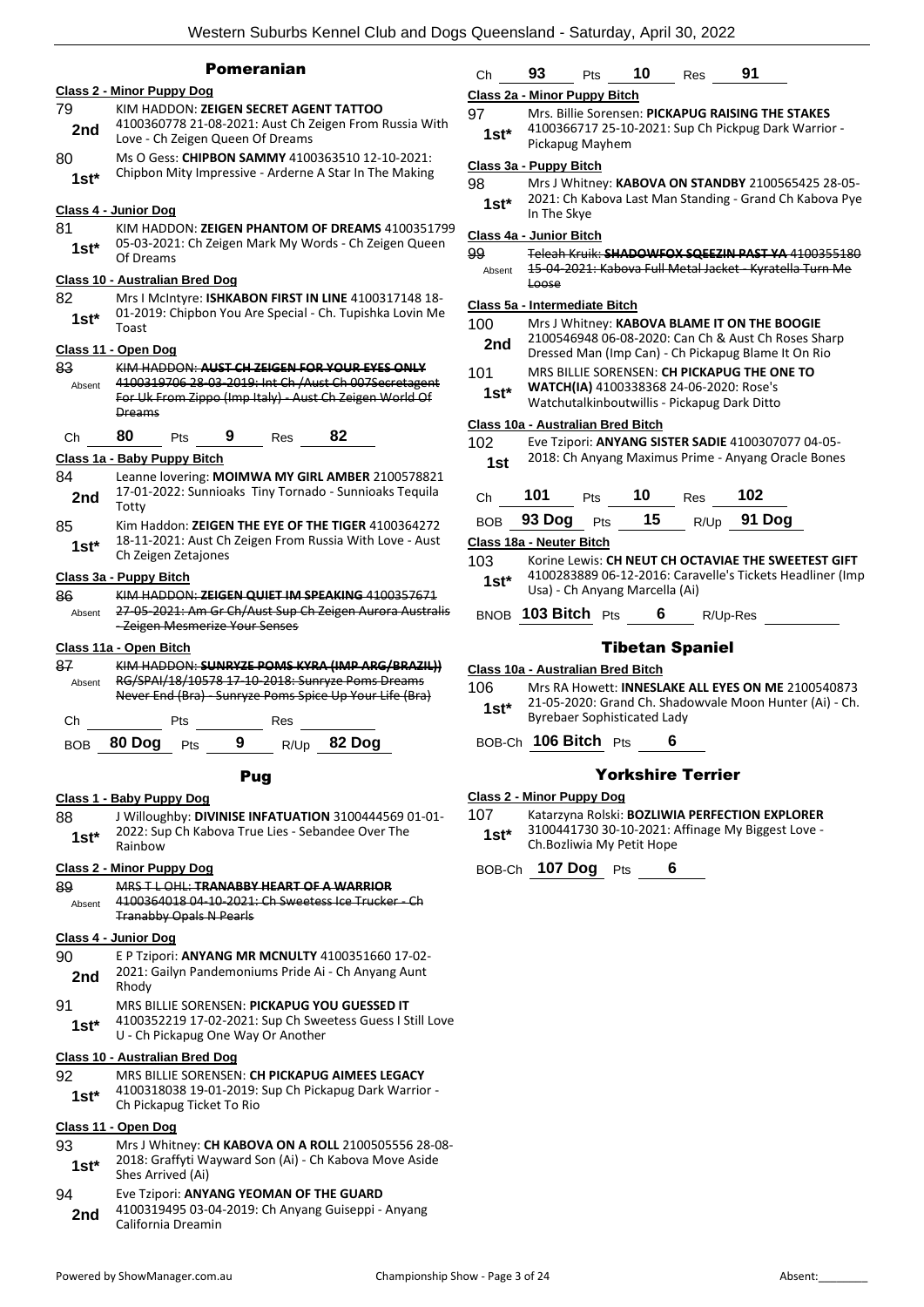### Group 1 - Specials

| Best              | 25<br>Chihuahua (Long Coat)                                                                                                                                  |
|-------------------|--------------------------------------------------------------------------------------------------------------------------------------------------------------|
| Pts: 25           | Mrs. Jennifer Watt: Champion Wachowa 00 Seven                                                                                                                |
| R/Up<br>Pts: $15$ | 48<br>Havanese<br>Mr. G. Neave & Mr D & Mrs D Scheiris & Ms P Lucas:<br>AUST.SUP.CH., AM.GR.CH., CAN.CH. That's Mendota's Jack<br>of Hearts (Imp.USA)        |
| <b>Baby</b>       | 58<br>Lowchen<br>Ms FEL Darling: Paceaway Dance Monkey                                                                                                       |
| <b>Minor</b>      | Pomeranian<br>80<br>Ms O Gess: Chipbon Sammy                                                                                                                 |
| <b>Puppy</b>      | 18<br><b>Cavalier King Charles Spaniel</b><br>G & J Wilshier: Cavlamour Pomp and Pizazz                                                                      |
| Junior            | 75<br>Pekingese<br>Mr N & Mrs D King: Athalow Aint No Choir Boy                                                                                              |
| Inter             | 101<br>Pug<br>MRS BILLIE SORENSEN: CH PICKAPUG THE ONE TO<br>WATCH(IA)                                                                                       |
| Aus Br            | 25<br>Chihuahua (Long Coat)<br>Mrs. Jennifer Watt: Champion Wachowa 00 Seven                                                                                 |
| Open              | 48<br><b>Havanese</b><br>Mr. G. Neave & Mr D & Mrs D Scheiris & Ms P Lucas:<br>AUST.SUP.CH., AM.GR.CH., CAN.CH. That's Mendota's Jack<br>of Hearts (Imp.USA) |
|                   | <b>Neuter</b>                                                                                                                                                |
| Best<br>Pts: 8    | <b>Italian Greyhound</b><br>56<br>Mrs.E.Colbert: Neut.Ch.Sup Ch Delco Water Lily                                                                             |
| R/Up              | <b>Papillon</b><br>74<br>Madison Hall: Roseswain AslanTheLion                                                                                                |
|                   |                                                                                                                                                              |

### Group 2 - Terrier Group

### Mr G Winch (Vic)

Start Time:

#### Airedale Terrier

#### **Class 5 - Intermediate Dog**

108 J M Bailey: **CH BUSHVELDT BRAVO** 3100399351 24-10- 2019: Bushveldt Hawk Eye Pierce - Bushveldt Blanche **1st\***

BOB-Ch **108 Dog** Pts **6**

#### American Hairless Terrier

#### **Class 4 - Junior Dog**

- 109 Kay Holmes: **ELCYS HOUSE OF CARDS @ LILCRACKA** RN35739101 04-11-2020: Ch Elcys Flying Doodlebug - Whispermoons Blue Aurora @ Elcy **1st\***
	-
- BOB-Ch **109 Dog** Pts **6**

#### American Staffordshire Terrier

#### **Class 5 - Intermediate Dog**

113 S. McKenzie & K. Gordon: **CH. RIZENSTAR WHOSDANEW KINGOFHELL** 4100325075 18-07-2019: Staffwild Licence To Thrill - Rizenstar Bad Moon Rising (Ai) **1st\***

Ch **113** Pts **6**

#### **Class 10a - Australian Bred Bitch**

114 Fiona Skews: **AMDEA ROYAL OBSESSION JC** 2100516000 25-02-2019: Am Ch Lbk'S My Name Is Ned (Imp Usa) - **1st**\* 25-02-2019: Am Ch LDK S My Name<br>Amseraphs My Obsession (Ai) Wpd

#### **Class 11a - Open Bitch**

116 Fiona Skews: **CH STARSDELIGHT BORN RULER (AI) CAA** 4100276756 20-07-2016: Rom Ch Rom Jr Ch Rom Gr Ch Cib Praetorian Staff Born To Crush You (Rou) - Aust Ch Amseraphs Majestic Ruler Absent

### Ch **114** Pts **6** Res

BOB **113 Dog** Pts **7** R/Up **114 Bitch**

#### Australian Terrier

#### **Class 1 - Baby Puppy Dog**

| 117    | L & A Lobegeiger: ARONAW LET THE WHISTLE BLOW (AI) |
|--------|----------------------------------------------------|
| $1st*$ | 4100366098 09-11-2021: Xanthorrhoea Sardonyx - Ch. |
|        | Wanora Angie Gurl                                  |

#### **Class 10 - Australian Bred Dog**

- 118 Mrs. Tarni Kimber: **TAGETARL AUSSIE BILLY THE KID**
	- 8010006985 09-09-2019: Tagetarl Aussie Lone Ranger 1st\* 8010006985 09-09-2019: Tagetarl Aussie Cottonmouth

#### **Class 11 - Open Dog**

| 119    | L & A Lobegeiger: KYLOTT THE MAIN MAN 3100414615 28- |
|--------|------------------------------------------------------|
| $1st*$ | 06-2020: 05229-2013 - Ch Kylott Jitterbug            |

| Сh | 118 | Pts | Res | 119 |
|----|-----|-----|-----|-----|
|    |     |     |     |     |

#### **Class 1a - Baby Puppy Bitch**

121 Mrs. Tarni Kimber: **KALVALEPARK QUEEN OF THE ASHES** 4100365474 30-11-2021: Tagetarl Billy The Kid - Cumalong **1st**  $\frac{410036547430-1}{0}$ 

#### **Class 2a - Minor Puppy Bitch**

120 L & A Lobegeiger: **ARONAW APPLE OF YOUR EYE** 4100364153 30-10-2021: Aronaw Forget Me Knot - Aronaw Forbidden Fruit **1st\***

#### **Class 3a - Puppy Bitch**

#### 122 L & A Lobegeiger: **ARONAW WALNUT DISAPPOINT**

4100362990 03-08-2021: Aronaw Forget Me Knot - Ch. Wanora La Red High Heels **1st\***

#### **Class 4a - Junior Bitch**

123 Mrs. Tarni Kimber: **PAXTERR QUEENS GAMBIT** 5100123107 01-03-2021: Tanquist The Joker - Mittlesista Drama Queen **1st\***

Ch **120** Pts **8** Res **122**

BOB **120 Bitch** Pts **10** R/Up **118 Dog**

#### Bull Terrier

- **Class 4 - Junior Dog**
- 124 Mr D Maxwell: **BANSHEEZ SALUTE** 4100352644 10-03- 2021: Ch Harbec Part Of The Puzzle - Robarc Surprise Package Absent

#### **Class 11 - Open Dog**

- 125 Mr C Drury &Mr C J Thompson: **CH HARBEC PART OF THE PUZZLE** 4100306480 07-05-2018: Monkromony Try A Gun(Ai) - Ch Bullzeye Daylights Dreamer Absent
- BOB-Ch Pts R/Up-Res

#### Bull Terrier (Miniature)

#### **Class 10a - Australian Bred Bitch**

- 128 R & S DIPPLE: **SHIRROD MY BENTLEY BABE** 4100351790
- 05-03-2021: Subzeus Right On Target Ch Shirrod Tripence  $1$ st<sup>\*</sup>  $\frac{05}{1}$

BOB-Ch **128 Bitch** Pts **6**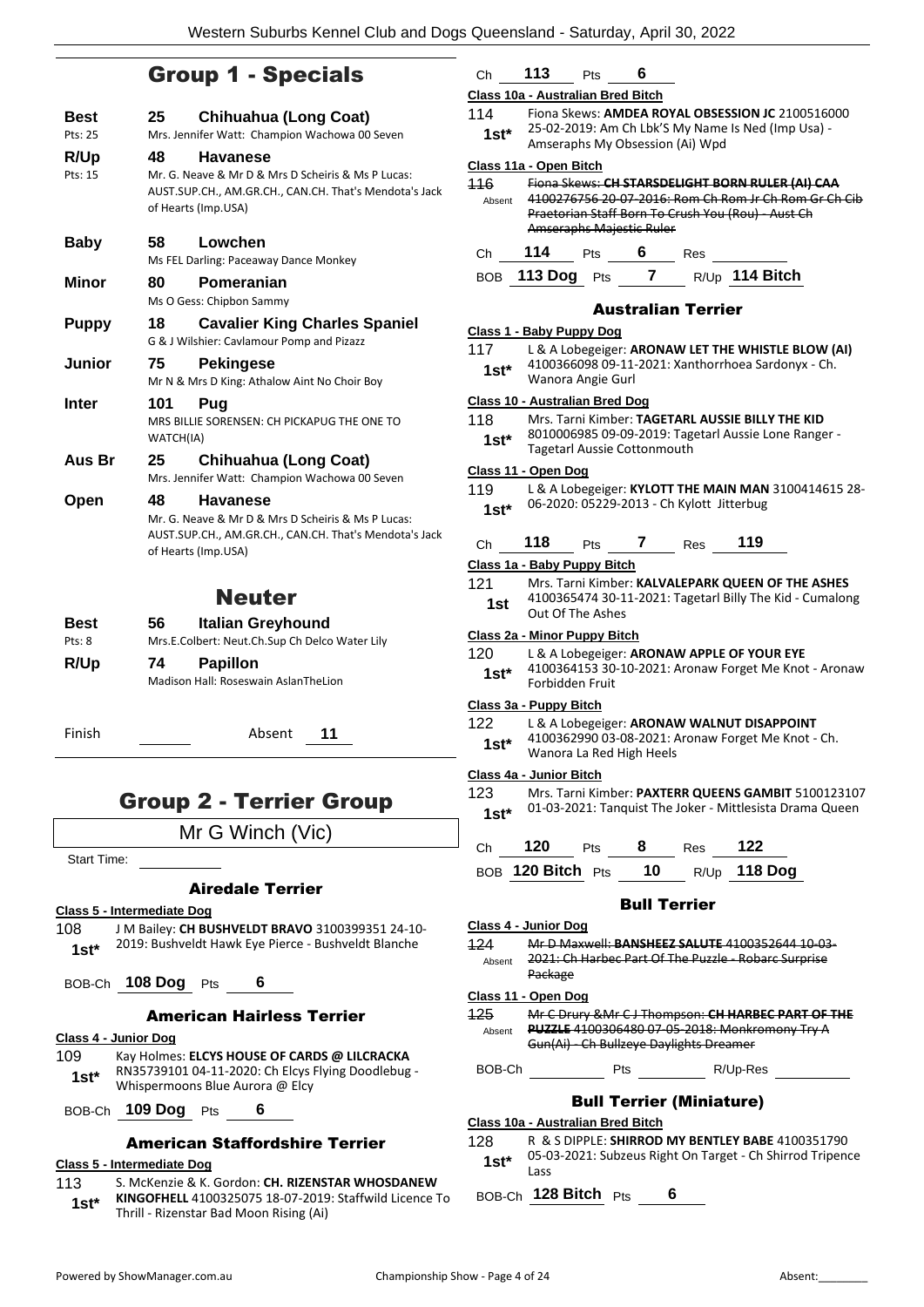#### Cairn Terrier



#### Scottish Terrier

#### **Class 2 - Minor Puppy Dog**

147 Miss Stacy Kellie: **UPYRKILT HERES JOHNNY (AI)** 4100363858 29-10-2021: Nz Ch Juscot Johnny Cash (Nz) - 1st\* 4100363858 29-10-2021: NZ Ch J<br>Ch Upyrkilt Here Comes The Sun

#### **Class 11 - Open Dog**

- 148 Miss S Kellie & MR L Wright: **CH UPYRKILT WHERE THERE IS A WILL** 4100316795 09-12-2018: Arg.Ch Arg Grand Ch Chill Ch Sup Ch Mariss Monarh ( Imp Rus ) - Ch Upyrkilt Its Just Money Honey **1st\***
- Ch **148** Pts **7** Res **147**

#### **Class 1a - Baby Puppy Bitch**

#### 149 Miss Stacy Kellie: **UPYRKILT TRULY MADLY DEEPLY**

4100366854 08-12-2021: Upyrkilt Tb Harris - Upyrkilt Pussy Willow **1st\***

#### **Class 3a - Puppy Bitch**

#### 150 Miss Stacy Kellie: **UPYRKILT GLITTER N GOLD** 4100361174

08-07-2021: Upyrkilt Where There Is A Will - J.Ch Rus Ch **1st**\* U8-07-2021: Opyrklit Where<br>Snailand Ovacia Imp Russia

Ch **150** Pts **6**

BOB **148 Dog** Pts **8** R/Up **147 Dog**

#### Staffordshire Bull Terrier

#### **Class 1 - Baby Puppy Dog**

| 152 <sub>2</sub> | K Roobig: COOKALOTT RURN AFTA READING 4100365007<br><del>K ROCOK. SSSRIES IT BSINTARIA READING 410030337</del> |
|------------------|----------------------------------------------------------------------------------------------------------------|
|                  |                                                                                                                |

Absent 03-01-2022: Ch Bxact Agent Hobbs - Bxact Secret Agent

#### **Class 3 - Puppy Dog**

| 153 | Mrs. Alicia Wood: APEXSTAFF KNIGHTS LEGACY           |
|-----|------------------------------------------------------|
| 2nd | 4100355973 09-06-2021: Aust Ch Magicmine Dark Knight |
|     | Ccd Cd Ra Jc - Xanderblue A Drop Of Onyx             |

154 Mr J & Mrs V Ross: **SWANKY MASTER OF MISCHIEF (AI)** 4100358811 09-06-2021: Ire Ch/Uk Ch Zakstaff What'S The **1st** 4100358811 09-06-2021: Ire Ch/OK Ch Zaki<br>Story At Morlu (Uk) - Swanky Black Widow

#### **Class 4 - Junior Dog**

- 155 MS S L BYRNE: **LESARA COOL ASSASSIN** 4100346093 29-11- 2020: Nz Grd Ch. Nz Spl Gr Ch Sup. Ch. Swanky The **2nd** *2020*: Nz Gra Cn. Nz Spi Gr Cn Sup<br>Enforcer - Lesara Road To Ransom
- 158 Mr J & Mrs V Ross: **SWANKY GLORIOUS PURPOSE (AI)**
	- 4100358813 09-06-2021: Ire Ch/Uk Ch Zakstaff What'S The **1st** 4100358813 09-06-2021: If CHI CHI CHI CHI CHI Story At Morlu (Uk) - Swanky Black Widow

#### **Class 10 - Australian Bred Dog**

| 159    | Paula Hill: AUST CH MAGICMINE DARK KNIGHT CCD CD RA       |
|--------|-----------------------------------------------------------|
| $1st*$ | JC 4100237693 18-01-2014: Aust Ch Britishpride The Duke - |
|        | Aust/ Neut Ch Magicmine My Tys Angel Ccd Cdx Re Jdx Ad    |

#### **Class 11 - Open Dog**

- 161 Mrs M Coetzer & Mrs J Chivers: **ZERACIOUS SOVEREIGNTY** 2100510764 12-12-2018: Ch Toploader Fat Tony - Ch
- **1st**\* 2100510764 12-12-20<br>Zeracious Fire Me Up 162 Ms D & Ms K Edwards: **SOOKALOTT WORK OF ART**
- 4100330475 10-12-2019: Ch Sookalott U Cant Resist It Ch 2nd <sup>4100330475</sup> <sup>10-12-2019</sup><br>Sookalott Eternal Flame

| Ch | 159 | <b>Pts</b> | $\overline{\mathbf{12}}$ | Res | 154 |
|----|-----|------------|--------------------------|-----|-----|
|    |     |            |                          |     |     |

**Class 1a - Baby Puppy Bitch**

163 Ms D & Ms K Edwards: **SOOKALOTT THE SPY WHO LUVD** 

**ME** 4100365996 03-01-2022: Ch Bxact Agent Hobbs - Bxact Secret Agent **1st\***

#### **Class 2a - Minor Puppy Bitch**

- 165 Mr. Greg Brooks: **CYPRUSTAFF WHERES MY HALO**
- 4100360179 01-09-2021: Sookalott Shake Ittilya Makeit Cyprustaff Back In The Game **1st\***
- 166 Paula Hill: **MAGICMINE SPIRIT OV ANGELS** 4100362940 27- 10-2021: Aust Ch Usherin Sacre Bleu - Magicmine Dreamers **2nd**  $\frac{10-2021}{\text{Angle Jc}}$

143 B&P OLIPHANT: **OLIZURE STORM OF SWORDS** 4100362069 30-09-2021: Ch Olizure King Of Kings - Ch Olizure Red Hot

BOB-Ch **144 Dog** Pts **7** R/Up-Res **143 Dog**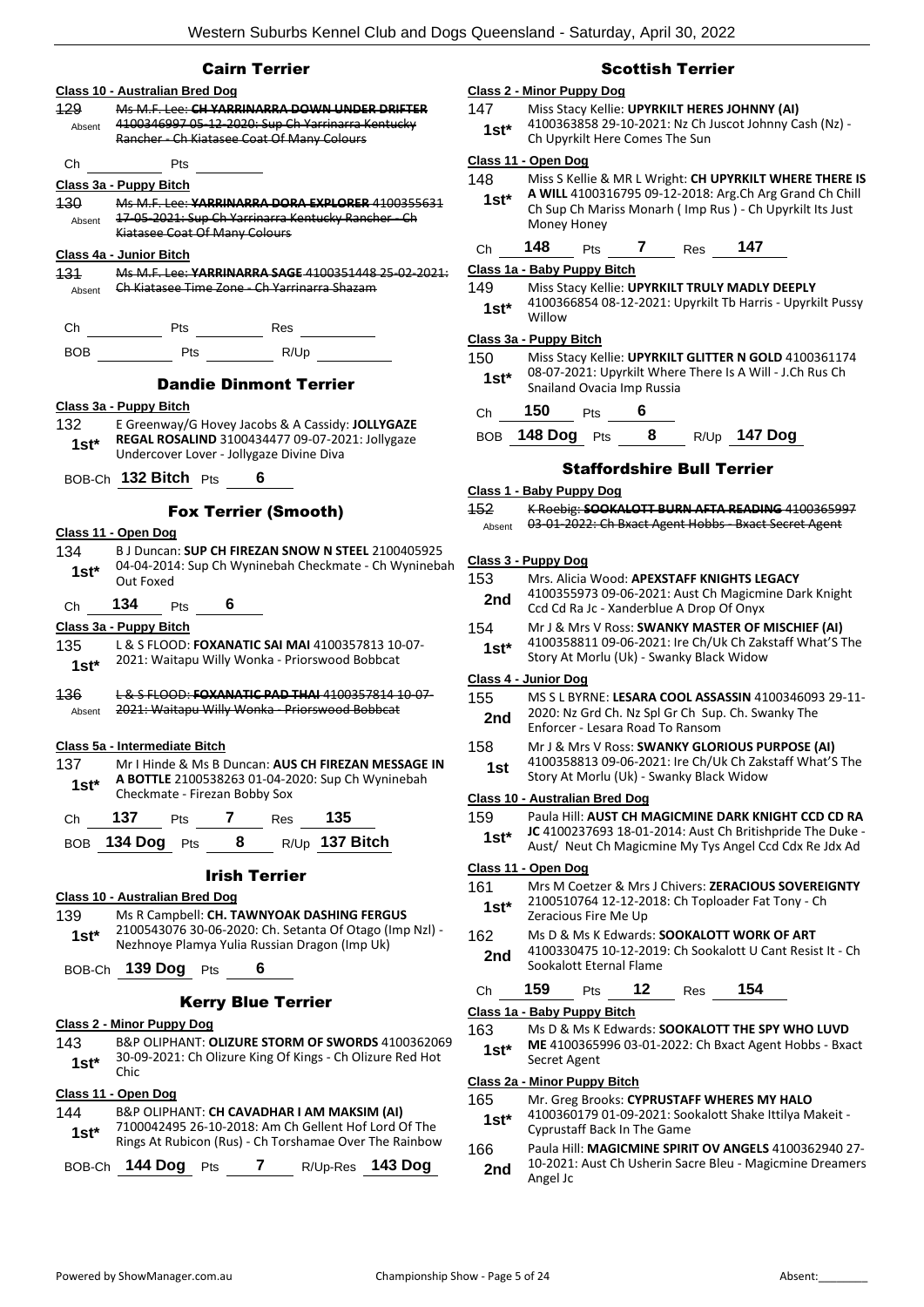|                                   |                                                                                                                                                 |                        |                                    |                                    |                                                                                                                                                                       | Western Suburbs Kennel Club and Dog                                                                              |  |
|-----------------------------------|-------------------------------------------------------------------------------------------------------------------------------------------------|------------------------|------------------------------------|------------------------------------|-----------------------------------------------------------------------------------------------------------------------------------------------------------------------|------------------------------------------------------------------------------------------------------------------|--|
| Class 3a - Puppy Bitch            |                                                                                                                                                 |                        |                                    |                                    |                                                                                                                                                                       |                                                                                                                  |  |
| 167<br>2nd                        | Mrs. Alicia Wood: APEXSTAFF KNIGHTS DIAMOND<br>4100355977 09-06-2021: Aust Ch Magicmine Dark Knight<br>Ccd Cd Ra Jc - Xanderblue A Drop Of Onyx |                        |                                    |                                    |                                                                                                                                                                       |                                                                                                                  |  |
| 168<br>1st                        |                                                                                                                                                 |                        | <b>Cyprustaff Back In The Game</b> |                                    | Mr. Greg Brooks: CYPRUSTAFF VILLAIN IN DISGUISE<br>4100360177 01-09-2021: Sookalott Shake Ittilya Makeit -                                                            |                                                                                                                  |  |
| Class 4a - Junior Bitch           |                                                                                                                                                 |                        |                                    |                                    |                                                                                                                                                                       |                                                                                                                  |  |
| 169                               |                                                                                                                                                 |                        | Zeracious Wit Supremacy            |                                    | Mr F & Mrs M Coetzer: ZERACIOUS STRAIGHTUP<br>2100553783 16-11-2020: Ch Yakindow Sonic Boom - Ch                                                                      |                                                                                                                  |  |
| 170                               |                                                                                                                                                 |                        |                                    | Enforcer - Lesara Road To Ransom   | MS S L BYRNE: LESARA DOIN IT IN STYLE 4100346091 29-<br>11-2020: Nz Grd Ch. Nz Spl Gr Ch Sup. Ch. Swanky The                                                          |                                                                                                                  |  |
| 172<br>2nd                        | Spirit Ca                                                                                                                                       |                        |                                    |                                    | Paula Hill: MAGICMINE SPIRITED ANGEL 4100351339 15-                                                                                                                   | 02-2021: Magicmine The Vikings Angel - Magicmine Indian                                                          |  |
| 173<br>1st*                       |                                                                                                                                                 |                        |                                    | Sookalott Shakewotyamamagaveu (Ai) |                                                                                                                                                                       | Ms D & Ms K Edwards: SOOKALOTT RIGHT ONTH KISSA (AI)<br>4100352465 20-03-2021: Pridesdale The Guv'nor (Imp Uk) - |  |
| 174<br>3rd                        |                                                                                                                                                 |                        |                                    | Canakey Sweet Dreamer (Ai) Imp Uk  | JULANA AKERS: BELLEDEN ADELE LA REVE ROUGE<br>4100360720 01-05-2021: Beaurite Beau Th Wicked - Ch                                                                     |                                                                                                                  |  |
| Class 5a - Intermediate Bitch     |                                                                                                                                                 |                        |                                    |                                    |                                                                                                                                                                       |                                                                                                                  |  |
| 176<br>Absent                     |                                                                                                                                                 |                        |                                    |                                    | Cyprustaff Teddy Atcradheath - Bxact Madame X                                                                                                                         | K Roebig: BXACT HANKY PANKY 4100332792 01 02 2020:                                                               |  |
| Class 10a - Australian Bred Bitch |                                                                                                                                                 |                        |                                    |                                    |                                                                                                                                                                       |                                                                                                                  |  |
| 177<br>2nd                        |                                                                                                                                                 |                        |                                    |                                    | Paula Hill: AUST CH MAGICMINE KNIGHTS ANGEL JC<br>4100286614 10-02-2017: Aust Ch Magicmine Dark Knight<br>Ccd Cd Ra Jc - Hapustaff A Pot Of Magic Ccd Ra              |                                                                                                                  |  |
| 178<br>1st                        |                                                                                                                                                 |                        |                                    | Mayhem - Toplace Shadow Dancer     | Ms K Lacey: TOPLACE STOP N SMELL THE ROSES                                                                                                                            | 4100359183 02-08-2021: Sup. Ch. Toplace Fifty Shades Of                                                          |  |
| Сh                                | 173                                                                                                                                             | Pts                    | 16                                 | Res                                | 178                                                                                                                                                                   |                                                                                                                  |  |
|                                   | BOB 173 Bitch Pts                                                                                                                               |                        | 23                                 |                                    | R/Up 159 Dog                                                                                                                                                          |                                                                                                                  |  |
| Class 18a - Neuter Bitch          |                                                                                                                                                 |                        |                                    |                                    |                                                                                                                                                                       |                                                                                                                  |  |
| 180<br>1st*                       |                                                                                                                                                 |                        | Miss Blackberry Ad Jd Re           |                                    | Paula Hill: AUST / NEUT CH MAGICMINE MY TYS ANGEL<br>CCD CDX RE JDX AD 4100195281 29-01-2011: Uk Aust Ch<br>Tillcarr Pyroteknic Jw (Imp Uk) - Neut Obed Aust Ch Bajed |                                                                                                                  |  |
|                                   |                                                                                                                                                 |                        |                                    |                                    | BNOB 180 Bitch Pts 6 R/Up-Res                                                                                                                                         |                                                                                                                  |  |
|                                   |                                                                                                                                                 |                        |                                    | <b>Welsh Terrier</b>               |                                                                                                                                                                       |                                                                                                                  |  |
| Class 11 - Open Dog               |                                                                                                                                                 |                        |                                    |                                    | A Adams: AM GR CH AM CH AUST SUP CH SHAIREAB'S                                                                                                                        |                                                                                                                  |  |
| 208<br>$1st^*$                    |                                                                                                                                                 | Bayleigh Hel'n Hiwater |                                    |                                    | Gch Ch Bayleigh Shaireab's Super Hero - Ch Shaireab's                                                                                                                 | BAYLEIGH WOLVERIN (IMP USA) RN23346601 11-11-2011:                                                               |  |
|                                   |                                                                                                                                                 |                        | BOB-Ch 208 Dog Pts 6               |                                    |                                                                                                                                                                       |                                                                                                                  |  |
|                                   |                                                                                                                                                 |                        |                                    |                                    | <b>West Highland White Terrier</b>                                                                                                                                    |                                                                                                                  |  |
| Class 3a - Puppy Bitch            |                                                                                                                                                 |                        |                                    |                                    |                                                                                                                                                                       |                                                                                                                  |  |
| 211                               |                                                                                                                                                 |                        |                                    |                                    | Mrs C Bowers & Mrs A Marskell: WESTLAND SWEETIE<br>DARLING 4100354928 08-05-2021: Ch Juscot Follow That                                                               |                                                                                                                  |  |
| $1st*$                            |                                                                                                                                                 |                        |                                    |                                    | Dream To Whitebriar - Ch Westland Edina Monsoon                                                                                                                       |                                                                                                                  |  |

BOB-Ch **211 Bitch** Pts **6**

## Group 2 - Terrier Group

### Tenterfield Terriers - Mrs Rebecca Preece-Pickering (NSW)

### Tenterfield Terrier

### **Class 1 - Baby Puppy Dog**

Start Time:

- 182 Miss Natashja Burton: **ELTAJ LEONARDO TIME TO SHINE**
- 4100367080 06-01-2022: Alaula Fudgeberry Golden Sun Alaula Venussunrise **1st**

#### **Class 2 - Minor Puppy Dog**

184 Ms Carolyn Donnelly: **TENTELLA CAPTAIN DILLYN D** 3100440214 21-10-2021: Tentella Bentley - Nudimah Mystic Silhouette Absent

#### **Class 3 - Puppy Dog**

- 185 CE & JF Chambers: **CHARBON STRYKING IT LUCKY**
	- 4100360558 05-09-2021: Ch Charbon Everythings Archie **1st**\* 4100360558 05-09-2021:<br>Ch Charbon Radiant Light

#### **Class 10 - Australian Bred Dog**

- 186 Miss Natashja Burton: **ALAULA FUDGEBERRY GOLDEN SUN** 2100501932 13-07-2018: Aaungara Koolaraoo - Tentapride Phoenix Sun **1st\***
- 187 CE & JF Chambers: **CH CHARBON EVERYTHINGS ARCHIE** 4100337908 03-06-2020: Grand Ch Charbon Chase The Ace 3rd 4100337908 03-06-2020: Gr<br>- Numerrijig National Velvet
- 188 David Holt & Mary Holt: **NUDIMAH DUKES VICTORY** 4100348574 11-01-2021: Ch Nudimah Top Topic - Ch 2nd <sup>4100348574</sup> 11-01-2021:<br>
Nudimah Verity In Vogue

#### **Class 11 - Open Dog**

| 189 |                       | Mr. Matthew & Nicole Bourke: GRAND CH NUDIMAH                  |  |
|-----|-----------------------|----------------------------------------------------------------|--|
| 1st | Nudimah Lady Sunshine | <b>MISTA FREY 4100268492 30-12-2015: Ch Atenta Viking - Ch</b> |  |
|     |                       |                                                                |  |

| Сh | 186 | ⊃ts | 10 | Res | 189 |
|----|-----|-----|----|-----|-----|
|    |     |     |    |     |     |

#### **Class 1a - Baby Puppy Bitch**

#### 190 MRS D MCCOSKER: **YARRAVIEW DESTINYS IMAGE**

- 2100579726 07-12-2021: Dzahhli High Life Yarraview My **1st**\* 2100579<br>Deja Vu
- 192 Ms Carolyn Donnelly: **NUDIMAH SHINING HEART**
- 4100365546 17-12-2021: Tentella The Gambler Nudimah Shining Star Absent

#### **Class 2a - Minor Puppy Bitch**

| 193    | Mrs P G Martin: TENTELLA LICQUORICE DE LIGHT  |
|--------|-----------------------------------------------|
| Absent | 3100440655 03-10-2021: Nudimah The Candyman - |
|        | <del>Tentella Kahri Dawn</del>                |

194 CE & JF Chambers: **CHARBON ARCHIE ROSE** 4100360557 05-09-2021: Ch Charbon Everythings Archie - Ch Charbon 1st<sup>\* 05-09-2021:4</sup><br>Radiant Light

#### **Class 3a - Puppy Bitch**

- 195 David Holt, Mary Holt: **ATENTA LADY OF THE LILLIES**
- 2100570694 27-08-2021: Nudimah Earl Edward Atenta 1st <sup>21005</sup>/

#### **Class 4a - Junior Bitch**

196 MR P CLARKE & MRS M WILLIAMS-CLARKE: **YARRAVIEW INDIUM GOLD** 2100565598 25-02-2021: Yarraview Kiss N **1st\* INDIUM GOLD** 210056559<br>Tell - Yarraview Rose Gold

#### **Class 5a - Intermediate Bitch**

- 197 Mr D & Mrs M Holt: **NUDIMAH SHINING STAR** 4100323026 18-06-2019: Ch Nudimah Top Cruz - Grand Ch Nudimah Victorias In Vogue Absent
- 199 Mr. Matthew & Nicole Bourke: **ELTAJ THAT'S SOLANA** 4100349564 08-10-2020: Alaula Fudge Berry Golden Sun - Alaula Venussunrise Absent
- 200 Teila Morrison: **ELTAJ SUN IN THE SKY** 4100349565 08-10- 2020: Alaula Fudge Berry Golden Sun - Alaula Venussunrise **1st\***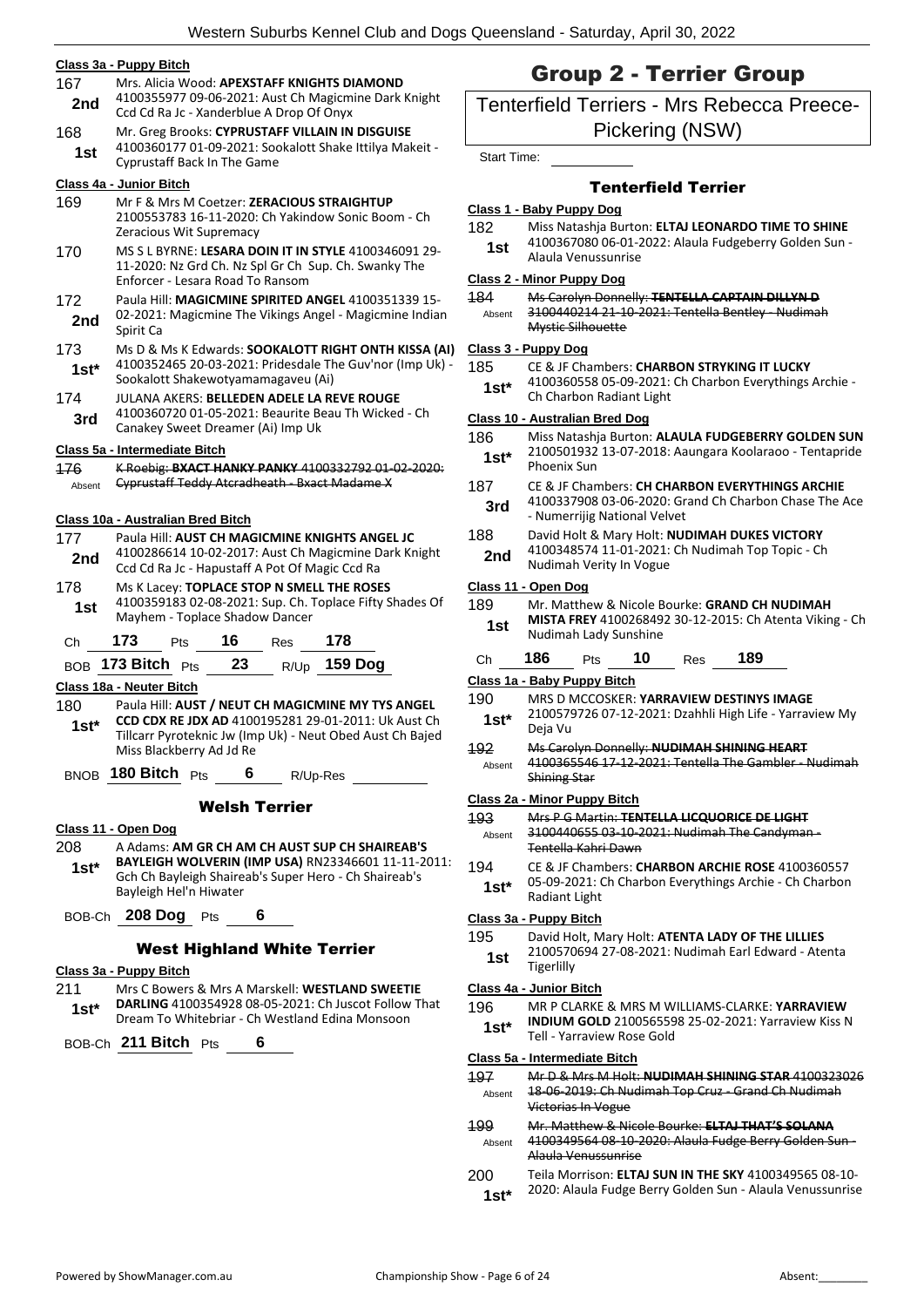#### **Class 10a - Australian Bred Bitch**

|                | Class 10a - Australian Bred Bitch |                                           |    |                                              |                                                                                                   |  |
|----------------|-----------------------------------|-------------------------------------------|----|----------------------------------------------|---------------------------------------------------------------------------------------------------|--|
| 201            |                                   | Miss Natashja Burton: ALAULA VENUSSUNRISE |    |                                              |                                                                                                   |  |
| 2nd            | Corona                            |                                           |    |                                              | 2100515317 02-02-2019: Silvieras Be My Kind - Atenta                                              |  |
| 202            |                                   |                                           |    |                                              | Mr. Matthew & Nicole Bourke: AUST CH DZAHHLI LOVE                                                 |  |
| 1st            |                                   |                                           |    | Flint & Fire - Aust Ch Numerrijig Angel I Am | <b>AND ADDICTION 4100317343 03-02-2019: Aust Ch Tentella</b>                                      |  |
|                | Class 11a - Open Bitch            |                                           |    |                                              |                                                                                                   |  |
| 203            |                                   |                                           |    |                                              | MR P CLARKE & MRS M WILLIAMS-CLARKE: <b>YARRAVIEW</b>                                             |  |
| 2nd            |                                   |                                           |    |                                              | SAPPHI LA BLUE 2100508319 11-09-2018: Tentamede                                                   |  |
|                |                                   |                                           |    |                                              | Renegade Blitzkrieg - Yarraview Sweet An Sugary                                                   |  |
| 204            |                                   |                                           |    |                                              | CE & JF Chambers: CH CHARBON STYLED BY FRANKIE                                                    |  |
| $1st^*$        | Charbon Radiant Light             |                                           |    |                                              | 4100347853 02-01-2021: Charbon Captains Choice - Ch                                               |  |
| Ch             | 204                               | <b>Pts</b>                                | 13 | <b>Res</b>                                   | - 202                                                                                             |  |
|                | вов <b>204 Bitch</b> Pts          |                                           | 18 |                                              | R/Up 186 Dog                                                                                      |  |
|                | Class 18a - Neuter Bitch          |                                           |    |                                              |                                                                                                   |  |
| 205<br>$1st^*$ |                                   |                                           |    | Sunshine - Nudimah Velvets In Vogue          | MR P CLARKE & MRS M WILLIAMS-CLARKE: ATENTA<br><b>CORONA</b> 2100423054 04-02-2015: Nudimah Mista |  |
|                |                                   |                                           |    |                                              |                                                                                                   |  |

BNOB **205 Bitch** Pts **6** R/Up-Res

## Group 2 - Specials

| <b>Best</b>   | 148           | <b>Scottish Terrier</b>                                            |  |  |
|---------------|---------------|--------------------------------------------------------------------|--|--|
| Pts: 25       | will          | Miss S Kellie & MR L Wright: Ch Upyrkilt where There is a          |  |  |
| R/Up          | 134           | <b>Fox Terrier (Smooth)</b>                                        |  |  |
| Pts: 15       |               | <b>B.J Duncan: SUP CH Firezan Snow N Steel</b>                     |  |  |
| <b>Baby</b>   | 117           | <b>Australian Terrier</b>                                          |  |  |
|               |               | L & A Lobegeiger: Aronaw Let the whistle blow (AI)                 |  |  |
| Minor         | 143           | <b>Kerry Blue Terrier</b><br>B&P OLIPHANT: OLIZURE STORM OF SWORDS |  |  |
| <b>Puppy</b>  | 135           | <b>Fox Terrier (Smooth)</b><br>L & S FLOOD: FOXANATIC SAI MAI      |  |  |
| <b>Junior</b> | 173.          | <b>Staffordshire Bull Terrier</b>                                  |  |  |
|               |               | Ms D & Ms K Edwards: Sookalott Right OnTh Kissa (AI)               |  |  |
| <b>Inter</b>  | 137           | <b>Fox Terrier (Smooth)</b>                                        |  |  |
|               | bottle        | Mr I Hinde & Ms B Duncan: Aus Ch Firezan Message in a              |  |  |
| Aus Br        | 139           | <b>Irish Terrier</b>                                               |  |  |
|               |               | Ms R Campbell: CH. TAWNYOAK DASHING FERGUS                         |  |  |
| Open          | 148           | <b>Scottish Terrier</b>                                            |  |  |
|               | will          | Miss S Kellie & MR L Wright: Ch Upyrkilt where There is a          |  |  |
|               |               | <b>Neuter</b>                                                      |  |  |
| <b>Best</b>   | 205           | <b>Tenterfield Terrier</b>                                         |  |  |
| Pts: 7        | CORONA        | MR P CLARKE & MRS M WILLIAMS-CLARKE: ATENTA                        |  |  |
| R/Up          | 180           | <b>Staffordshire Bull Terrier</b>                                  |  |  |
|               | CDX RE JDX AD | Paula Hill: Aust / Neut Ch Magicmine My Tys Angel CCD              |  |  |

| Finish | Absent | 14 |  |
|--------|--------|----|--|
|        |        |    |  |

### Group 3 - Gundog Group

Mr E Pickering (NSW)

Start Time:

### Bracco Italiano

|                     | Class 3 - Puppy Dog                                      |                                                                                                            |                 |                                                                                                                 |  |  |  |
|---------------------|----------------------------------------------------------|------------------------------------------------------------------------------------------------------------|-----------------|-----------------------------------------------------------------------------------------------------------------|--|--|--|
| 213                 |                                                          |                                                                                                            |                 |                                                                                                                 |  |  |  |
| 1st                 |                                                          | MRS GAYNOR SIMPSON: ELETTARS GOTTA CUT LOOSE (AI)<br>4100359651 10-07-2021: Fausto Compatriota Di Bonfoini |                 |                                                                                                                 |  |  |  |
|                     |                                                          |                                                                                                            |                 | (Imp Hun) - Ch Freeman Miss Momona (Imp Nzl)                                                                    |  |  |  |
|                     | Class 4 - Junior Dog                                     |                                                                                                            |                 |                                                                                                                 |  |  |  |
| 214                 |                                                          |                                                                                                            |                 | MRS GAYNOR SIMPSON: ELETTARS ITS NACHO BUSINESS                                                                 |  |  |  |
| $1st^*$             |                                                          |                                                                                                            |                 | (AI) 4100359650 10-07-2021: Fausto Compatriota Di                                                               |  |  |  |
|                     |                                                          |                                                                                                            |                 | Bonfini (Imp Hun) - Ch Freeman Miss Momona (Imp Nzl)                                                            |  |  |  |
| Сh                  | 214                                                      | Pts 7 Res 213                                                                                              |                 |                                                                                                                 |  |  |  |
|                     | Class 3a - Puppy Bitch                                   |                                                                                                            |                 |                                                                                                                 |  |  |  |
| 215                 |                                                          |                                                                                                            |                 | MRS GAYNOR SIMPSON: ELETTARS MARCIA MARCIA                                                                      |  |  |  |
| 1st $^{\star}$ .    |                                                          |                                                                                                            |                 | MARCIA (AI) 4100359652 10-07-2021: Fausto Compatriota<br>Di Bonfini (Imp Hun) - Ch Freeman Miss Momona (Imp Nz) |  |  |  |
|                     |                                                          |                                                                                                            |                 |                                                                                                                 |  |  |  |
|                     | Ch 215 Pts 6                                             |                                                                                                            |                 |                                                                                                                 |  |  |  |
|                     |                                                          |                                                                                                            |                 | BOB 214 Dog Pts 8 R/Up 215 Bitch                                                                                |  |  |  |
|                     |                                                          |                                                                                                            |                 |                                                                                                                 |  |  |  |
|                     |                                                          |                                                                                                            | <b>Brittany</b> |                                                                                                                 |  |  |  |
|                     | Class 3a - Puppy Bitch                                   |                                                                                                            |                 |                                                                                                                 |  |  |  |
| 217                 |                                                          |                                                                                                            |                 | Ms M Ward: WAMEIKA YOUROCKMYWORLD 4100356091<br>08-06-2021: Am. Ch. Sup. Ch. Gunnin'for You At Sierra (Imp      |  |  |  |
| $1st^*$             | Usa) - Wameika Vivicaouspixie                            |                                                                                                            |                 |                                                                                                                 |  |  |  |
|                     | BOB-Ch 217 Bitch Pts 6                                   |                                                                                                            |                 |                                                                                                                 |  |  |  |
|                     |                                                          |                                                                                                            |                 |                                                                                                                 |  |  |  |
|                     |                                                          | <b>Chesapeake Bay Retriever</b>                                                                            |                 |                                                                                                                 |  |  |  |
|                     | Class 5a - Intermediate Bitch                            |                                                                                                            |                 |                                                                                                                 |  |  |  |
| 218                 |                                                          |                                                                                                            |                 | M WEDGWOOD: TENARDA ROSE OF CHEYENNE                                                                            |  |  |  |
| $1st*$              | 4100345425 09-10-2020: Tenarda Nikitas - Ch Sharbae Rose |                                                                                                            |                 |                                                                                                                 |  |  |  |
| Of Tenarda (Imp Uk) |                                                          |                                                                                                            |                 |                                                                                                                 |  |  |  |
|                     | Class 11a - Open Bitch                                   |                                                                                                            |                 |                                                                                                                 |  |  |  |
| 219                 | TENARDA (IMP UK) AU02874801 20-06-2017:                  |                                                                                                            |                 | Ms M P Wedgwood: AUST GRAND CH SHARBAE ROSE OF                                                                  |  |  |  |
| $1st^*$             |                                                          |                                                                                                            |                 | Nunneyswood Ice Breaker - Beguildy Rambling Rose                                                                |  |  |  |
|                     |                                                          |                                                                                                            |                 | BOB-Ch 219 Bitch Pts 7 R/Up-Res 218 Bitch                                                                       |  |  |  |
|                     |                                                          |                                                                                                            |                 |                                                                                                                 |  |  |  |
|                     |                                                          | <b>Cocker Spaniel</b>                                                                                      |                 |                                                                                                                 |  |  |  |

|                | <b>Cocker Spaniel</b>                                                                                                                                                 |
|----------------|-----------------------------------------------------------------------------------------------------------------------------------------------------------------------|
|                | Class 3 - Puppy Dog                                                                                                                                                   |
| 221<br>Absent  | Toni Dennis: MADANWITT KEEPIN IT LEGAL AT<br>TARRENDAYLE 4100357114 16-06-2021: Sup Ch/Am Ch<br>Dawnglow It Shouldn't Be Legal (Imp Usa) - Scolouvalley<br>Black Lace |
|                | Class 4 - Junior Dog                                                                                                                                                  |
| 223.<br>1st    | Terri Smith: TSPARKLE ONYX PRINCE 4100345535 15-11-<br>2020: Cobalt Luck Of The Irish - Cobalt Scandalous Flirt                                                       |
|                | Class 5 - Intermediate Dog                                                                                                                                            |
| 224<br>$1st^*$ | Toni Dennis: CH TARRENDAYLE THIS CANT BE LEGAL<br>2100532207 12-12-2019: Aust Sup Ch/Am Ch Dawnglow It<br>Shouldnt Be Legal Imp Usa - Ravensnite Kickstart My Heart   |
| 225            | Terri Smith: COBALT FLAMING ARROW 4100325237 12-07-<br>2019: Ch Cobalt Luck Of The Irish - Ch Cobalt Danish Wish                                                      |
| 226            | Mrs J Robb: SPEZIA IRISH BY DESIGN 4100335821 02-04-<br>2020: Ch. Cobalt Luck Of The Irish - Spezia Touched By An<br>Angel                                            |
| 227<br>2nd     | Mrs Kay Hutt: ACIJAY LOOK WHO IS HERE AT KAPOINT<br>4100341008 04-08-2020: Pencandy Squeaky Clean - Acijay<br>Games People Play                                       |
| 228<br>3rd     | Ms. H J Yeates: MYSHALAIR BETYA GUNNA LOOK<br>4100344734 04-10-2020: Ch Ravensnite Betya Bottom<br>Dollar Ca - Ch Myshalair Style In Motion                           |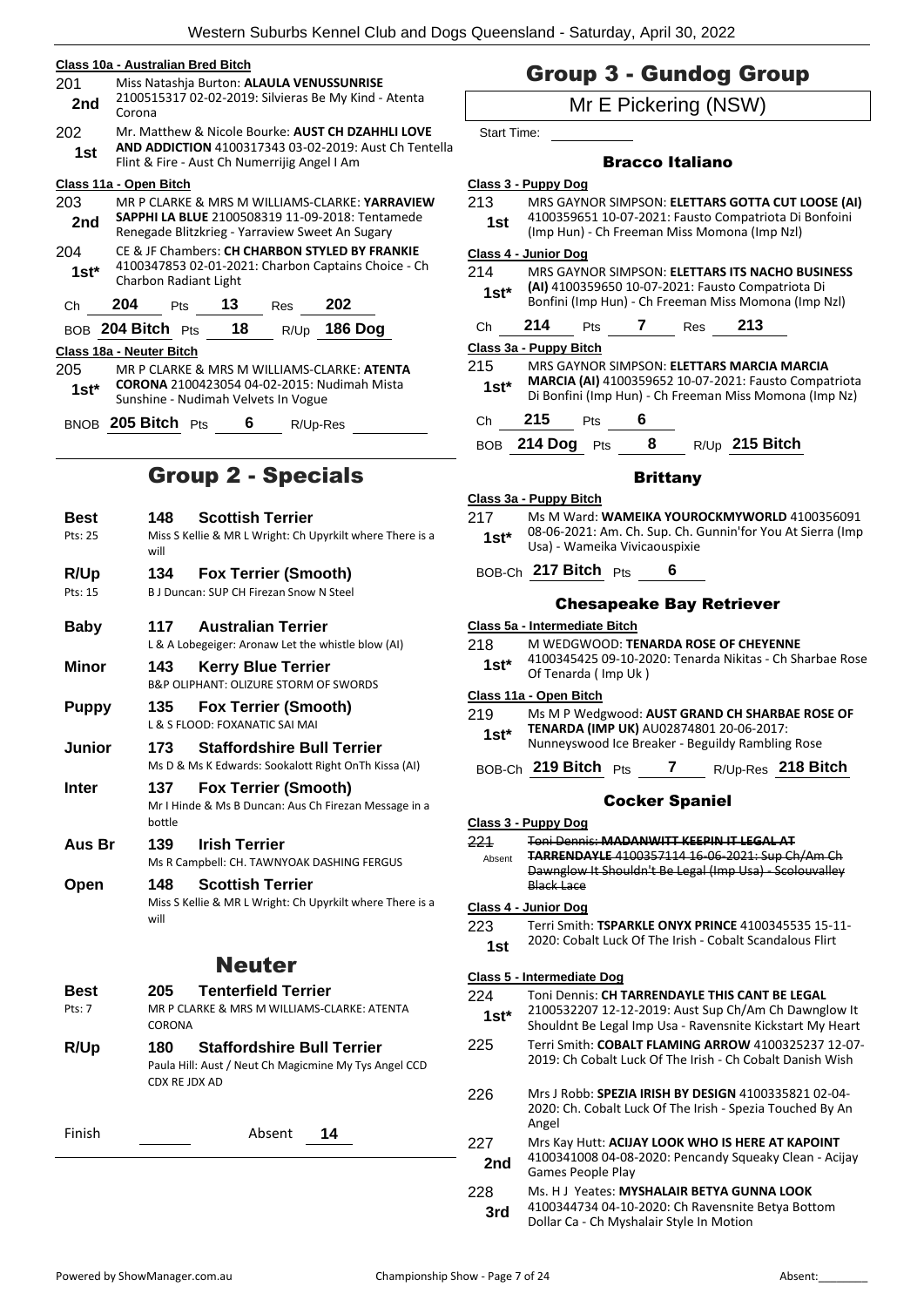#### **Class 10 - Australian Bred Dog**

229 S Bruno: **AUST CH COBALT HIGHLANDER** 4100327644 20- 09-2019: Ch Glenayden Hallmark - Cobalt Danish Scandal **1st**

#### **Class 11 - Open Dog**

- 230 G.S. Kill: **SUP CH BELCROFT CRAZY FOR YOU** 3100314221 01-11-2014: Ch Belcroft Mad About You - Ch Belcroft Dare **2nd**  $\frac{U_1 - 11 - 2U_1}{\text{To Dream}}$
- 231 June Worth: **AUST CH COBALT LUCK OF THE IRISH** 4100284051 05-12-2016: Glenayden Latest News - Ch **1st** 4100284051 05-12-20

#### Ch **231** Pts **14** Res **230**

#### **Class 1a - Baby Puppy Bitch**

- 232 Mrs Kay Hutt: **KAPOINT JUST WANT TO CELEBRATE** 4100363314 08-11-2021: Acijay Look Who Is Here At Kapoint - Pencandy Just Born To Be At Kapoint **2nd** 233 Ms. H J Yeates: **MYSHALAIR ALL STYLE WTH KISSES**
- 4100363710 23-11-2021: Tarrendayle Kiss And Tell Ch **1st** <sup>4100363710 23-11-2021:<br>Myshalair Style In Motion</sup>
- 234 Terri Smith: **TSPARKLE FLIRTING VIXEN** 4100364619 06-12- 2021: Ch Bolwarra Inspire - Cobalt Scandalous Flirt **3rd**

### 235 Toni Dennis: **TARRENDAYLE TRI AND RESIST ME**

4100366137 20-12-2021: Waters Meet Tickle Me Again At Tarrendayle - Rhiannon Tri And Tickle Me At Tarrendayle Absent

#### **Class 2a - Minor Puppy Bitch**

- 237 Ms. H J Yeates: **MYSHALAIR BETYA LIKE MY STYLE** 4100360055 25-08-2021: Ch Ravensnite Betya Bottom 1st\* 4100360055 25-08-2021: Ch Ravensnite i<br>Dollar Ca - Myshalair Steppin Out In Style
- 238 Toni Dennis: **TARRENDAYLE SHES WORTH IT (AI)** 4100360878 09-09-2021: Am Ch Dawnglow Justice - Tarrendayle Envy Of All Absent
- 239 S Bruno: **COBALT THE MAGIC BEAN** 4100362626 07-08- 2nd 2021: Ch Cobalt Highlander - Hyrollers Spill The Beans
- 240 Ms A M Adamopoulos: **TWNROYAL PRIVATE THOUGHTS (AI)** 4100363684 05-08-2021: Ch Elspan One Swede To **3rd And 4100303064 03-06-2021**. Ch Eispan Gorgeous

#### **Class 4a - Junior Bitch**

- 241 Terri Smith: **TSPARKLE SILVER PRINCESS** 4100345536 15- 2nd <sup>11-2020: Cobalt Luck Of The Irish - Cobalt Scandalous Flirt</sup>
- 242 Toni Dennis: **TARRENDAYLE CATCH AND KISS** 4100347732 11-11-2020: Tarrendayle Kiss And Tell - Tarrendayle Gonna **1st\*** 11-11-2020:<br>Catch Em All
- 243 Mrs. Tina Grey: **KINTAIL SPIRIT OF HOPE** 4100353635 18- 04-2021: Ravensnite U Mumble Something At Pencandy - **3rd** U<sup>4-2021: Ravenshite U M<br>Benspan Magic Spirit (Ai)</sup>
- 244 J.H. Burbidge: **ASHMERE FOOLS GOLD** 5100122535 13-01- Absent 2021: Ashmere Always Ahead Ashmere Ariana

#### **Class 5a - Intermediate Bitch**

245 S Bruno: **SPEZIA IRISH ROMANCE** 4100335823 02-04-2020: 1st Ch Cobalt Luck Of The Irish - Ch Spezia Touched By An Angel

#### **Class 10a - Australian Bred Bitch**

- 246 Terri Smith: **COBALT SCANDALOUS FLIRT** 4100304460 18- 03-2018: Ch Acvaal King Jedi - Cobalt Danish Scandal **2nd**
- 247 Nadine Siemon And Kylie Zimmerle: **AUST CH HYROLLERS SPILL THE BEANS** 4100314344 25-11-2018: Ch Cobalt Luck **3rd** SPILL THE BEANS 4100314344 25-11-4<br>Of The Irish - Cobalt Sensation In Blue

### 248 Mrs Kay Hutt: **CH. BRALMICO HEARTS N ROSES**

- 4100317714 14-02-2019: Ch. Jayzander Soul Man At Pencandy (Imp Uk) - Pencandy Cienna **1st\***
- 249 Mrs J Robb: **SPEZIA WALTZ OF THE FLOWERS** 4100319252 16-03-2019: Ch. Ashmere All Too Sweet - Ch. Spezia Lady Plays The Fool

**Class 11a - Open Bitch**

| 25<br>Absent  |           | <b>Watersmeet Dancing At Dusk</b> |    |      | Voatos: CH MAVCHAI AID CTVI E IN MAOTI<br>1100302131 10-02-2018: Ch Rayenspite No More Rux                          |  |
|---------------|-----------|-----------------------------------|----|------|---------------------------------------------------------------------------------------------------------------------|--|
| 251<br>$1st*$ |           | Mad About Diamonds                |    |      | G.S. Kill: CH BIFIELD MEANT TO BE (AI) 4100304897 13-03-<br>2018: Uk Sh Ch Veratey Vincenzo At Cassom Jw - Belcroft |  |
| 252<br>2nd    |           |                                   |    |      | June Worth: COBALT LEGALLY BLONDE 4100317185 20-01-<br>2019: Ch Cobalt Luck Of The Irish - Ch Cobalt Goldilocks     |  |
| Сh            | 251       | Pts                               | 18 | Res  | 242                                                                                                                 |  |
|               | 251 Bitch | Pts                               | 25 | R/Up | Doa                                                                                                                 |  |

#### Cocker Spaniel (American)

|               | Class 5 - Intermediate Dog             |     |                                                                                                                                                               |
|---------------|----------------------------------------|-----|---------------------------------------------------------------------------------------------------------------------------------------------------------------|
| Absent        | Wonder Women (Imp Usa) Sr 85864101     |     | <u> Mrs VM Masterfield: CH IETT7 CAMAMARI COCI</u><br><b>DISTANCE 2100541006 04 04 2020; Am Ch Samama</b><br>Golden State Warriheir (Imp Usa) - Am Ch Samar   |
|               | Class 10 - Australian Bred Dog         |     |                                                                                                                                                               |
| 256<br>$1st*$ | On The Black - Azel Not Another Rumour |     | Azel Kennels: CH AZEL ALWAYS GOTCHA THINKING<br>5100117213 18-02-2020: Nordic Ch/Nw Ch/Pt Ch/Sw Ch/Dk<br>Ch/Am Ch/Australian Supreme Champion Azel Always Bet |
|               | 256 Dog                                | Pts | Res                                                                                                                                                           |

#### English Springer Spaniel

#### **Class 5a - Intermediate Bitch**

- 259 Mrs. Catherine Toscano: **CATHATINA CHICA CHICA COCO** 4100342465 05-09-2020: Ch All My Loving Three Ponds Valley Imp Poland - Ch Cathatina Whispers In The Wind **1st\***
- BOB-Ch **259 Bitch** Pts **6**

#### Field Spaniel

#### **Class 11a - Open Bitch**

261 PE&RSA Fazey: **SPANFIELD THUNDERNLIGHTNING** 2100519159 24-03-2019: Amchch Uplands Got The Moves (Imp Usa) - Steph Die No Bed Ov Roses Absent

BOB-Ch Pts

#### Flat Coated Retriever

#### **Class 5 - Intermediate Dog**

262 Mrs M N Morphet: **AUST CH ALUBYC THE ARTFUL DODGER** 4100331491 17-12-2019: Sup Ch Almanza Double Action **1st** 4100331491 17-12-2019: Sup Ch Almanza Double Action<br>Dark Kiss (Imp Swe) - Nzch Ch Sherepoint Sweet Pepper (Ai)

### **Class 10 - Australian Bred Dog**

- 263 Mrs M N Morphet: **AUST CH SKYEHAVEN OLIVER TWIST**
- 5100110069 30-12-2018: Gr Ch Skyehaven Man Of Fire Ch <sup>O</sup>'Flanagan Formosa Oolong (Imp Swe) **1st\***

#### BOB-Ch **262 Dog** Pts **7** R/Up-Res **263 Dog**

#### German Shorthaired Pointer

#### **Class 1 - Baby Puppy Dog**

264 K Wishart: **TARLORISE POWER BROKER (AI)** 2100065390 14-01-2022: Avaline Tissot (Imp Ser) - Ch Tarlorise Walk **1st**\* 14-01-2022: Ave

#### **Class 11 - Open Dog**

- 267 D Lang: **AVALINE TISSOT (IMP SER)** JR727126 Nkd 12-04-
- 2015: Avaline Poker Avaline Godiva **1st\***

#### Ch **267** Pts **6**

#### **Class 3a - Puppy Bitch**

268 K WISHART: **ARENDT KEEP ON SMILING** 3100432443 19-05- 2021: Arendt Keep The Faith - Woodwych Raindrops On **1st**\* <sup>2021: Are Roses (Ai)</sup>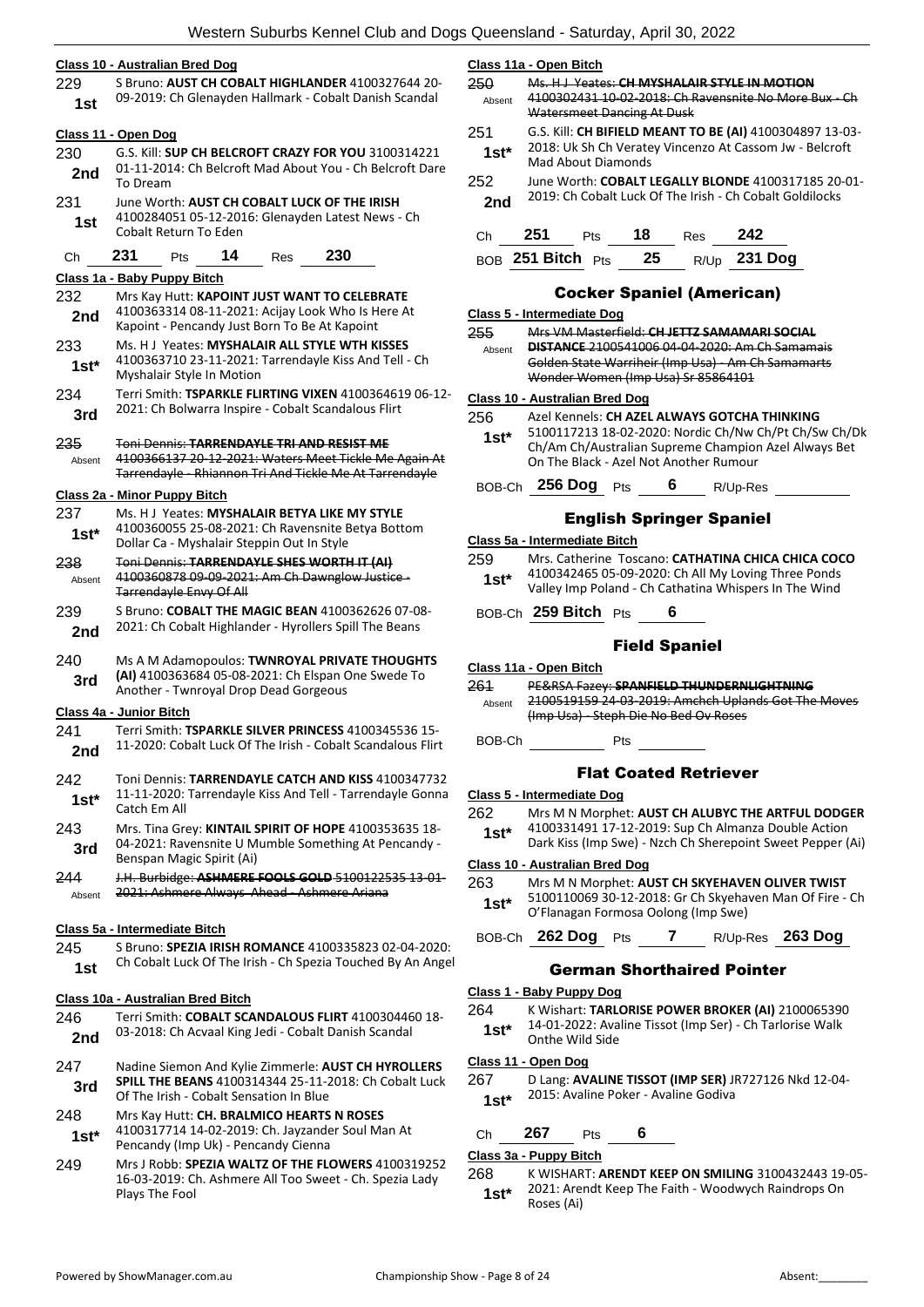|                                                                                                                                                                                                                      |                                                                                       |    |                         | western Suburbs Kennel Club and Dog                                                                               |  |
|----------------------------------------------------------------------------------------------------------------------------------------------------------------------------------------------------------------------|---------------------------------------------------------------------------------------|----|-------------------------|-------------------------------------------------------------------------------------------------------------------|--|
| 269<br>Absent                                                                                                                                                                                                        | Class 4a - Junior Bitch<br>2021: Arendt Keeping It Real - Arendt Me Me Me             |    |                         | K WISHART: ARENDT THE REAL THING 3100434031 31 05                                                                 |  |
| 270<br>$1st*$                                                                                                                                                                                                        | Ms. Jade Norman: EDELHOF THE GLASS SLIPPER<br><b>Every Penny</b>                      |    |                         | 4100352046 17-03-2021: Edelhof Zoom In - Edelhof Worth                                                            |  |
|                                                                                                                                                                                                                      | Class 5a - Intermediate Bitch                                                         |    |                         |                                                                                                                   |  |
| 271                                                                                                                                                                                                                  | Katherine wishart: ARENDT WHISKERS ON KITTENS                                         |    |                         |                                                                                                                   |  |
| 2nd                                                                                                                                                                                                                  | 3100414449 11-07-2020: Avaline Tissot (Imp Srb) -<br>Woodwych Raindrops On Roses (Ai) |    |                         |                                                                                                                   |  |
| 272                                                                                                                                                                                                                  |                                                                                       |    |                         | Ms. Jade Norman: CH EDELHOF DRESSED FOR SUCCESS                                                                   |  |
| $1st*$                                                                                                                                                                                                               | <b>Every Penny</b>                                                                    |    |                         | 4100339474 12-07-2020: Edelhof Zoom In - Edelhof Worth                                                            |  |
|                                                                                                                                                                                                                      | Class 10a - Australian Bred Bitch                                                     |    |                         |                                                                                                                   |  |
| 273<br>1st*                                                                                                                                                                                                          | Chief - Ch Woodwych Dark Side Of The Moon                                             |    |                         | Katherine wishart: WOODWYCH RAINDROPS ON ROSES<br>(AI) 5100104971 10-02-2018: Sup Ch Tealpoint Redcloud           |  |
| Сh                                                                                                                                                                                                                   | 273<br><b>Pts</b>                                                                     | 10 | <b>Res</b>              | 270                                                                                                               |  |
|                                                                                                                                                                                                                      | BOB 273 Bitch Pts $11$ R/Up 267 Dog                                                   |    |                         |                                                                                                                   |  |
|                                                                                                                                                                                                                      |                                                                                       |    |                         |                                                                                                                   |  |
|                                                                                                                                                                                                                      | <b>German Wirehaired Pointer</b>                                                      |    |                         |                                                                                                                   |  |
|                                                                                                                                                                                                                      | Class 2a - Minor Puppy Bitch                                                          |    |                         |                                                                                                                   |  |
| 274                                                                                                                                                                                                                  |                                                                                       |    |                         | Patricia Beckett: KONBKO DIE FALKNERIN 4100360097 26-                                                             |  |
| 1st*                                                                                                                                                                                                                 | Kobnko Waltz Of The Flowers                                                           |    |                         | 08-2021: Hun Ch .Hun Sh Ch Bajnok Menti Falco - Ch                                                                |  |
|                                                                                                                                                                                                                      | BOB-Ch 274 Bitch Pts                                                                  |    | 6                       |                                                                                                                   |  |
|                                                                                                                                                                                                                      |                                                                                       |    | <b>Golden Retriever</b> |                                                                                                                   |  |
|                                                                                                                                                                                                                      | Class 2 - Minor Puppy Dog                                                             |    |                         |                                                                                                                   |  |
| 278                                                                                                                                                                                                                  |                                                                                       |    |                         | D. McAllister: WYSIWYG LET THERE BE CARNAGE (AI)                                                                  |  |
| 1st                                                                                                                                                                                                                  | At Cinamon Bay Dn - Wysiwyg If The Broom Fits                                         |    |                         | 4100363501 23-10-2021: Am. Gch Emery's Walk The Line                                                              |  |
|                                                                                                                                                                                                                      | Class 11 - Open Dog                                                                   |    |                         |                                                                                                                   |  |
| A.Adamopoulos: SUP CH. WYSIWYG NOT A MOMENT TOO<br>288<br>MOON 4100301295 06-01-2018: Am. Ch/Can. Gr. Ch/<br>$1st^*$<br>Sup.Ch. Nautilus Great Barrier Reef @Online (Imp Usa) - Ch.<br>Wysiwyg First Time In Forever |                                                                                       |    |                         |                                                                                                                   |  |
| Сh                                                                                                                                                                                                                   | 288<br>Pts                                                                            | 7  | Res                     | 278                                                                                                               |  |
|                                                                                                                                                                                                                      | Class 2a - Minor Puppy Bitch                                                          |    |                         |                                                                                                                   |  |
| 294                                                                                                                                                                                                                  | Ms J Morgan: WYSIWYG NOTHIN BUT THE TRUTH                                             |    |                         |                                                                                                                   |  |
| 1st*                                                                                                                                                                                                                 | Pictures                                                                              |    |                         | 4100360384 06-08-2021: Am.Ch.Am.Gr Ch.Br Emery's Walk<br>The Line At Cinamon Bay (Imp Usa) - Topgeer I Auto Be In |  |
|                                                                                                                                                                                                                      | Class 3a - Puppy Bitch                                                                |    |                         |                                                                                                                   |  |
| 302                                                                                                                                                                                                                  |                                                                                       |    |                         | D McAllister: WYSIWYG READYTODISTURBTHPEACE                                                                       |  |
| $1st^*$                                                                                                                                                                                                              | Exodus Tkn, Cgc. Cca - Wysiwyg Assassins Creed                                        |    |                         | 4100362696 27-08-2021: Can Gch Camelot's Deep River                                                               |  |
|                                                                                                                                                                                                                      | Class 4a - Junior Bitch                                                               |    |                         |                                                                                                                   |  |
| 303<br>1st*                                                                                                                                                                                                          | Eye Of The Storm - Camuka Walking On Sunshine                                         |    |                         | Ms D McNaught & Miss A Savage: CAMUKA OVER THE<br>RAINBOW 3100421905 05-12-2020: Sup.Ch.Adoringgold               |  |
|                                                                                                                                                                                                                      | Class 10a - Australian Bred Bitch                                                     |    |                         |                                                                                                                   |  |
| 308                                                                                                                                                                                                                  |                                                                                       |    |                         | Alexandria Martin & Georgia Melville: CH. GOLDMARTINI                                                             |  |
| $1st^*$                                                                                                                                                                                                              | The Thug - Ch Wysiwyg Incredible Story                                                |    |                         | OOPS I DIDIT AGAIN 4100342093 24-08-2020: Ch Wysiwyg                                                              |  |
|                                                                                                                                                                                                                      | Class 11a - Open Bitch                                                                |    |                         |                                                                                                                   |  |
| 309                                                                                                                                                                                                                  | Mr J Casabella & Mrs R Casabella: OROPOURO                                            |    |                         | <b>SOURDOUGH SAM (AI)</b> 4100333283 01-02-2020: Am Ch                                                            |  |
|                                                                                                                                                                                                                      |                                                                                       |    |                         |                                                                                                                   |  |

- **SOURDOUGH SAM (AI)** 4100333283 01-02-2020: Am Ch Monterey Bay Eat Your Heart Out Cd (Usa) - Ch Gold-Rush Sweet Ride To Oropouro (Imp Usa) **1st**
- 310 Alexandria Martin & Georgia Melville: **CH GOLDMARTINI NOT THAT INNOCENT** 4100342092 24-08-2020: Ch 2nd **NOT THAT INNOCENT** 4100342092 24-08-2020: **2nd** Wysiwyg The Thug - Ch Wysiwyg Incredible Story

| Ch 309 Pts 11 Res 308 |  |                |
|-----------------------|--|----------------|
| BOB 288 Dog Pts 13    |  | R/Up 309 Bitch |

**Class 18a - Neuter Bitch**

311 Alexandria Martin & Georgia Melville: **NEUT CH** 

- **GOLDMARTINI GET OFF MY KLOUD** 5100096523 20-09- 2016: Ch Goldmartini Say It Like It Is - Goldmartini Playn By My Rules **1st\***
- BNOB **311 Bitch** Pts **6** R/Up-Res

#### Hungarian Vizsla

|  |  |  | Class 2 - Minor Puppy Dog |  |  |
|--|--|--|---------------------------|--|--|
|--|--|--|---------------------------|--|--|

312 Mrs Kay Hutt: **KAPOINT NOTHINGS GONNA STOP US (AI)** 4100363519 30-10-2021: Therondore Waccamaw - Ch. Ponsonby Winner Takes It All (Imp Nz) **1st\***

Ch **312** Pts **6**

**Class 5a - Intermediate Bitch**

- 314 Ms K Kettleton: **CH BATOROK MOONLIT PERFECTION** 4100337255 11-05-2020: Ch Ekvar Hell Raiser - Grand Ch **1st** <sup>4100337255 11-05-2020: Ch Ekvar Hell Raise<br>Neut Ch Gamecall Rhythm Of The Waves Rn</sup>
- Ch **314** Pts **6**
- BOB **314 Bitch** Pts **7** R/Up **312 Dog**

#### Irish Setter

#### **Class 10 - Australian Bred Dog**

316 Ms A L Harvey: **AUST GRAND CH YARRAMO FIGHT FIRE WITH FIRE** 4100294324 22-07-2017: Sup Ch Yarramo

**1st\* WITH FIKE** 4100294324 22-07-2017: Sup Ch Yarramo<br>Mighty Quinn (Ai) - Ch Martinridge Diamonds And Gold

### Ch **316** Pts **6**

#### **Class 4a - Junior Bitch**

317 Ms A L Harvey: **YARRAMO RIVER JEWEL (AI)** 4100353905 15-04-2021: Grand Champion Yarramo Red River Man (Ai) - **1st**\* 15-04-2021: Grand Champion Yarrar<br>Ch Martinridge Diamonds And Gold

#### **Class 5a - Intermediate Bitch**

- 318 Mr G B Browne: **CH EIREANNMADA WILDFLOWER (AI)**
	- 3100411642 02-05-2020: Ch. Gc Am Ch Bellary Livin'On A Prayer At Eireannmada - Grand Ch Eireannmada Breakfastattiffany **1st\***

#### **Class 10a - Australian Bred Bitch**

- 319 Gary Ward and Greg Browne: **AUST CH EIREANNMADA** 
	- **NINA RICCI** 3100338184 06-02-2016: Am/Can/Nz/Aus Sup Ch Northwinds Clash Of The Titans (Imp Nz / Usa - Ch. Eireannmada A Cinderella Story (Ai) **1st**

| Сh | 318 | Pts | Res | 319 |
|----|-----|-----|-----|-----|
|    |     |     |     |     |

BOB **318 Bitch** Pts **9** R/Up **316 Dog**

#### Labrador Retriever

#### **Class 4 - Junior Dog**

321 Guy Spagnolo: **CH KIRKDELL LEAD ROLE ATDRIFTWAY(AI)** 5100123053 03-02-2021: Pol. Ch. Chillout Sarracenia(Pol) - Ch. Eraky Starring Role **1st\***

#### **Class 10 - Australian Bred Dog**

- 322 Ms M P Wedgwood: **AUST CH.TENARDA ALL CLASS** 4100240228 27-02-2014: Grand. Ch. Goldychocs Bear Hug -
- **1st** <sup>4100240228 27-02-2014: Grand.<br>Aust Ch.Tenarda Xola Kenna Nra</sup>
- Ch **321** Pts **7** Res **322**

#### **Class 1a - Baby Puppy Bitch**

- 323 M & J Anderson: **MIANDOR FAIRYWREN AI** 4100363930
	- 02-12-2021: Ch Devonshires Huckleberry Finn (Usa) 1st\* U2-12-2021: Ch. Devonshires<br>Ch. Miandor Mockingbird Ai

#### **Class 2a - Minor Puppy Bitch**

324 M & J Anderson: **MIANDOR THIRD DEGREE** 4100361510 20-09-2021: Eraky Inquisition (Ai) - Ch.Miandor Sweet Texas  $1$ st<sup>\*</sup> $\frac{20-6}{1}$ 

#### **Class 5a - Intermediate Bitch**

325 Guy Spagnolo: **CH DRIFTWAY MOMENT IN TIME**

2100550794 10-07-2020: Ch Banderra Regal Barnabus - Sup. Ch Driftway Time N Again **1st\*** Sup. Ch Driftway Time N Again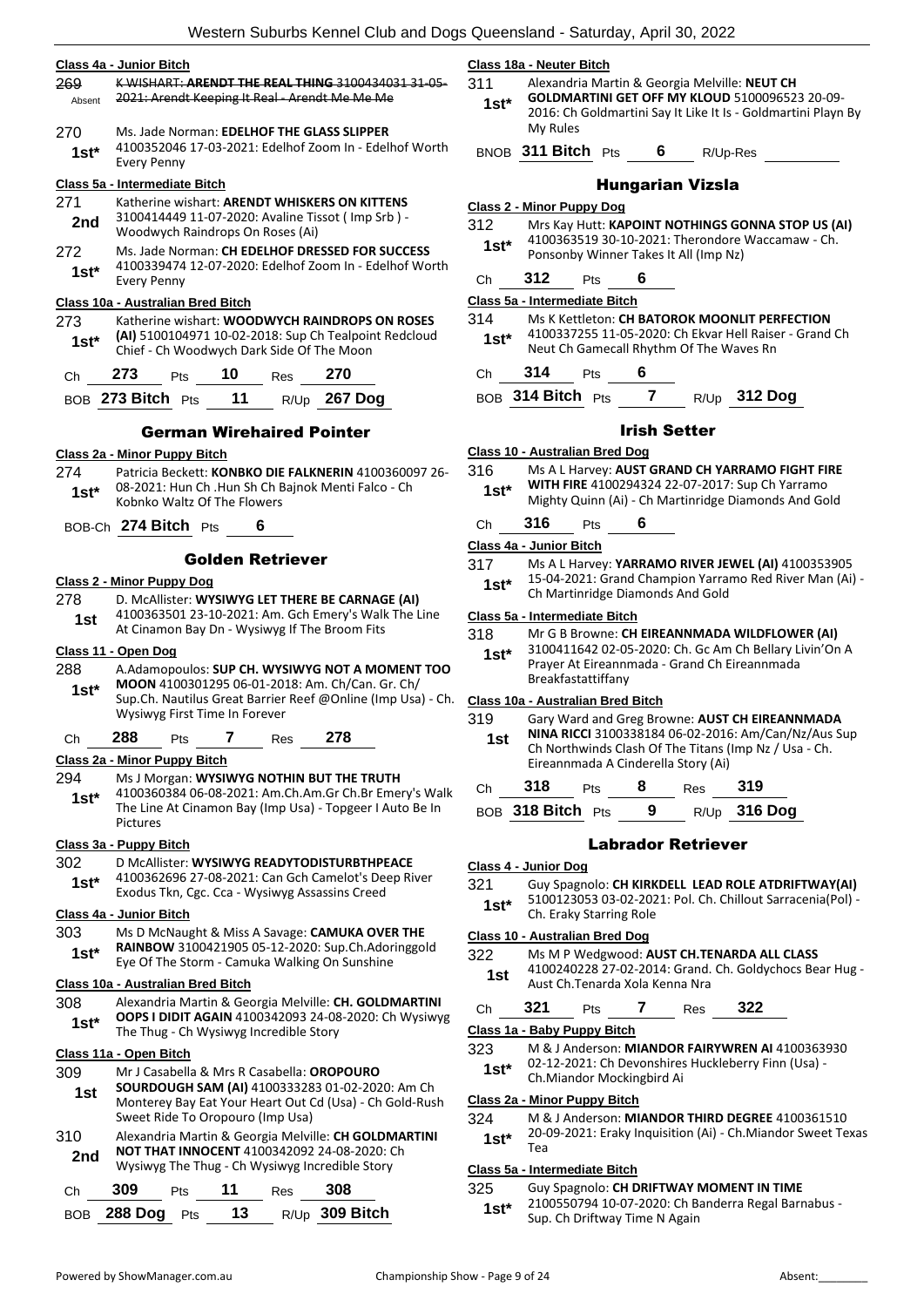#### **Class 10a - Australian Bred Bitch**

326 W Chang: **MULLAYA RAINMAKER** 4100343703 19-09-2020: Ch Labraddell Uno (Ai) - Circlebar Francesca **1st\***

#### **Class 11a - Open Bitch**

- 327 Ms M P Wedgwood: **AUSTRALIAN CHAMPION TENARDA GO GERONIMO CCD** 4100289273 07-04-2017: Aust Ch Tenarda All Class - Nygambi Granite Gold **1st\***
- Ch **325** Pts **9** Res **324**

BOB **325 Bitch** Pts **11** R/Up **321 Dog**

- **Class 18a - Neuter Bitch**
- 330 Mr J A Henry: **NEUT. CH. MAVSTOR MISSION TO GLORY (AI)** 4100327211 26-09-2019: Sup. Ch. Driftway Special 1st\* (AI) 4100327211 26-09-2019: Sup. Cn. D<br>Mission - Ch. Scolouvalley Edge Of Glory

BNOB **330 Bitch** Pts **6** R/Up-Res

#### Lagotto Romagnolo

#### **Class 2 - Minor Puppy Dog**

- 331 Maneah Eberbach: **AMICILEALE SONDELLI** 4100362429 27- 09-2021: Amicileale Nutella Biscotto - Amicileale Diva Bianka **1st\***
- BOB-Ch **331 Dog** Pts **6**

#### Nova Scotia Duck Tolling Retriever

#### **Class 10 - Australian Bred Dog**

333 Julie Robinson: **CH ADDATOLL HUGO BOSS (AI)** 2100522951 03-07-2019: Gr Ch Lidlriva Witchetty Grub Ccd Et - Ch Anasadatar San Francisco **1st\***

Ch **333** Pts **6**

#### **Class 5a - Intermediate Bitch**

- 334 Julie Robinson: **AUST CH AIRAI THE GOLDEN TICKET** 5100121144 15-10-2020: Am Ch Ch Redmoon'S Do Ya Think <sup>I</sup>'M Sexy (Imp Usa) - Ch Rivafire Flaming Hot **1st\***
- Ch **334** Pts **6**
- BOB **333 Dog** Pts **7** R/Up **334 Bitch**

#### Pointer

- **Class 3 - Puppy Dog**
- 336 Miss Catherine Fisher: **INCHARA FIRST TIMES A CHARM** 4100356917 01-07-2021: Aspyre Excuses Excuses - Ch Aspyre Wicked Tongue **1st\***

#### **Class 11 - Open Dog**

337 C Marwood & B S Barrs: **CH ASPYRE TONGUES R WAGGIN** 5100109676 10-12-2018: Sup.Ch.Aspyre On The Tip Of Ur Tongue - Asprye Wouldnt Ut Be Lovely Absent Ch **336** Pts **6** Res **Class 1a - Baby Puppy Bitch**

338 Ms A M Adamopoulos: **BREILLA DNT GO BREAKN MY HEART (AI)** 4100365311 29-12-2021: Ch Zelgren Comanche **1st\*** HEARI (AI) 4100365311 29-12-2021<br>Chief - Ch Pivotal Visionary At Sgurr

#### **Class 5a - Intermediate Bitch**

- 339 Mrs Colleen Marwood: **CH SANMARLITCH SUPERSTITION** 4100326354 15-09-2019: Ch Tamard Buster Onth Ute - Ch Daykeyne Come Out To Play **1st\***
- Ch **339** Pts **6**
- BOB **336 Dog** Pts **7** R/Up **339 Bitch**

#### Spanish Water Dog

#### **Class 4 - Junior Dog**

341 Ms M Fox & Miss H Brown: **ZANDEENA PLAYN IN MUD PUDDLES** 2100559327 07-01-2021: Indiana Jones Wavelet (Imp Svk) - Qatar De Las Siete Nubes (Imp Esp) **1st\***

#### BOB-Ch **341 Dog** Pts **6**

#### Weimaraner

#### **Class 1 - Baby Puppy Dog**

342 Mr W & Miss S Hind: **HINDIN XTRA XTRA (AI)** 4100363972 08-12-2021: Ch. Aramii Aint Seen Nothing Yet (Ai) - Ch. 1st<sup>\*</sup> U8-12-2021: Ch. Aramii A<br>Hindin Wish Upon A Star

#### **Class 11 - Open Dog**

- 344 Lynelle Smith: **AUST. CH. ARAMII AINT SEEN NOTHIN YET (AI)** 4100306443 12-05-2018: Aust. Sup. Ch. Bromhund **1st\*** (Al) 4100306443 12-05-2018: Aust. Sup. Ch. Bromhund<br>Bulletproof - Aust. Ch. Bromhund U Can Buy Me Diamonds
	-

## Ch **344** Pts **6**

- **Class 1a - Baby Puppy Bitch** 345 Ms K. Rogers: **KISMANER DRINKIN WITH DOLLY**
- 4100365310 19-12-2021: Sup Ch Ashlaren Bring Out The **1st** 4100365310 19-12-2021: Sup Ch Ashiaren Biomagne Bundy - Grand Ch Greywei Time For Bubbles
- 346 A Masjakin & J Robinson: **SILBERWEIS BRING OUT**
- **SUNSHINE** 4100365318 30-11-2021: Aust Supreme Ch. Ashlaren Bring Out The Bundy - Aust Ch. Silberweis Walking On Sunshine (Lhc) **2nd**

#### **Class 4a - Junior Bitch**

| 347<br>$1st*$ |         |     | Sup Ch Ashlaren Make Mine Champagne | Mrs A Page: CH ASHLAREN JUST ONE MORE ROUND<br>2100563703 21-04-2021: Ch Ashlaren Just Call Me Zac Ai -                                                          |
|---------------|---------|-----|-------------------------------------|------------------------------------------------------------------------------------------------------------------------------------------------------------------|
| 348<br>2nd    |         |     |                                     | Lynelle Smith: ARAMII BACK OFF BOYS I GOT THIS<br>4100356465 07-05-2021: Aust Ch Waldo At Bromhund Atria<br>Cordis (Imp PI) - Ch. Bromhund U Can Buy Me Diamonds |
| Сh            | 347     | Pts | Res                                 | 348                                                                                                                                                              |
|               | 344 Dog | Pts | R/Up                                | 347 Bitch                                                                                                                                                        |

### Weimaraner (longhair)

#### **Class 10 - Australian Bred Dog**

- 349 A Masjakin & J Robinson: **CH SILBERWEIS WALKN TH BIG LEAGUE [LH]** 4100311173 17-08-2018: Aust Gr Ch **1st\***
	- Waldwiese In A League Ofmy Own Ch Silberweis Walking On Sunshine

BOB-Ch **349 Dog** Pts **6**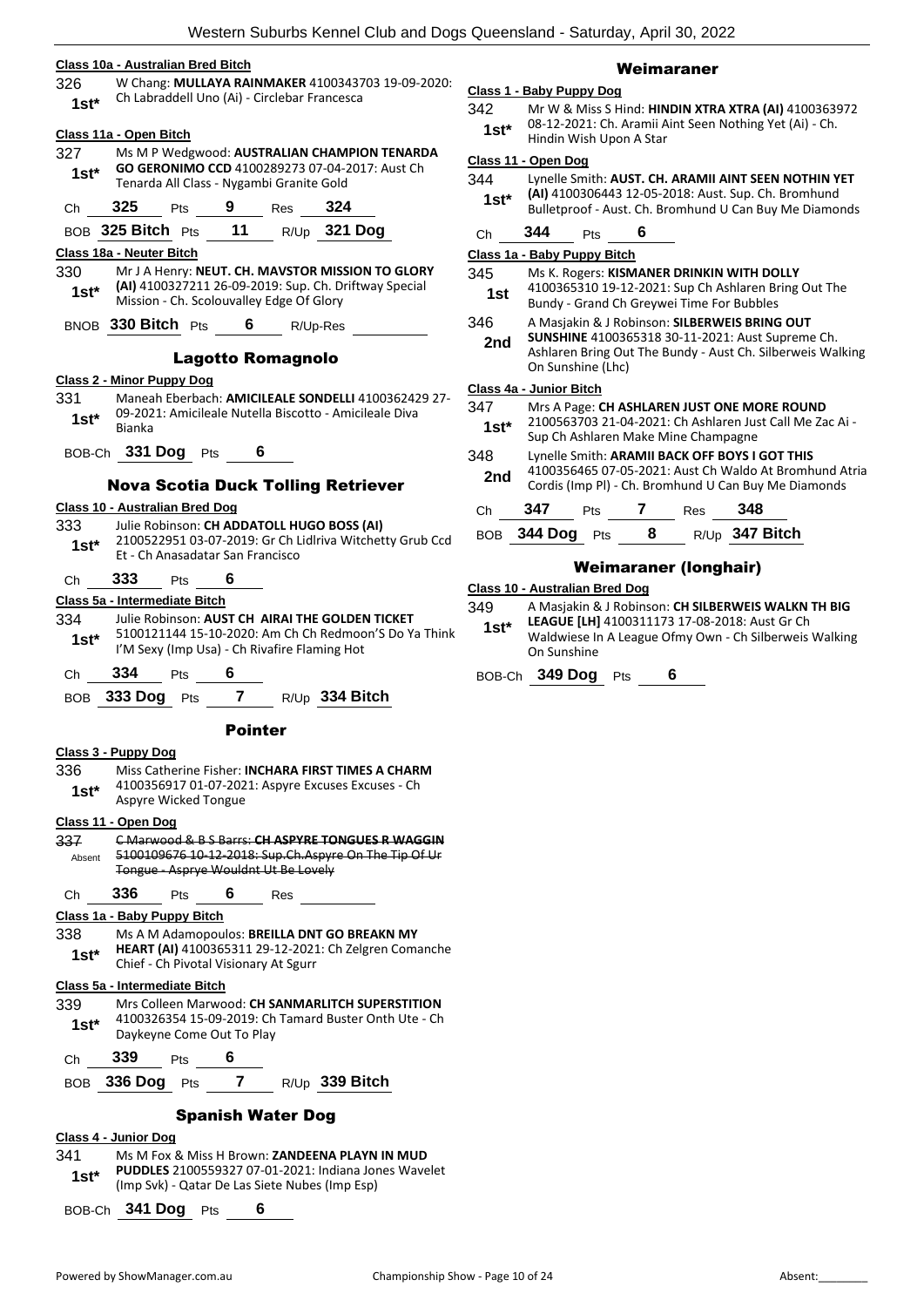### Group 3 - Specials

| Best         | 288         | Golden Retriever                                                                 |
|--------------|-------------|----------------------------------------------------------------------------------|
| Pts: 25      | Moon        | A.Adamopoulos: Sup Ch. Wysiwyg Not A Moment too                                  |
| R/Up         | 325         | Labrador Retriever                                                               |
| Pts: 15      |             | Guy Spagnolo: CH DRIFTWAY MOMENT IN TIME                                         |
| Baby         | 264         | <b>German Shorthaired Pointer</b><br>K Wishart: Tarlorise Power Broker (AI)      |
| Minor        | 237         | <b>Cocker Spaniel</b><br>Ms. H J Yeates: Myshalair Betya Like My Style           |
| Puppy        | 336         | <b>Pointer</b><br>Miss Catherine Fisher: Inchara First Times A Charm             |
| Junior       | 270         | <b>German Shorthaired Pointer</b><br>Ms. Jade Norman: Edelhof The Glass Slipper  |
| <b>Inter</b> | 325.        | <b>Labrador Retriever</b><br>Guy Spagnolo: CH DRIFTWAY MOMENT IN TIME            |
| Aus Br       | 256         | <b>Cocker Spaniel (American)</b><br>Azel Kennels: Ch Azel Always Gotcha Thinking |
| Open         | 288<br>Moon | Golden Retriever<br>A.Adamopoulos: Sup Ch. Wysiwyg Not A Moment too              |
|              |             | Neuter                                                                           |

### Neuter

| <b>Best</b> | 330 | <b>Labrador Retriever</b>                                 |
|-------------|-----|-----------------------------------------------------------|
| Pts: 7      |     | Mr J A Henry: Neut. Ch. Mavstor Mission To Glory (AI)     |
| R/Up        | 311 | Golden Retriever                                          |
|             |     | Alexandria Martin & Georgia Melville: Neut Ch GoldMartini |
|             |     | Get Off My Kloud                                          |
|             |     |                                                           |

Finish Absent **9**

### Group 4 - Hound Group

### Mrs P Cameron (Qld)

Start Time:

#### Afghan Hound

#### **Class 1 - Baby Puppy Dog**

- 352 Melissa Starkey, Daniel Willson, Leigh & Helen Gibson: **SETTERUP ROLEX ON A REDNECK AT KARAKUSH (AI)**
- 2100004789 30-01-2022: Am Ch Aust Ch Boanne'S Valentino (Imp Usa) - Ch. Karakush U Know Nothin Jon Sno **1st\***

#### **Class 4 - Junior Dog**

353 Mrs J Y Anderson: **TRANSWIND PRINCE OF THIEVES (AI)** 3100424870 08-01-2021: Ch Lowenhart In Outerlimits - Quom Cirquish Chatter Absent

### **Class 5 - Intermediate Dog**

- 355 Mr D Willson: **AUST CH EMPARI ROPES N RODEOS**
	- 4100343277 14-09-2020: Sup.Ch Gengala Super Trooper(Ai) - Ch Tahkira Blu Belle **1st**

#### **Class 11 - Open Dog**

- 356 Tiffany Heares: **AMCH AGHA DJARI'S SOVEREIGN**
	- HP58493401 17-03-2019: Int, Fin Ch Agha Djari's Blue **1st**\* HP58493401 17-03-2019: Int, Fin Ch Agha I<br>Blood - Dt Ch (Dwzrl) Agha Djari's Lavendar

| Ch             | <b>7</b> Res 355<br>356<br>Pts                                                                                                                                                                       |
|----------------|------------------------------------------------------------------------------------------------------------------------------------------------------------------------------------------------------|
|                | Class 4a - Junior Bitch                                                                                                                                                                              |
| 357<br>1st*    | Miss Tiffany Heares: ENARKI DADDYS LITTLE PSYCHO<br>4100353661 17-03-2021: Ch Enarki Eenie Meenee Minee<br>Moe - Ch Karakush Rumour Has It                                                           |
|                | Class 5a - Intermediate Bitch                                                                                                                                                                        |
| 358            | P & P Hewitt & K Crane: KHANDHU AB FAB 4100335412 03-                                                                                                                                                |
| $1st*$         | 04-2020: Aust. Nu Ch Quom Jambalya N Jazz - Ch. Khandhu<br>Mamma Mia                                                                                                                                 |
|                | Class 11a - Open Bitch                                                                                                                                                                               |
| 360<br>Absent  | Mrs. M.J. Tonks & Mrs. K. Bathgate: SUPREME CH.<br>KHANDHU LYKA PRAYER (A I) 4100282954 23-10-2016:<br>Sup.Ch. Khandhu Got The Look - Ch. Wynsyr-Summerwinds-<br>Paladin Mimosa At Khandhu (Imp Usa) |
| Ch 358         | Pts 7 Res 357                                                                                                                                                                                        |
|                | 9 R/Up 356 Dog<br>BOB 358 Bitch Pts                                                                                                                                                                  |
|                | <b>Class 18a - Neuter Bitch</b>                                                                                                                                                                      |
| 361<br>$1st^*$ | Mrs J Y Anderson: AUS CH NEUTER CH CHAKDARRA HOLLY<br>GO LIGHTLY (IMP NZ) 03506-2016 25-03-2016: Nz Ch<br>Khandhu Jubilation (Imp Aus) - Nz Ch Karakush<br>Cointreauversial (Imp Aus)                |
|                | BNOB 361 Bitch Pts 6 R/Up-Res                                                                                                                                                                        |
|                | <b>Basenji</b>                                                                                                                                                                                       |
|                | <b>Class 2 - Minor Puppy Dog</b>                                                                                                                                                                     |
| 362            | L Marsden & E Blair: WULIANGO DAKOTA RAIN DANCE                                                                                                                                                      |
| Absent         | 4100361550 08-08-2021: Sup Ch Lomar Cut The Mustard-                                                                                                                                                 |
|                | Ch Nailah In Your Eyes                                                                                                                                                                               |
|                | Class 3 - Puppy Dog                                                                                                                                                                                  |
| 363            | Mrs. N Verrall: ERISEVE ZIN KIBARU 4100356739 10-06-                                                                                                                                                 |
| 2nd            | 2021: Ch Nailah Embracing The Decision - Zandeena Luck<br>Be A Lady                                                                                                                                  |
| 364            | Chloe keast and Alicia Keast: MERIKAEZ NOTMY                                                                                                                                                         |
| $1st*$         | <b>RESPONSIBILITY 4100360173 05-07-2021: Ch Zandeena A</b><br>Twist Of Fate - Ch Zandeena Don't Try And Stop Me                                                                                      |
|                | Class 5 - Intermediate Dog                                                                                                                                                                           |
| 365            | Mr M Cave & Ms E Blair: AUST CH WULIANGO MERLIN                                                                                                                                                      |
| Absent         | MAGIC (AI) 4100337480 03 06 2020: Ch Remwin<br>Wildaboutharry - Aust Ch Nailah In Your Eyes                                                                                                          |
|                | <u> Class 10 - Australian Bred Dog</u>                                                                                                                                                               |
| 366            | K Lacey & L Marsden: CH. LOMAR TWO UP 4100307250 10-                                                                                                                                                 |
| Absent         | 06-2018: Ch. Lomar Top Hat N Tails Lomar As If I Care                                                                                                                                                |
|                | Class 11 - Open Dog                                                                                                                                                                                  |
| 368            | <b>L Marsden: SUP CH LOMAR CUT THE MUSTARD</b>                                                                                                                                                       |
| Absent         | 4100291785 09-05-2017: Ch Lomar Xeno Psylla - Ch Baagna<br><del>Jenni Witha J</del>                                                                                                                  |
| Сh             | 364<br>363<br>7<br>Pts<br>Res                                                                                                                                                                        |
|                | Class 3a - Puppy Bitch                                                                                                                                                                               |
| 369            | Mrs. Louise Marsden: LOMAR IMPERIAL TOPAZ<br>4100357807 09-06-2021: Ch Lomar Xeno Psylla - Sup Ch                                                                                                    |
| Absent         | Lomar Hot Pants                                                                                                                                                                                      |
| 370            | L Marsden & E Blair: WULIANGO SCARLET RAIN CLOUD                                                                                                                                                     |
| Absent         | 4100361549 08-08-2021: Sup Ch Lomar Cut The Mustard-<br>Ch Nailah In Your Eyes                                                                                                                       |
|                | Class 4a - Junior Bitch                                                                                                                                                                              |
| 371            | Mr David Pearson.: ERISEVE ZENNYO RYUO 4100356734                                                                                                                                                    |
| $1st*$         | 10-06-2021: Ch.Nailah Embracing The Decision - Zandeena                                                                                                                                              |
|                | Luck Be A Lady<br>Class 10a - Australian Bred Bitch                                                                                                                                                  |

372 Miss Chloe Keast: **CH ZANDEENA DON'T TRY AND STOP ME** 2100499813 08-06-2018: Sup.Ch.Zandeena Getn My Game On - Am.Ch.Ch. Meisterhaus Stripes R The New Black (Imp **1st\***

Usa)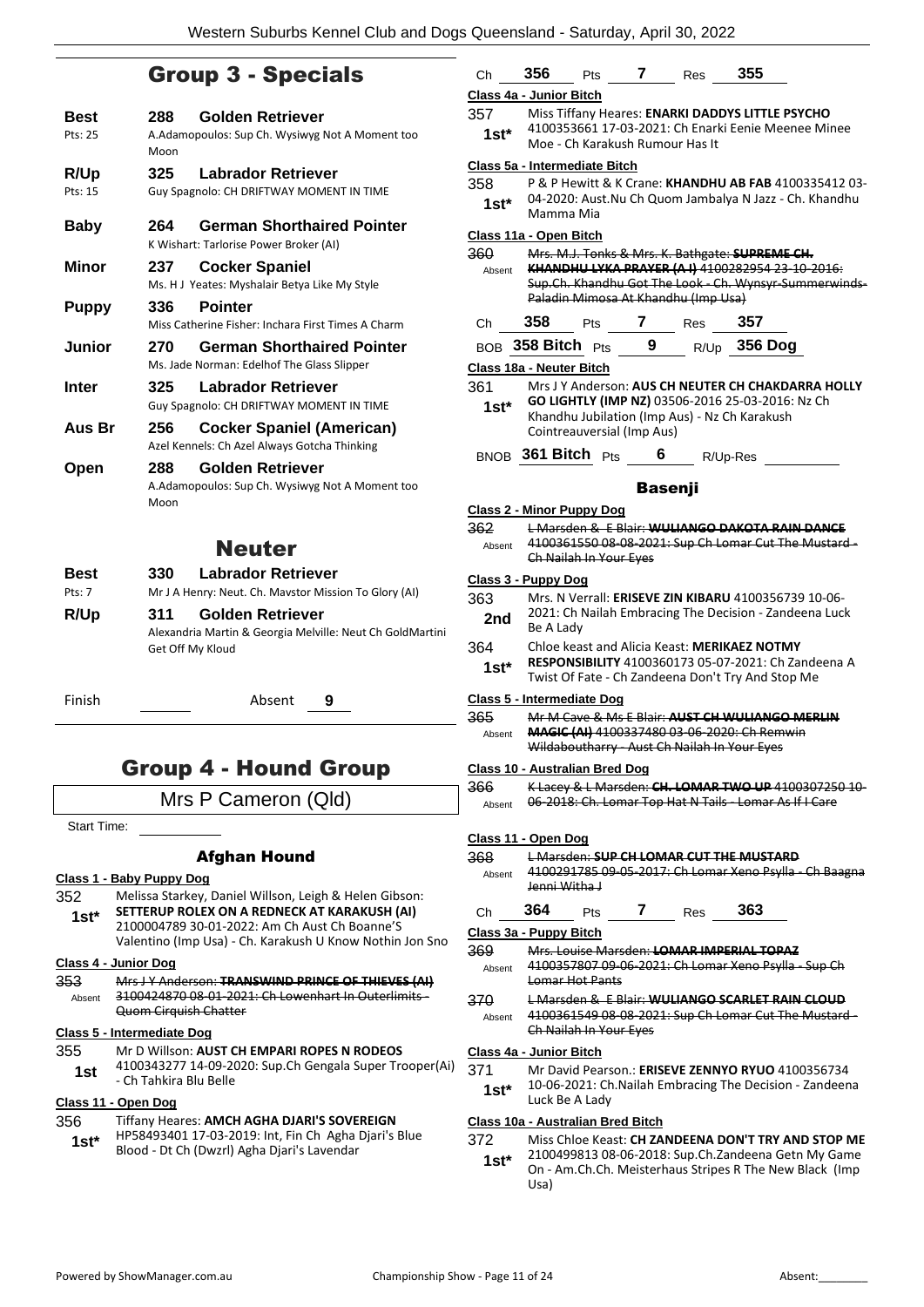| 373.<br>Absent | Mrs L Marsden & Ms E Blair: AUST CH WULIANGO TENZIN<br>TIBETAN CHILD 4100292823 30-06-2017: Ch Wuliango<br>Sweet Dandelion (Ai) Jc - Baagna Iman Raven Princess | Class 18<br>399<br>$1st^*$ |
|----------------|-----------------------------------------------------------------------------------------------------------------------------------------------------------------|----------------------------|
| Сh             | 371<br><b>7</b> Res 372<br>Pts                                                                                                                                  | <b>BNOB</b>                |
|                | BOB 371 Bitch Pts 9 R/Up 364 Dog                                                                                                                                |                            |
|                | Class 18a - Neuter Bitch                                                                                                                                        |                            |
| 374<br>$1st^*$ | Mr David Pearson.: NOTSYORANALA MIRZAM 4100333767<br>07-03-2020: Fayrelyn Masai Hunter - Fayrelyn Dream Of<br>Afrika                                            | Class 5 -<br>402<br>1st*   |
|                | BNOB 374 Bitch Pts 6 R/Up-Res                                                                                                                                   | Ch                         |
|                | <b>Basset Fauve de Bretagne</b>                                                                                                                                 | Class 10                   |
|                | <b>Class 2 - Minor Puppy Dog</b>                                                                                                                                | 406                        |
| 375            | Ms K Wishart: ARENDT THE GAME IS A FOOT 3100436576                                                                                                              | 1st*                       |
| Absent         | 08 08 2021: Arendt Remember Who You Are Arendt No<br><b>Time For Tears</b>                                                                                      | Ch                         |
|                |                                                                                                                                                                 |                            |
| Ch             | Pts                                                                                                                                                             | BOB                        |
| 376            | Class 1a - Baby Puppy Bitch<br>J Wishart: ABOVIN ONCE UPON A TIME 3100444573 18-12-                                                                             |                            |
| $1st^*$        | 2021: Arendt Lockdown Life - Abovin The Chosen One                                                                                                              | Class 3 -<br>408           |
|                | Class 3a - Puppy Bitch                                                                                                                                          | 1st*                       |
| 377            | K WISHART: ARENDT LIVE IT UP 3100437969 10-05-2021:                                                                                                             |                            |
| $1st^*$        | Arendt Feel The Earth Move - Arendt Qui Virra Verra                                                                                                             | <b>BOB-CI</b>              |
|                | <u> Class 5a - Intermediate Bitch</u>                                                                                                                           |                            |
| 378<br>Absent  | Ms K Wishart Ms C Fowler-Lock: AUST CH ARENDT FEEL<br>GOOD 3100410751 08 05 2020: Arendt Feel The Force-<br><b>Arendt Waltzing Matilda</b>                      | Class 2 -                  |
|                |                                                                                                                                                                 | 411                        |
|                | Ch $377$ Pts 6 Res                                                                                                                                              | $1st^*$                    |
|                | BOB 377 Bitch Pts 6<br>R/Up                                                                                                                                     | Class 4 -<br>412           |
|                | <b>Beagle</b>                                                                                                                                                   | 1st*                       |
| 379            | <b>Class 2 - Minor Puppy Dog</b>                                                                                                                                |                            |
| 1st            | Miss C Pike and Mr M Butts: LUKARA HUCKLEBERRY FINN<br>4100361656 03-10-2021: Ch Orobay Burning Love - Lukara<br>Inheritance                                    | Ch<br><u>Class 4a</u>      |
|                | Class 5 - Intermediate Dog                                                                                                                                      | 413                        |
| 381<br>1st*    | Mrs E Ison: ASALEI GOLDEN ELIXIR (AI) 4100325204 29-08-<br>2019: Simonaland Bonacure (Imp Pol) - Aust Ch                                                        | 1st                        |
|                | <b>Houndmaster Gold Threads</b>                                                                                                                                 | Ch                         |
|                | Class 10 - Australian Bred Dog                                                                                                                                  | BOB                        |
| 382<br>1st*    | Ms Rita Sengstock: OROBAY POCKETFUL O MIRACLES<br>4100345950 28-11-2020: Nz Ch Ch Burnsdale Most Happy<br>Fella - Baldev Bette Davis                            |                            |
| Ch             | 381<br>8<br>382<br><b>Pts</b><br>Res                                                                                                                            | Class 11                   |
|                | Class 2a - Minor Puppy Bitch                                                                                                                                    | 416                        |
| 384            | Ms Rita Sengstock: OROBAY MYSTICAL SPIRIT 4100359911                                                                                                            | $1st^*$                    |
| 2nd            | 19-08-2021: Ch. Goldengum Gentleman George (Al) - Ch.<br>Orobay Mysterious Magic                                                                                | <b>BOB-CI</b>              |
| 385            | Mrs E Ison: ASALEI GOLDEN SPIRIT (AI) 4100360612 17-09-                                                                                                         | D                          |
| $1st^*$        | 2021: Neut Ch & Ch Beagelee Keep The Spirit - Asalei<br>Golden Goddess (Ai)                                                                                     | Class 5 -<br>419           |
|                | Class 3a - Puppy Bitch                                                                                                                                          | 1st*                       |
| 388            | Miss Rhonda Telfer: OROBAY MYSTICAL IMAGE<br>4100359916 19-08-2021: Ch. Goldengum Gentleman                                                                     |                            |
| $1st^*$        | George (Ai) - Ch. Orobay Mysterious Magic<br>Class 4a - Junior Bitch                                                                                            | Class 10<br>420            |
| 389            | Miss Rhonda Telfer: OROBAY ALL ABOUT EVE 4100345954                                                                                                             | 1st*                       |
| $1st^*$        | 28-11-2020: Nz Ch Ch Burnsdale Most Happy Fella - Baldev<br><b>Bette Davis</b>                                                                                  | Сh                         |
|                |                                                                                                                                                                 |                            |

#### Powered by ShowManager.com.au examples and the Championship Show - Page 12 of 24 Absent:

BOB **385 Bitch** Pts **12** R/Up **384 Bitch**

#### **Class 18a - Neuter Bitch**

399 Miss Rhonda Telfer: **OROBAY LOVE ME TENDER** 4100332776 18-02-2020: Goldengum Gentleman George (Ai) - Ch. Orobay Mysterious Magic **1st\***

**399 Bitch** Pts **6** R/Up-Res

### Borzoi

- **Class 5 - Intermediate Dog** 402 M L Davis: **CH RUSSKIMIR SECRET WISHES** 4100340577 07- 08-2020: Ch Russkimir Evening Shadows - Ch Gleneagle **Sweet As Honey**
- Ch **402** Pts **6**

#### **Class 10a - Australian Bred Bitch**

406 M L Davis: **RUSSKIMIR SAFFRON WISHES** 4100340585 07- 08-2020: Ch Russkimir Evening Shadows - Ch Gleneagle **Sweet As Honey** 

#### Ch **406** Pts **6**

BOB **402 Dog** Pts **7** R/Up **406 Bitch**

#### Dachshund (Long Haired)

#### **Class 3 - Puppy Dog**

- 408 R & C Armatys / J & L Black: **BRIARMIST HAWKEYE**
- 2100571535 17-07-2021: Gchg Ch Pramada's Cant Touch This With Dynasty Sl (Imp Usa) - Ch Briarmist Miss Demeanor

BOB-Ch **408 Dog** Pts **6**

#### Dachshund Miniature (Long Haired)

#### **Minor Puppy Dog**

411 S Mundt: **SHASDIN ROYAL TURBO JAFFA (AI)** 4100360662 23-08-2021: Nz Ch Mistydale Makin An Impact (Nzl) - Ch **Westpriors Walk On By** 

#### **Class 4 - Junior Dog**

BK & YJ Shaw: CH. SPLENDAK NEXT CHAPTER IN BOLD 4100346993 03-12-2020: Gr Ch. Splendak First Chapter - Ch **Maharlikah Tru Succesor** 

#### Ch **411** Pts **7** Res **412**

#### **Class 4a - Junior Bitch**

413 Deborah Rodgers: **WAZEER THE WONDER WEINER** 4100358423 20-07-2021: Aust Ch Ygeia Need You Now (Imp Swe) - Aust Ch Almarjo Freya Von Schnitzel

Ch **413** Pts **6**

BOB **411 Dog** Pts **8** R/Up **412 Dog**

#### Dachshund (Smooth Haired)

- **Class 11 - Open Dog**
- 416 R Manning and Nicole de Vries: **NZ CH MARKWELL PATHWAY TO FREEDOM** 010882019 29-11-2018: Ch **Markwell Top Gear - Ch Markwell Sensation In Black**

BOB-Ch **416 Dog** Pts **6**

#### achshund Miniature (Smooth Haired)

#### **Class 5 - Intermediate Dog**

- 419 D Winch & P Johnson: **CH ALMARJO DARYL VON**
- **SCHNITZEL** 4100330260 05-12-2019: Sup Ch Almarjo Harvey Von Schnitzel - Almarjo Sharron Von Schnitzel **1st\***

#### **Class 10 - Australian Bred Dog**

420 T Boland: **WAZEER WALTER WEINER** 4100358422 20-07- 2021: Aust Ch Ygeia Need You Now - Aust Ch Almarjo Freya Von Schnitzel **1st\***

| Ch | 420 | Pts | Res | 419 |
|----|-----|-----|-----|-----|
|    |     |     |     |     |

#### **Class 3a - Puppy Bitch**

421 D Winch & P Johnson: **ELETTARS DAPH TH WAY I LIKE IT (IID NZL)** 4100360570 24-05-2021: Freeman Dac Move For Me - Freeman Dac Won't Back Down (Imp Nz) **1st\***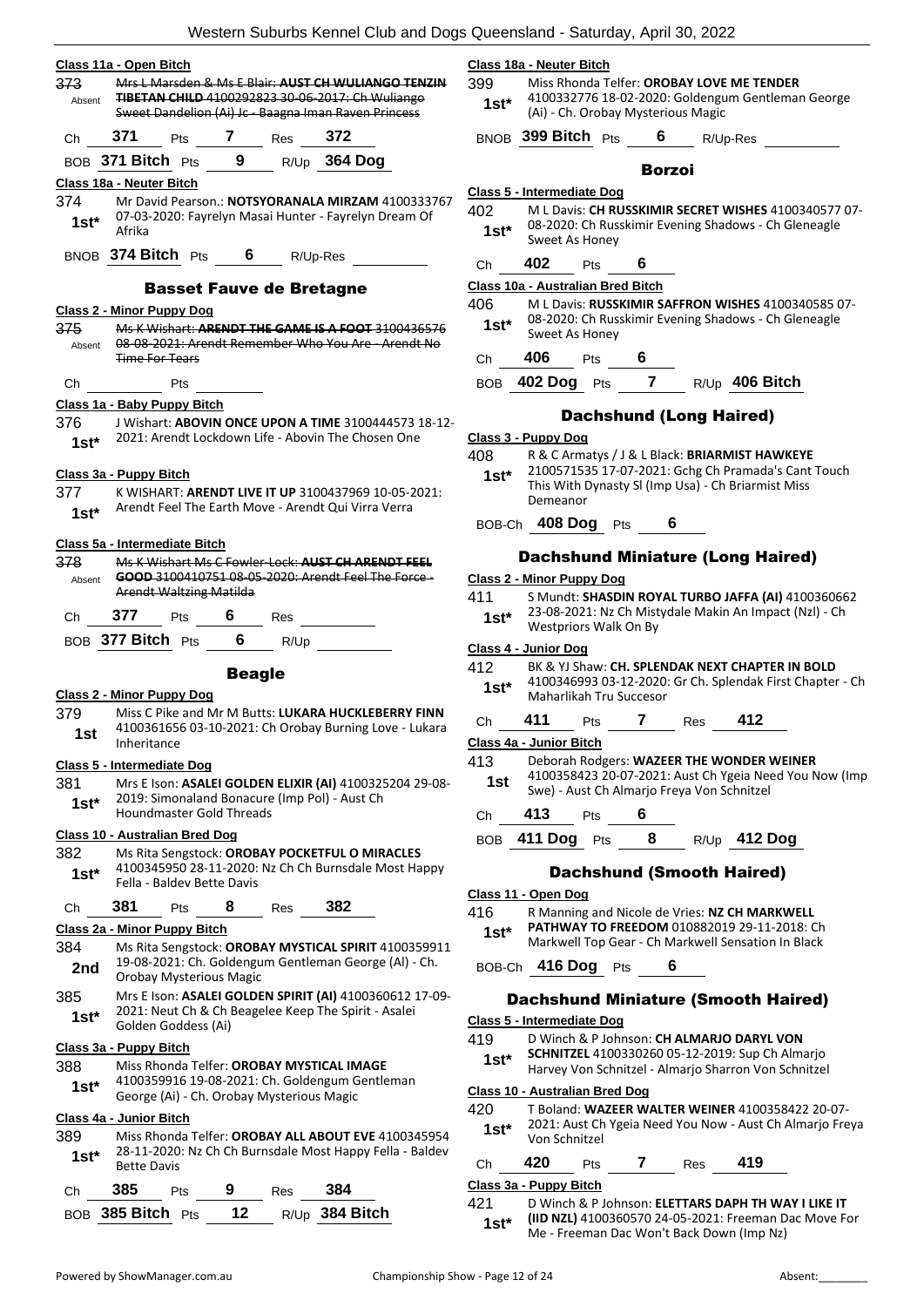|                                                                                                                                                                                                                                                                                                                                                                                                                                   | vvestern Suburbs Kennel Club and Dogs Queensland - Saturday, April 30, 2022                                                                                                            |
|-----------------------------------------------------------------------------------------------------------------------------------------------------------------------------------------------------------------------------------------------------------------------------------------------------------------------------------------------------------------------------------------------------------------------------------|----------------------------------------------------------------------------------------------------------------------------------------------------------------------------------------|
| Class 4a - Junior Bitch                                                                                                                                                                                                                                                                                                                                                                                                           | Class 5 - Intermediate Dog                                                                                                                                                             |
| 422<br>BK & YJ Shaw: CH. SPLENDAK SWEET N SASSY 4100349749<br>07-02-2021: Gersndach Brief Encounter - Gersndach Wata<br>$1st*$<br>Romance                                                                                                                                                                                                                                                                                         | 448<br>Mrs L. Fejer: MARMATIA ZIMBA SONATA (AI) 4100342399<br>24-08-2020: Ujamaa Symphoney Red (Ai) - Ch Marmatia<br>$1st*$<br>Nekira Radha (Ai)                                       |
| 421<br>Pts 7 Res 422<br>Ch                                                                                                                                                                                                                                                                                                                                                                                                        | 448<br>- 6<br>Pts<br>Ch                                                                                                                                                                |
| BOB 421 Bitch Pts 9 R/Up 422 Bitch                                                                                                                                                                                                                                                                                                                                                                                                | Class 1a - Baby Puppy Bitch                                                                                                                                                            |
|                                                                                                                                                                                                                                                                                                                                                                                                                                   | 449<br>Mrs L. Fejer: MARMATIA AUSSIE KHAMALI 4100365982 17-                                                                                                                            |
| Class 18 - Neuter Dog<br>426<br>Deborah S Daly: NEUT CH & CH STARDAYNE POL ROGER<br>5100093393 29-03-2016: Ch Stardayne Champagne Charlie                                                                                                                                                                                                                                                                                         | 12-2021: Ch Shakuru Beat It - Ch Marmatia Nekira Radha<br>1st<br>(Ai)                                                                                                                  |
| $1st^*$<br>- Ch Stardayne Royal Liaison                                                                                                                                                                                                                                                                                                                                                                                           | Class 4a - Junior Bitch                                                                                                                                                                |
| BNOB 426 Dog Pts 6 R/Up-Res                                                                                                                                                                                                                                                                                                                                                                                                       | 450<br>Mrs T Larsen and Mrs L Fejer: MARMATIA RONDO MOCCA<br>4100349536 14-01-2021: Ujamaa Symphony Red (Ai) -<br>$1st^*$<br>Marmatia Gs Hurricane Diva (Ai)                           |
| <b>Dachshund Miniature (Wire Haired)</b>                                                                                                                                                                                                                                                                                                                                                                                          |                                                                                                                                                                                        |
| Class 4a - Junior Bitch                                                                                                                                                                                                                                                                                                                                                                                                           | 450<br>Pts $6$<br>Ch                                                                                                                                                                   |
| 433<br>Mrs DG Hoyle: AGWYR POPPYSEED PRINCESS 4100350364<br>30-12-2020: Grand Ch Jiljac Tsar Very Much Jw (Imp Uk) -<br>$1st^*$                                                                                                                                                                                                                                                                                                   | BOB 448 Dog Pts 7 R/Up 450 Bitch                                                                                                                                                       |
| Ch Agwyr Que Sera Sera                                                                                                                                                                                                                                                                                                                                                                                                            | <b>Whippet</b>                                                                                                                                                                         |
| BOB-Ch 433 Bitch Pts 6                                                                                                                                                                                                                                                                                                                                                                                                            | Class 3 - Puppy Dog<br>456<br>Ms. Vicki Shaw: SHAWTHING ROME AROUND TH WORLD                                                                                                           |
| <b>Norwegian Elkhound</b>                                                                                                                                                                                                                                                                                                                                                                                                         | (AI) 4100359750 13-08-2021: Sobers Dalton (Ita) -<br>$1st*$<br>Shawthing So Into Jazz                                                                                                  |
| Class 10 - Australian Bred Dog                                                                                                                                                                                                                                                                                                                                                                                                    | Class 11 - Open Dog                                                                                                                                                                    |
| Mr G Markotany: GRAABINE JACOB KOWALSKI<br>436<br>2100526866 05-09-2019: Sup Ch Graabine Bendit Like<br>Absent<br>Beckham Ch Graabine She'S A Rebel                                                                                                                                                                                                                                                                               | 459<br>V Dawson & V Shaw: CH SHAWTHING PADDY PAWZ A<br>MINIT 4100327967 10-10-2019: Ch Alltalk Wild Irish Heart -<br>1st<br>Sup Ch Shawthing All That Jazz (Ai)                        |
| Ch<br>Pts<br>$\overline{\phantom{a}}$                                                                                                                                                                                                                                                                                                                                                                                             | 456<br><b>459</b> Pts 7 Res<br>Ch                                                                                                                                                      |
| Class 4a - Junior Bitch                                                                                                                                                                                                                                                                                                                                                                                                           |                                                                                                                                                                                        |
| 437<br>M. D Senior & A Watt: KYXEN SKY 4100352309 15-02-2021:<br>Graabine Jacob Kowalski - Ch Kyxen Sparkling Moscato<br>Absent                                                                                                                                                                                                                                                                                                   | Class 2a - Minor Puppy Bitch<br>461<br>Ms. Vicki Shaw: SHAWTHING PIPPI LONGSTOCKING<br>4100362556 24-09-2021: A Ch Alltalk Wild Irish Heart -<br>$1st*$<br>Shawthing Itzall About Jazz |
| Class 5a - Intermediate Bitch                                                                                                                                                                                                                                                                                                                                                                                                     | Class 4a - Junior Bitch                                                                                                                                                                |
| 438<br>Mr G Markotany: GRAABINE QUEENIE GOLDSTEIN<br>2100526870 05 09 2019: Sup Ch Graabine Bendit Like<br>Absent<br>Beckham - Ch Graabine She'S A Rebel                                                                                                                                                                                                                                                                          | 462<br>Vicki Shaw: SHAWTHING I LEAD YOU FOLLOW 4100347088<br>03-12-2020: Ch Elmaro Hard Act To Follow - Shawthing So<br>$1st*$<br>Into Jazz                                            |
| Pts<br>$\frac{1}{\sqrt{1-\frac{1}{2}}\sqrt{1-\frac{1}{2}}\sqrt{1-\frac{1}{2}}\sqrt{1-\frac{1}{2}}\sqrt{1-\frac{1}{2}}\sqrt{1-\frac{1}{2}}\sqrt{1-\frac{1}{2}}\sqrt{1-\frac{1}{2}}\sqrt{1-\frac{1}{2}}\sqrt{1-\frac{1}{2}}\sqrt{1-\frac{1}{2}}\sqrt{1-\frac{1}{2}}\sqrt{1-\frac{1}{2}}\sqrt{1-\frac{1}{2}}\sqrt{1-\frac{1}{2}}\sqrt{1-\frac{1}{2}}\sqrt{1-\frac{1}{2}}\sqrt{1-\frac{1}{2}}\sqrt{1-\frac{1}{2}}\sqrt{1-\frac$<br>Ch | Class 5a - Intermediate Bitch                                                                                                                                                          |
| BOB Pts R/Up                                                                                                                                                                                                                                                                                                                                                                                                                      | 464<br>Mrs Cherie White: KARNABAY LIKE A PRAYER 2100551323<br>1st* 25-10-2020: Ch Karnabay Jimmy Choo - Karnabay Girl                                                                  |
| <b>Petit Basset Griffon Vendeen</b>                                                                                                                                                                                                                                                                                                                                                                                               | Suprano                                                                                                                                                                                |
| Class 1 - Baby Puppy Dog                                                                                                                                                                                                                                                                                                                                                                                                          | Class 11a - Open Bitch                                                                                                                                                                 |
| 439<br>Dr C West & Ms AJ Cooney: BONDESTIN FRONT PAGE<br>NEWS 4100366242 31-12-2021: Aust Ch Bonhaven<br>$1st^*$<br>Northern Angel - Bondestin So Wat Ima Rockstar                                                                                                                                                                                                                                                                | 466<br>Ms. Vicki Shaw: A CH SHAWTHNG FLOOZIE INTH JACUZZI<br>4100327966 10-10-2019: A Ch Alltalk Wild Irish Heart - Sup<br>$1st^*$<br>Ch Shawthing All That Jazz                       |
| <b>Pharaoh Hound</b>                                                                                                                                                                                                                                                                                                                                                                                                              | 9<br>461<br>466<br>Pts<br><b>Res</b><br>Ch                                                                                                                                             |
| Class 4 - Junior Dog                                                                                                                                                                                                                                                                                                                                                                                                              | BOB 466 Bitch Pts<br>11<br>R/Up 459 Dog                                                                                                                                                |
| 441<br>J J Inglis: PRESSAGE NOVAVAX 4100357667 15-07-2021:<br>Aust Supreme. Ch.& Estonian Ch.Estonian Junior Ch Caletto<br>$1st^*$                                                                                                                                                                                                                                                                                                |                                                                                                                                                                                        |
| Fly High (Imp Est) - Aust. Ch. Pennhari Forever In A Day<br>441<br>6<br>Pts                                                                                                                                                                                                                                                                                                                                                       |                                                                                                                                                                                        |
| Ch                                                                                                                                                                                                                                                                                                                                                                                                                                |                                                                                                                                                                                        |
| Class 3a - Puppy Bitch<br>442.                                                                                                                                                                                                                                                                                                                                                                                                    |                                                                                                                                                                                        |
| J J Inglis: PRESSAGE MODERNA 4100357666 15-07-2021:<br>Aust Supreme. Ch.& Estonian Ch.Estonian Junior Ch Caletto<br>$1st^*$<br>Fly High (Imp Est) - Aust. Ch. Pennhari Forever In A Day                                                                                                                                                                                                                                           |                                                                                                                                                                                        |
| Class 10a - Australian Bred Bitch                                                                                                                                                                                                                                                                                                                                                                                                 |                                                                                                                                                                                        |

- 443 Ms Joanne Inglis: **CH. PENNHARI FOREVER IN A DAY** 2100496073 18-04-2018: Ch. Irl. Ch.Hard Black Jack Pharaoh Cukker Irl. Jun Ch. (Imp Hun) - Ch. Sleykh Girl On Fire **1st\***
- Ch **443** Pts **7** Res **442**
- BOB **441 Dog** Pts **8** R/Up **443 Bitch**

### Rhodesian Ridgeback

### **Class 1 - Baby Puppy Dog**

- 446 Mrs T Larsen and Mrs L Fejer: **MARMATIA AUSSIE KALU (AI)** 4100365984 17-12-2021: Ch. Shakuru Beat It - Ch.
- Marmatia Nekira Radha **1st\***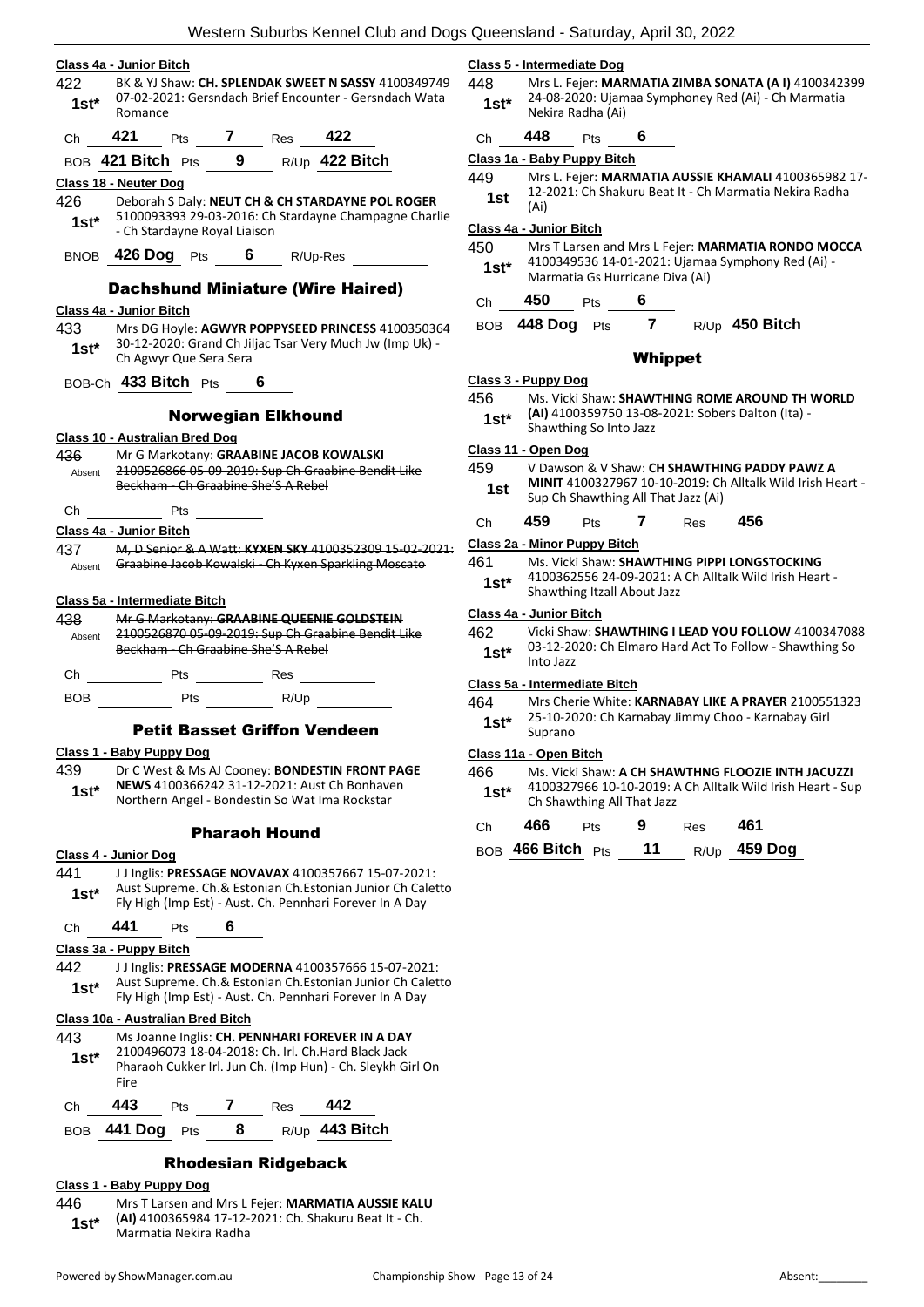### Group 4 - Specials

| <b>Best</b><br>Pts: 25 | 466<br>Whippet<br>Ms. Vicki Shaw: A Ch Shawthng Floozie Inth Jacuzzi                                        |
|------------------------|-------------------------------------------------------------------------------------------------------------|
| R/Up                   | <b>Pharaoh Hound</b><br>441                                                                                 |
| Pts: 15                | J J Inglis: Pressage Novavax                                                                                |
| <b>Baby</b>            | <b>Petit Basset Griffon Vendeen</b><br>439<br>Dr C West & Ms AJ Cooney: BONDESTIN FRONT PAGE<br><b>NFWS</b> |
| Minor                  | 385<br><b>Beagle</b><br>Mrs E Ison: Asalei Golden Spirit (AI)                                               |
| <b>Puppy</b>           | 364<br><b>Basenji</b><br>Chloe keast and Alicia Keast: Merikaez Notmy<br>Responsibility                     |
| <b>Junior</b>          | <b>Pharaoh Hound</b><br>441<br>J J Inglis: Pressage Novavax                                                 |
| <b>Inter</b>           | Afghan Hound<br>358<br>P & P Hewitt & K Crane: Khandhu Ab Fab                                               |
| Aus Br                 | <b>Pharaoh Hound</b><br>443<br>Ms Joanne Inglis: CH. PENNHARI FOREVER IN A DAY                              |
| Open                   | 466<br>Whippet<br>Ms. Vicki Shaw: A Ch Shawthng Floozie Inth Jacuzzi                                        |
|                        | Neuter                                                                                                      |
| <b>Best</b><br>Pts: 9  | <b>Afghan Hound</b><br>361<br>Mrs J Y Anderson: Aus Ch Neuter Ch Chakdarra Holly Go<br>Lightly (Imp NZ)     |
| R/Up                   | 399<br><b>Beagle</b><br>Miss Rhonda Telfer: Orobay LOVE ME TENDER                                           |
| Finish                 | Absent<br>14                                                                                                |

### Group 5 - Working Dog Group

Mrs J Keenan (Vic)

Start Time:

#### Australian Cattle Dog

**Class 4a - Junior Bitch**

469 G & S Pinsent: **BLUCALYPT SPELLBOUND** 4100351601 14- Absent 03-2021: Ch Blucalypt Gold As Ice (Ai) - Kadinze Mystic Lady

#### **Class 10a - Australian Bred Bitch**

470 G & S Pinsent: **BLUCALYPT ICY GOLD** 4100351602 14-03- 2021: Ch Blucalypt Gold As Ice (Ai) - Kadinze Mystic Lady **1st\***

BOB-Ch **470 Bitch** Pts **6** R/Up-Res

### Australian Shepherd

#### **Class 3 - Puppy Dog**

472 Miss D Puttock & Mr G Braithwaite: **MAISILVA COSMIC SHOCKWAVE** 2100565080 06-05-2021: Sup Ch .Aolani'S Maisilva Sonic Boom - Ch Maisilva Promise Of The Cosmos Absent

#### **Class 10 - Australian Bred Dog**

- 473 Miss D Puttock & Mr G Braithwaite: **AUST CH MAISILVA RISING EMPIRE** 2100407349 11-05-2014: Ch Blueamble 2nd **KISING EMPIKE 2100407349 11-05-2014**: Crack Leisure Suit Larry - Silvanwood Mud Shake
- 474 Ms. Tamsyn & Russell Brown & Parker: **TRUMYRA RAISE THE BAR** 4100346763 19-11-2020: Cuebiyar Upping The Ante (Ai) - Tuscamada Rising Star **1st\***

#### **Class 11 - Open Dog**

- 475 Miss M Brazier & Miss B West: **CH DIZZY MARBLE AS HOT AS FIRE (N/B) (IMP UKR)** UKU403469 25-12-2018: Sentikki Rix Absolute Value (Imp Den) - Multi Ch Seventy Seven Amazing Moonlight (Rus) **1st\***
	- Ch **475** Pts **8** Res **474**

### **Class 2a - Minor Puppy Bitch**

477 B West and T Thomas: **OCHAYE YOU DO YOU** 4100362835 27-09-2021: Sup Ch Am Ch Impacts Teddy Ruxpin (Imp Usa) 1st<sup>\*</sup> <sup>27-09-2021: Sup Ch Ar<br>Rozate Stolen Kisses -</sup>

#### **Class 4a - Junior Bitch**

478 Ms T Brown & Mr R Parker & Miss T Simpson: **JEDABUN TRU HOPE CONQUERS ALL** 2100562288 10-03-2021: Command & Conquer Diamond Rush (Cze) - Jedabun A Little Piece Of Hope **1st\* Class 5a - Intermediate Bitch** 479 Miss B West & Mr T Thomas: **CH OCHAYE NO EASY WAY OUT** 4100336933 23-05-2020: Am Ch Impacts Teddy Ruxpin 1st\* **001** 4100336933 23-05-2020: Am<br>Ch Ochaye Snuffing Else Matters Ch **477** Pts **8** Res **478** BOB **475 Dog** Pts **11** R/Up **477 Bitch** Australian Stumpy Tail Cattle Dog **Class 4 - Junior Dog** 480 Judy Lee McCann: **TROPICRAIN FIRESTORM** 4100348815 02-11-2020: Evanelles Deezil - Ch. Tropicrain Gypsy Rose **1st\* Class 10 - Australian Bred Dog**

| 481                    |     |                                                                           |   |                       | Ms Raechelle Miller: CH. ARAVAN GERRY STANDING                                                  |                                                        |  |  |
|------------------------|-----|---------------------------------------------------------------------------|---|-----------------------|-------------------------------------------------------------------------------------------------|--------------------------------------------------------|--|--|
| $1st*$                 |     | Caticamp Miss Muffett                                                     |   |                       | 2100414951 02-09-2014: Ch. Aravan New Trix - Ch.                                                |                                                        |  |  |
| Ch                     | 481 | Pts                                                                       | 7 | <b>Res</b>            | 480                                                                                             |                                                        |  |  |
|                        |     | Class 1a - Baby Puppy Bitch                                               |   |                       |                                                                                                 |                                                        |  |  |
| 482                    |     |                                                                           |   |                       |                                                                                                 | Judy Lee McCann: ANNIEPRIDE JOKES ON FIRE 4100366316   |  |  |
| $1st*$                 |     | 21-12-2021: Ch. Karte Mighty Red Man - Anniepride Red<br><b>Gum Honey</b> |   |                       |                                                                                                 |                                                        |  |  |
| Class 3a - Puppy Bitch |     |                                                                           |   |                       |                                                                                                 |                                                        |  |  |
| 484                    |     |                                                                           |   |                       | Miss A L May: ANNIEPRIDE TRAILER PARK GIRL                                                      |                                                        |  |  |
| $1st^*$                |     | Anniepride Red Outlaw                                                     |   |                       | 4100357333 23-06-2021: Ch Karte Mighty Red Man -                                                |                                                        |  |  |
| 483                    |     | Robynne Metcalfe: CUMBYDENE                                               |   |                       |                                                                                                 |                                                        |  |  |
| 2nd                    |     |                                                                           |   |                       | CANTFIGHTHEMOONLIGHT 4100357511 30-07-2021:<br>Cumbydene Blackbutt Jack - Cumbydene Moon Dancer |                                                        |  |  |
|                        |     | Class 5a - Intermediate Bitch                                             |   |                       |                                                                                                 |                                                        |  |  |
| 485                    |     |                                                                           |   |                       | Robynne Metcalfe: CH. CUMBYDENE LADY VERONICA                                                   |                                                        |  |  |
| $1st^*$                |     | Cumbydene Lady Barbara                                                    |   |                       | 4100340927 02-08-2020: Ch Karte Mighty Red Man -                                                |                                                        |  |  |
| Class 11a - Open Bitch |     |                                                                           |   |                       |                                                                                                 |                                                        |  |  |
| 486                    |     |                                                                           |   |                       | Raechelle Miller: AU CH TROPICRAIN BOUDICA                                                      |                                                        |  |  |
| $1st*$                 |     | Cumbydene Bit O Magic                                                     |   |                       |                                                                                                 | 4100237110 21-09-2018: Au Ch. Minersdream Tom - Au Ch. |  |  |
| Ch                     | 486 | Pts                                                                       | 9 | <b>Res</b>            | 484                                                                                             |                                                        |  |  |
|                        |     | BOB 481 Dog Pts 11                                                        |   |                       | R/Up 486 Bitch                                                                                  |                                                        |  |  |
|                        |     |                                                                           |   | <b>Bearded Collie</b> |                                                                                                 |                                                        |  |  |
|                        |     | Class 1a - Baby Puppy Bitch                                               |   |                       |                                                                                                 |                                                        |  |  |
| 187.                   |     | Michele Lincoln & Julie Lyons: <b>EDINGLEN</b>                            |   |                       |                                                                                                 |                                                        |  |  |

- 487 Michele Lincoln & Julie Lyons: **EDINGLEN**
- **BEYONDTHELOOKINGGLASS** 4100363915 17-11-2021: Ch Edinglen Im On A Mission - Sup Ch Edinglen U Had Me At Hello **1st\***

#### **Class 11a - Open Bitch**

488 Michele Lincoln & Julie Lyons: **SUP CH EDINGLEN U HAD ME AT HELLO** 2100473754 18-04-2017: Ch High Jack Ultimate Experience (Imp Swe) - Sup Ch Edinglen Enchanting (Ai) **1st\***

BOB-Ch **488 Bitch** Pts **6**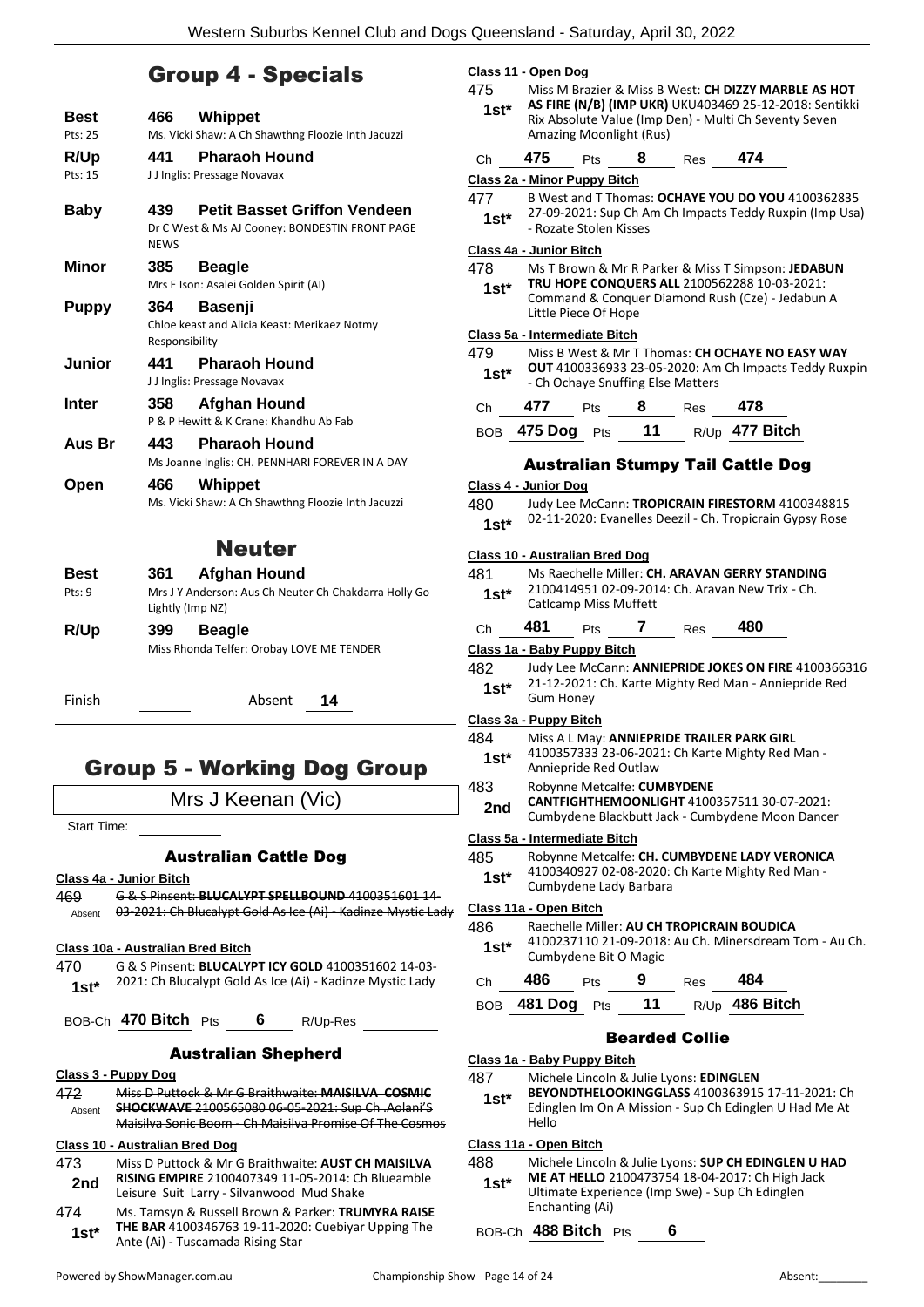|  | <b>Belgian Shepherd Dog (Groenendael)</b> |
|--|-------------------------------------------|

#### **Class 4a - Junior Bitch**

489 Mr J & Mrs K Kresina: **BELGENBEAU BERGIA REIGN NOIR** 4100346376 06-11-2020: Belgenbeau Vabelle The Bear - Teangibelge Georgia Absent

#### **Class 5a - Intermediate Bitch**

490 Matthew O'Reilly: **MIRRIBANDI LLUSTRIOUS** 4100328696 13-11-2019: One Black Night Av Vikholme - Mirribandi **1st**\* 13-11-4<br>Ohalan

### BOB-Ch **490 Bitch** Pts **6** R/Up-Res

#### Belgian Shepherd Dog (Tervueren)

#### **Class 4 - Junior Dog**

492 David Cain: **AUST CH BELGINOZ QT ECHO POINT** 2100557079 16-01-2021: Tervailles Tokai - Ch.Hun Jr.Ch Qila De La Terre Sauvage Absent Ch Pts

#### **Class 10a - Australian Bred Bitch**

494 Mr J & Mrs K Kresina: **BELGENBEAU ASK CHARBON ET DOR** 4100354282 20-12-2020: Am. Ch. Ch. Aspen De Peindre Au Vif - Belgenbeau Samba Grey Koras Absent

Ch Pts

BOB Pts R/Up

#### **Class 18 - Neuter Dog**

495 Matthew O'Reilly: **GR. CH. MIRRIBANDI LUXEM ET WPD** 4100234160 15-10-2013: Mirribandi Voltairre - Mirribandi Ice Ice Baby **1st\***

BNOB **495 Dog** Pts **6** R/Up-Res

#### Border Collie

#### **Class 3 - Puppy Dog**

497 J McCann & K Leslie: **TRUCHARM MAN OF MYSTERY** 4100358518 21-07-2021: Trucharm Angel In Disguise - Ch 1st 4100338318 21-07-2021; 110<br>Trucharm Presidential Affair

#### **Class 4 - Junior Dog**

498 T Bailey: **TEHYA DEFINITELY MAYBE** 9100012446 14-11- 2020: Ch Tullaview Turn Me Loose - Ch Tehya Call Me 1st <sup>2020: U</sup>

#### **Class 11 - Open Dog**

- 500 Ms S. A. Smith: **SUPREME CH. NEECABE ON DEMAND PT.** 2100417708 29-10-2014: Supch Nahrof Enough Said Et - Ch 2nd <sup>2100417</sup>/08 29-10-20.<br>Neecabe Sierra Madre
- 501 R.F. & J.G.McKiernan: **CH.CANNYBEN LOCKED N LOADED** 4100285503 21-12-2016: Ch Khayoz Locked Out Of Heaven 1st 4100285503 21-12-2016: Ch Kh<br>Ch Classicyds Come In Spinner

#### Ch **501** Pts **9** Res **497**

#### **Class 1a - Baby Puppy Bitch**

503 J, N & M Attridge: **CLASSICYDS U KNOW U WANT ME** 4100364781 06-12-2021: Supreme Ch Bordarita Im So Cool (Ai) - Ch. Wynnlake Its My Round **1st\***

#### **Class 3a - Puppy Bitch**

504 Stuart & Kylie & Georgia Leslie: **TRUCHARM NY STATE OF MIND** 4100358511 23-07-2021: Trucharm Angel In Disguise - Grand Ch Trucharm State Of Affairs Ai **1st\***

#### **Class 4a - Junior Bitch**

505 Ms S. A. Smith: **CELTIC HEART QUEEN SCATHACH** 4100347017 27-11-2020: Neecabe Thats What They Say - Celtic Heart Boudicca **1st\***

#### **Class 10a - Australian Bred Bitch**

- 506 R & J McKiernan & J & N Attridge: **SUPREME CH NAHROF SINGLE SHOT** 2100500187 27-05-2018: Ch Cannyben Locked N Loaded - Ch Nahrof Single Serve Pt. Et **1st\***
- 

#### **Class 11a - Open Bitch**

- 507 Stuart & Kylie & Georgia Leslie: **GRAND CH TRUCHARM STATE OF AFFAIRS AI** 4100251134 26-11-2014: Jule Too's Affairs Of The Heart (Usa) - Ch Trucharm Stark Raven Mad **1st\***
	-

508 Ms S. A. Smith: **CH CELTIC HEART BOUDICCA** 4100319404 11-04-2019: Supch Neecabe On Demand Pt - Ch Kerensa Its **2nd** 11-04-2019: Supch N<br>A Wild World (Ai) Ht

| Ch | 507               | <b>Pts</b> | 10 | Res | - 506        |
|----|-------------------|------------|----|-----|--------------|
|    | BOB 507 Bitch Pts |            | 14 |     | R/Up 501 Dog |

#### **Class 18 - Neuter Dog**

510 Mrs C Keen: **SIKACALLING A HISTORY OF MAGIK (AI)** 4100321100 01-05-2019: Ch Trucharm Read Allaboutit Jd Spd - Ch Trumagik A Scottish Fable **1st\***

BNOB **510 Dog** Pts **6** R/Up-Res

#### **Briard**

### **Class 5 - Intermediate Dog**

- 511 C & A Mitchell: **CH CACHAREL READY TO RUMBLE** 4100338146 19-06-2020: Ch O'neills De La Manoliere - Ch **1st**\* 4100338146 19-06-2020:<br>Cacharel Now See This Jc
- Ch **511** Pts **6**

#### **Class 4a - Junior Bitch**

512 C & A Mitchell: **CACHAREL SYNCRONISITI** 4100353380 08- 04-2021: Ch O'neills De La Manoliere (Imp France) - Ch **1st\*** 04-2021: Ch O'neills De La Mar<br>Narbrisse Miss Congeniality Ht

#### **Class 10a - Australian Bred Bitch**

- 513 Ms K Noble: **CACHAREL SERONDIPIDTI** 4100353385 08-04- 2021: Ch O'neills De La Manoliere (Imp France) - Ch
- **1st** <br>**1st** <br>**1st Narbrisse Miss Congeniality Ht** Ch **512** Pts **7** Res **513** BOB **511 Dog** Pts **8** R/Up **512 Bitch**

### Collie (Rough)

#### **Class 1 - Baby Puppy Dog**

- 514 RE & CJ Armatys: **LEXWOOD TAKE A CHANCE ON ME**
- 4100365870 08-01-2022: Mazarelli Torque N An Kissn Mazarelli Painted With Love **1st\***

#### **Class 4 - Junior Dog**

- 515 Miss B A Lines: **CLIFFGLYNN WEARING WAR PAINT**
	- 2100552106 03-11-2020: Ch Cathgarry Thunderstruck 1st\* 2100552106 03-11-2020: Ch<br>Cliffglynn Started With A Kiss

#### **Class 5 - Intermediate Dog**

- 517 Ms M L Clarke: **CH MAZARELLI MIDNIGHT COWBOY**
- 4100339381 01-07-2020: Sup. Ch Keamaree Painted Absent
	- Cowboy Burdekin Believe Love Is Magic

#### **Class 11 - Open Dog**

- 518 RE & CJ Armatys: **AUST CH LEXWOOD THE LAST ARROW**
- 4100308091 03-07-2018: Ch Swinbrad Secret Weapon Ch 1st\* 4100308091 03-07-2018: Ch Stxteen Meamaree Sky With Diamonds

### BOB-Ch **515 Dog** Pts **7** R/Up-Res **518 Dog**

#### German Shepherd Dog

#### **Class 3 - Puppy Dog**

522 Mrs. D O'keefe: **DEBBAR QUALL** 4100354391 09-05-2021: \*Chili Della Valcuvia - \*Debbar Isabella 'A"Z' **1st\***

Ch **522** Pts **6**

#### **Class 5a - Intermediate Bitch**

523 Nicole Hammond: **AUST. CH. KARHAM HERE WE GO AGAIN HIT ET 'A''Z'** 4100320686 07-05-2019: Kantenna Alejandro Az Bsc - Aust. Supreme Ch. Karham Know It All Ht 'A''z' Bsc **1st\***

#### **Class 11a - Open Bitch**

524 Mrs. D O'keefe: **\*DEBBAR ISABELLA 'A"Z'** 4100298742 02- Absent **11-2017: Ch. Castastar Eragon - Debbar Dj Vu** 

| Ch | 523               | <b>Pts</b> | Res |                |
|----|-------------------|------------|-----|----------------|
|    | BOB 523 Bitch Pts |            |     | $R/Up$ 522 Dog |

- 
- -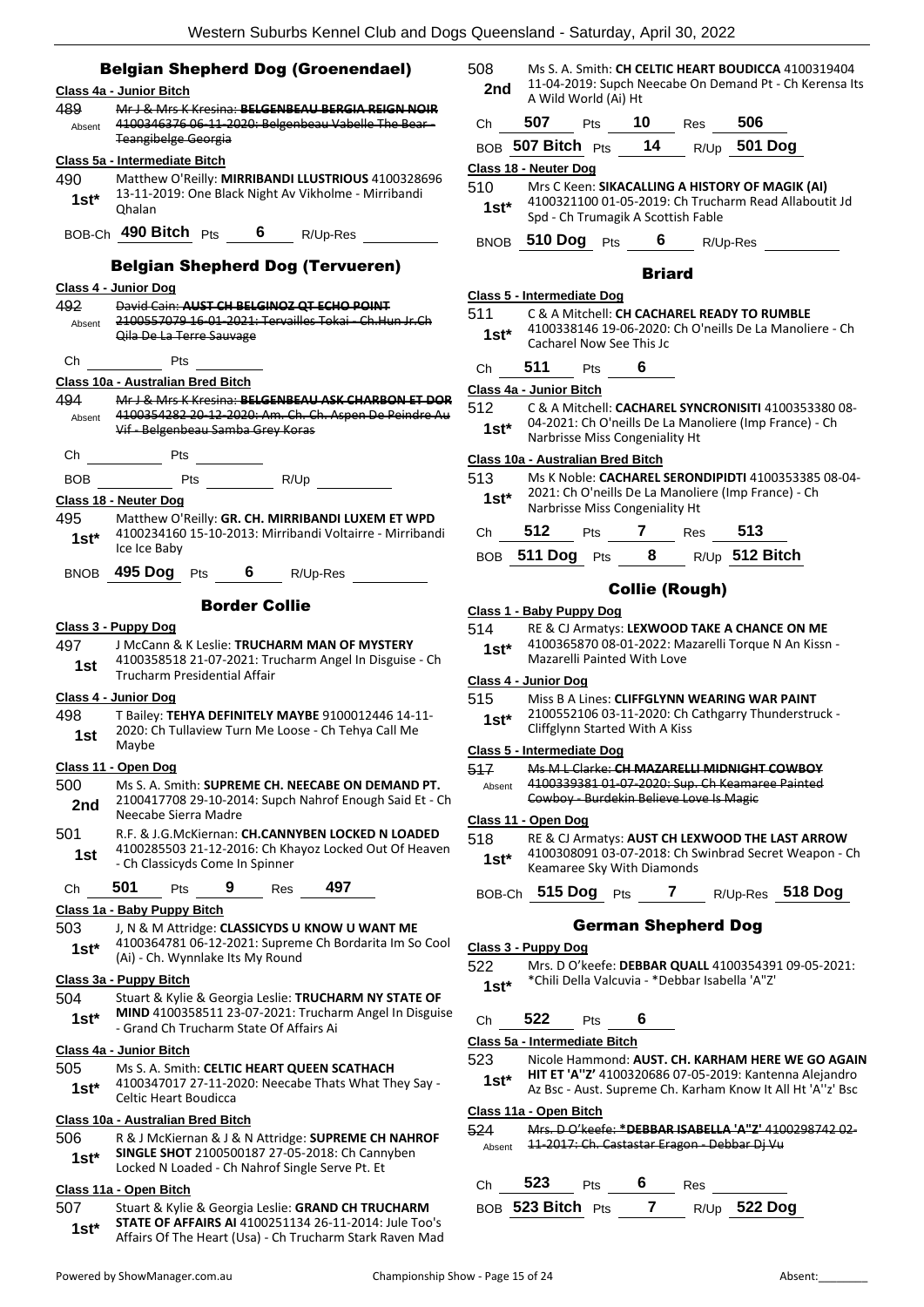#### German Shepherd Dog (Long Stock Coat)

#### **Class 3 - Puppy Dog**

525 Mrs. D O'keefe: **DEBBAR QUACKER** 4100354394 09-05- 2021: \*Chili Della Valcuvia - \*Debbar Isabella 'A"Z' **1st\***

Ch **525** Pts **6**

#### **Class 3a - Puppy Bitch**

#### 526 CATHERINE WALKER: **TOLLERHUND MOLLY WEASLEY**

3100433173 21-06-2021: Eroica Ice Ice Baby - Grundelhardt 1st <sup>310043317</sup>

#### **Class 11a - Open Bitch**

527 Nicole Hammond: **AUST. CH. KARHAM FULL OF BEANS (AI) HIT 'A''Z'** 4100323728 23-06-2019: Aust. Ch. \*Shernaa Pakros Ht (Imp Uk) A Ed H-Neg Ipo2 - Aust. Ch. Cossavane Touch Of Magic Ht 'A''z' Bsc **1st\***

| Ch | 527                   | <b>Pts</b> | Res 526 |                  |
|----|-----------------------|------------|---------|------------------|
|    | BOB $525$ Dog $Pts$ 8 |            |         | $R/Up$ 527 Bitch |

#### Old English Sheepdog

#### **Class 2 - Minor Puppy Dog**

528 P&L Finlayson/A Cassidy/ N Jardine: **OTTABA NO ORDINARY SUPER HERO** 4100361539 22-09-2021: Chtootone Anything But Ordinary - Ch Ottaba Ewemai Think Ima Dreama Absent

#### **Class 4 - Junior Dog**

529 Mrs A Cassidy: **CH OTTABA RIGHT ON QUEWE** 4100349839 04-02-2021: Amchcanchgrch Raffles Ewe Sir Friendly (Imp **1st** U4-02-2021: Amchdanchgron Rames Ewe Siring Can) - Ch Ottaba Ewemay Think Ima Dreama

#### **Class 10 - Australian Bred Dog**

- 530 Nicole Jardine: **CH TOOTONE ANYTHING BUT ORDINARY** 4100317374 08-02-2019: Ch Perfu Winter Soldier - Ch Bluefall No Ordinary Girl Ai Absent
- 531 Mrs. Maria Zekic: **CH HAIRBEAR HOT N SPICY HT** 4100318760 03-03-2019: Ottaba Sargent Peppers - Ch 1st<sup>\*</sup> <sup>4100318760 03-03-2019: C<br>Hairbear One Hot Momma</sup>

#### **Class 11 - Open Dog**

- 532 Ann Cassidy: **SUP CH/AM CH WYNSILOT N LARAME COME TOGETHER IMPUSA** DN43913203 04-09-2015: Am Grch 1st\* **IOGETHER IMPOSA** DN43913203 04-09-2015: Am Grch<br>Wynsilots Pretty Boy Floyd - Indigo Larame Evening Shade
	- Ch **532** Pts **8** Res **531**

#### **Class 5a - Intermediate Bitch**

#### 534 Mrs. Maria Zekic: **HAIRBEAR SHES GOT THE LOOK**

4100334194 18-03-2020: Ottaba Gotta Getys Into N Ch. Hairbear Hot Tricks Absent

#### **Class 11a - Open Bitch**

535 Mrs A Cassidy: **CH WYNSILOT NEVER SAY NEVER AGAIN IMP USA** DN52907103 25-01-2018: Ch Wynsilot Hellooo Ladies - Ch Wynsilot Moving Forward **1st**

| Сh | 535 | ⊃ts | O | Res |  |
|----|-----|-----|---|-----|--|
|    |     |     |   |     |  |

|  | BOB 532 Dog Pts |  |  |  | $R/Up$ 535 Bitch |
|--|-----------------|--|--|--|------------------|
|--|-----------------|--|--|--|------------------|

#### Puli

#### **Class 11 - Open Dog**

536 M & K Stone, S Huebner, P Kelly: **SUPREME CH CORDMAKER GIRO GIRO TONDO (A.I)** 6100101872 22-10- 2016: Am Gr Ch SI Cordmaker Rumpus Bumpus - Supreme Ch Cordmaker Mellow Yellow **1st\***

### Ch **536** Pts **6**

#### **Class 4a - Junior Bitch**

#### 537 Mr R Valore: **CH RUSTUFARION FIREFLY LANTERN** 2100567131 16-03-2021: Sup Ch Rustufarion If You Dont Mind (Ai) - Rustufarion Fire Works (Ai) **1st\***

| Ch $537$ Pts      |  |                |
|-------------------|--|----------------|
| BOB 537 Bitch Pts |  | $R/Up$ 536 Dog |

#### Shetland Sheepdog

#### **Class 2 - Minor Puppy Dog**

538 Veronica Royston: **JUZVEE JUST TRY N CATCH ME** 4100361874 01-10-2021: Gr Ch Sheldan Mile High - Ch Juzvee Just To Cool **1st**

#### **Class 4 - Junior Dog**

- 539 Allison Begnell: **SHARNDAH BURN FOR U** 2100556571 05-
	- 01-2021: Sup Ch. Sharndah Th Swanky Yank Laureate 1st<sup>\*</sup> <sup>01-2021: St</sup><br>Cloudberry
- 540 Ms. Kerry Walls & Mrs Helen Walls: **KILWARRIN PLAYING ON** 4100353938 23-04-2021: Beauideal Playing It Cool -
- 2nd UN 4100353938 23-04<br>Kilwarrin Lady Avalon

### **Class 5 - Intermediate Dog**

541 SHARNDAH KNLS: **SHARNDAH POWER OV ONE** 2100543880 24-07-2020: Sup Ch Sheldon Charlie Brown - Ch Mackland Wings Ov Change ( Imp Zaf) **1st\***

#### **Class 10 - Australian Bred Dog**

- 543 Ms L Schwier & Miss B A Lines: **SUP CH SHELKEYS LIMITED** 
	- **EDITION** 5100090262 22-08-2015: Mal Gr Ch Sg Sup Ch Aust Sup Ch Paray Kappa Sigma Imp Usa - Ch Shelkeys Cherished Dream **1st\***

#### **Class 11 - Open Dog**

- 545 Mr I R & Mrs C E Spangler: **CH SHELSIAN LASSETER** 5100084476 23-10-2014: Sup.Ch Nigma Cadfael - Ch Shelsian Beta Believe It **1st**
- Ch **541** Pts **11** Res **543**

#### **Class 2a - Minor Puppy Bitch**

- 548 Veronica Royston: **JUZVEE JUST KISS ME** 4100361873 01- 10-2021: Gr Ch Sheldan Mile High - Ch Juzvee Just To Cool **2nd**
- 549 Miss B A Lines: **KILCOY FOR A LIMITED TIME** 4100362079 15-10-2021: Sup Ch Shelkeys Limited Edition - Ch Rimini Indiana **1st\***

#### **Class 5a - Intermediate Bitch**

550 Veronica Royston: **CH JUZVEE JUST TO COOL** 4100332321 31-01-2020: Beauideal Cool Moves (Ai) - Ch Louanda Divine 1st  $\frac{31-0}{Misc}$ 

#### **Class 10a - Australian Bred Bitch**

551 Ms. B Williams: **CH. MAJIKBLU SHES GOT THE LOOK** 4100285463 02-01-2017: Lonestar's How Do You Like Me Now (Imp Usa) - Egeadah Miss Molly Absent

#### **Class 11a - Open Bitch**

- 553 MR T N & MRS R G RAY: **CH SHELAMOUR DEAR PRUDENCE** 4100346955 19-12-2020: Ch Louanda Frequent Flyer - Shelamour Lil Town Flirt Absent
- 554 Sharndah Kennels: **CH MACKLAND WINGS OV CHANGE (IMP STH AFRICA** ZA012712B16 19-07-2016: Aust Ch. Sth African Sharndah Encore At Mackland (Imp Aust - Ch Leigh-Hi'S Come Fly With Me To Mackland ( Imp Usa) **1st\***
- Ch **554** Pts **9** Res **550** BOB **541 Dog** Pts **15** R/Up **543 Dog**

#### **Class 18a - Neuter Bitch**

- 555 Allison Begnell: **CH. PEERIELEE COLOURS OF THE WIND** 2100381106 12-03-2013: Ch. Scotsdream Premonition - Peerielee Just Like Rain **1st\***
- 556 Traci Addison: **SUP CH GAVEND WHISPERS OV GOLD** 4100204567 15-09-2011: Gr. Ch. Louanda Simply Gold - Ch. Whishky Dare To Whisper Absent
	- BNOB **555 Bitch** Pts **6** R/Up-Res

### Swedish Vallhund

#### **Class 5 - Intermediate Dog**

- 557 Mrs A J & Miss S J Smith: **AUST CH TRENDAM LIKE TOY SOLDIERS** 4100330410 04-12-2019: Gr Ch Vallarity Fox N
	- **SOLDIERS** 4100330410 04-12-<br>Sox Aust Ch Trendam I Luv It
- 
- 
- 
-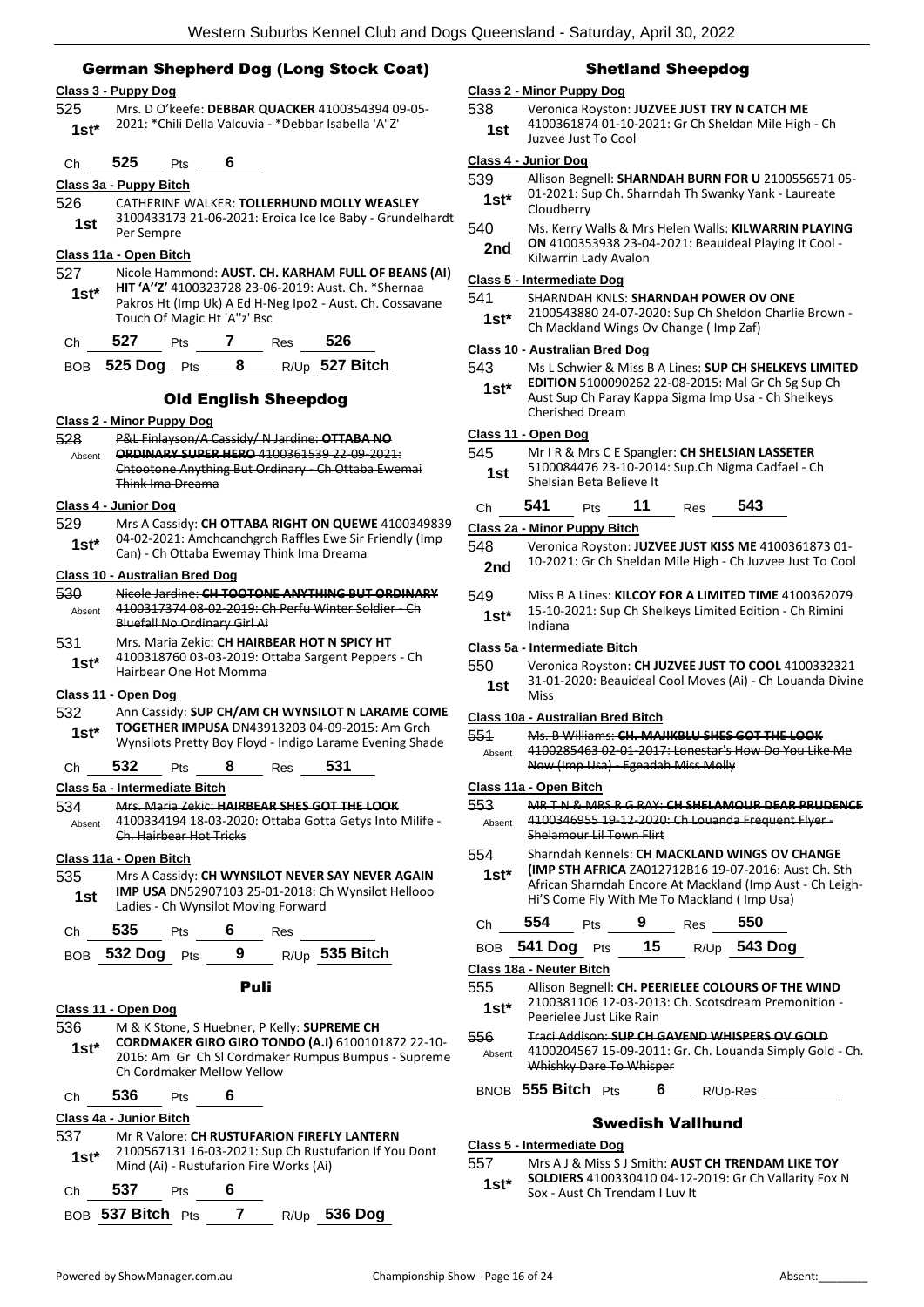|                 | Class 11 - Open Dog                                                                                                                   | <u>CI</u>      |
|-----------------|---------------------------------------------------------------------------------------------------------------------------------------|----------------|
| 558<br>$1st*$   | Kristi Faulkner: CH SNODOGZ TIGER WOLFE 4100321308<br>12-04-2019: Nz.Ch. Barahwolfe Mercury Rising - Ch.<br>Barahwolfe Snowstar Angel | 58             |
| 559             | Mrs A J & Miss S J Smith: TRENDAM SHAKE THAT                                                                                          |                |
| 2nd             | 4100343383 02-08-2020: Sup Ch Trendam Magic Man - Aus                                                                                 | C              |
|                 | Ch Trendam I Liuv It                                                                                                                  | Е              |
| Ch              | 558<br>557<br>8<br>Pts<br>Res                                                                                                         |                |
|                 | Class 2a - Minor Puppy Bitch                                                                                                          |                |
| 560             | Kristi Faulkner: BALGRAVIA CHAMPAGNE FLUTE<br>4100363475 25-10-2021: Barahwolfe Capt James T Kirk                                     |                |
| 1st*            | (Imp Nz) - Ch Snodogz Mosey                                                                                                           | I              |
| Ch              | 560<br>6<br><b>Pts</b>                                                                                                                | P              |
|                 | BOB 557 Dog Pts 9 R/Up 558 Dog                                                                                                        |                |
|                 |                                                                                                                                       | F              |
|                 | <b>Welsh Corgi (Cardigan)</b>                                                                                                         | P              |
|                 | Class 1 - Baby Puppy Dog<br>J McCann & D & T Brady: CORMEAD HOUSE OF TUDOR                                                            |                |
| 561<br>$1st^*$  | 7100050508 03-12-2021: Gr Ch Kalora U Cant Touch This -                                                                               | I              |
|                 | Ch Cormead Doluch                                                                                                                     |                |
|                 | <b>Class 2 - Minor Puppy Dog</b>                                                                                                      |                |
| 562             | Tori Pickering: TORRYA BOHEMIAN RHAPSODY                                                                                              | ľ              |
| $1st*$          | 4100361765 25-09-2021: Ch. Mandene Wizards Holy Grail -<br>Mandene Bird Of Paradise                                                   |                |
|                 | <u> Class 11 - Open Dog</u>                                                                                                           | ŀ              |
| 563             | David & Tania Brady: AUST CH TREHILYN FRONT AND                                                                                       |                |
| $1st^*$         | FINISH (AI) 6100090569 08-11-2014: Gr Ch Kardibroke<br>Finishing Line - Trehilyn Divas Wear Diamonds                                  |                |
|                 |                                                                                                                                       |                |
| Ch              | $7$ Res 562<br>563<br><b>Pts</b>                                                                                                      | ı              |
| 564             | Class 2a - Minor Puppy Bitch<br>Tori Pickering: TORRYA KILLER QUEEN 4100361768 25-09-                                                 |                |
| 1st             | 2021: Ch. Mandene Wizards Holy Grail - Mandene Bird Of<br>Paradise                                                                    | I              |
| Ch              | $564$ Pts<br>6                                                                                                                        |                |
|                 | BOB 563 Dog Pts 8 R/Up 562 Dog                                                                                                        |                |
|                 | Class 18a - Neuter Bitch                                                                                                              |                |
| 569.<br>$1st^*$ | David & Tania Brady: AUST CH KARDIBROKE ARCTIC<br>WINTER 3100358639 24-04-2017: Ch Kardibroke Kwik                                    |                |
|                 | Silver - Ch Sarasota Any Color Ewe Like                                                                                               |                |
|                 | BNOB 569 Bitch Pts<br>- 6<br>R/Up-Res                                                                                                 | F              |
|                 | <b>Welsh Corgi (Pembroke)</b>                                                                                                         | P              |
|                 | Class 4a - Junior Bitch                                                                                                               |                |
| 574             | GD & SK Kerr: CH KINTZEL THERES NO LOOKING BACK NBT                                                                                   | F              |
| 1st*            | 3100427065 24-02-2021: Ch Anbenly Ace Of Spades -<br>Kintzel Bound For Glory                                                          |                |
| 575             | Class 5a - Intermediate Bitch<br>J McCann & J Burgess: CH BRECONMOHR HUMMINGBIRDS                                                     |                |
| $1st*$          | ROCK AT JOPEARL 4100339402 22-07-2020: Am Gr Ch/Aust                                                                                  | F              |
|                 | Ch Hum'nbird Rock Your Socks (Imp Usa) - Hum'nbird Sua                                                                                |                |
| 576             | Mah Luck Be Our Lady (Imp Usa)<br>Sheree Kilby: ABERLEE REIGN OF LOVE 4100344751 02-10-                                               |                |
| Absent          | 2020: Ch Aberlee Stuck On You - Ch Aberlee Bubbling Sugar                                                                             |                |
|                 | BOB-Ch 575 Bitch Pts 7 R/Up-Res 574 Bitch                                                                                             |                |
|                 | <b>White Swiss Shepherd Dog</b>                                                                                                       |                |
|                 | <u>Class 5 - Intermediate Dog</u>                                                                                                     |                |
| 579             | Miss C Fisher & Miss A Kasbarian: CH KASSREIGN A SONG                                                                                 | C <sub>1</sub> |
| 1st*            | <b>OF ICE N FIRE 2100548174 19-09-2020: Ch Eishund Man On</b><br>Fire - Ch Soverenpark Blonde Bombshell                               | 58             |
| Ch              | 579<br>6<br>Pts                                                                                                                       |                |
|                 | Class 4a - Junior Bitch                                                                                                               |                |
| 580             | Rashelle Smidt & Theresa Grace: WOLFONYX ECLIPSE                                                                                      |                |

4100348678 16 12 2020: Ch.Eishund Man On The Prowl-

#### **Class 10a - Australian Bred Bitch**

581 Christine Keen: **CH. EISHUND THE DARK BLONDE** 2100518185 18-04-2019: Ch Soverenpark Fleetwood Mac - **1st**\* 2100518185 18-04-2019: Ch Soverenpa<br>**1st\*** Gr Ch Andesyn In For A Penny Ai Rn Et

| Ch <b>581</b>   | <b>Pts</b> | 6 | Res |                |
|-----------------|------------|---|-----|----------------|
| BOB 579 Dog Pts |            |   |     | R/∪p 581 Bitch |

### Group 5 - Specials

| Best<br>Pts: 25 | <b>Swedish Vallhund</b><br>557<br>Mrs A J & Miss S J Smith: Aust CH Trendam Like Toy<br>Soldiers                 |
|-----------------|------------------------------------------------------------------------------------------------------------------|
| R/Up<br>Pts: 15 | 579<br><b>White Swiss Shepherd Dog</b><br>Miss C Fisher & Miss A Kasbarian: CH Kassreign A Song Of<br>Ice N Fire |
| <b>Baby</b>     | <b>Bearded Collie</b><br>487<br>Michele Lincoln & Julie Lyons: Edinglen<br>BeyondTheLookingGlass                 |
| Minor           | 477<br><b>Australian Shepherd</b><br>B West and T Thomas: Ochaye You Do You                                      |
| <b>Puppy</b>    | <b>Australian Stumpy Tail Cattle</b><br>484<br>Dog<br>Miss A L May: Anniepride trailer park girl                 |
| Junior          | 537<br>Puli<br>Mr R Valore: Ch Rustufarion Firefly Lantern                                                       |
| Inter           | <b>Swedish Vallhund</b><br>557<br>Mrs A J & Miss S J Smith: Aust CH Trendam Like Toy<br>Soldiers                 |
| Aus Br          | 506<br><b>Border Collie</b><br>R & J McKiernan & J & N Attridge: Supreme CH Nahrof<br>Single Shot                |
| Open            | <b>Old English Sheepdog</b><br>532<br>Ann Cassidy: Sup Ch/Am Ch Wynsilot n Larame Come<br>Together impUSA        |
|                 | <b>Neuter</b>                                                                                                    |
| Best<br>Pts: 9  | 555<br><b>Shetland Sheepdog</b><br>Allison Begnell: CH. PEERIELEE COLOURS OF THE WIND                            |
| R/Up            | <b>Belgian Shepherd Dog</b><br>(Tervueren)<br>495<br>Matthew O'Reilly: GR. CH. Mirribandi Luxem ET WPD           |
| Finish          | Absent<br>15                                                                                                     |

### Group 6 - Utility Group

Mrs P Cutler (NSW)

Start Time:

**Bullmastiff** 

#### **Class 4 - Junior Dog**

582 M & V Yates & D Yates: **SALIERI BOSTON LEGAL**

4100358093 15-07-2021: Am & Can Ch Banbury'S Zz Chops (Imp Can) - Ch Waterlea Stormy Weather At Salieri (Imp Nz) **1st\***

Absent

Ch.Eishund Devil Of Seduction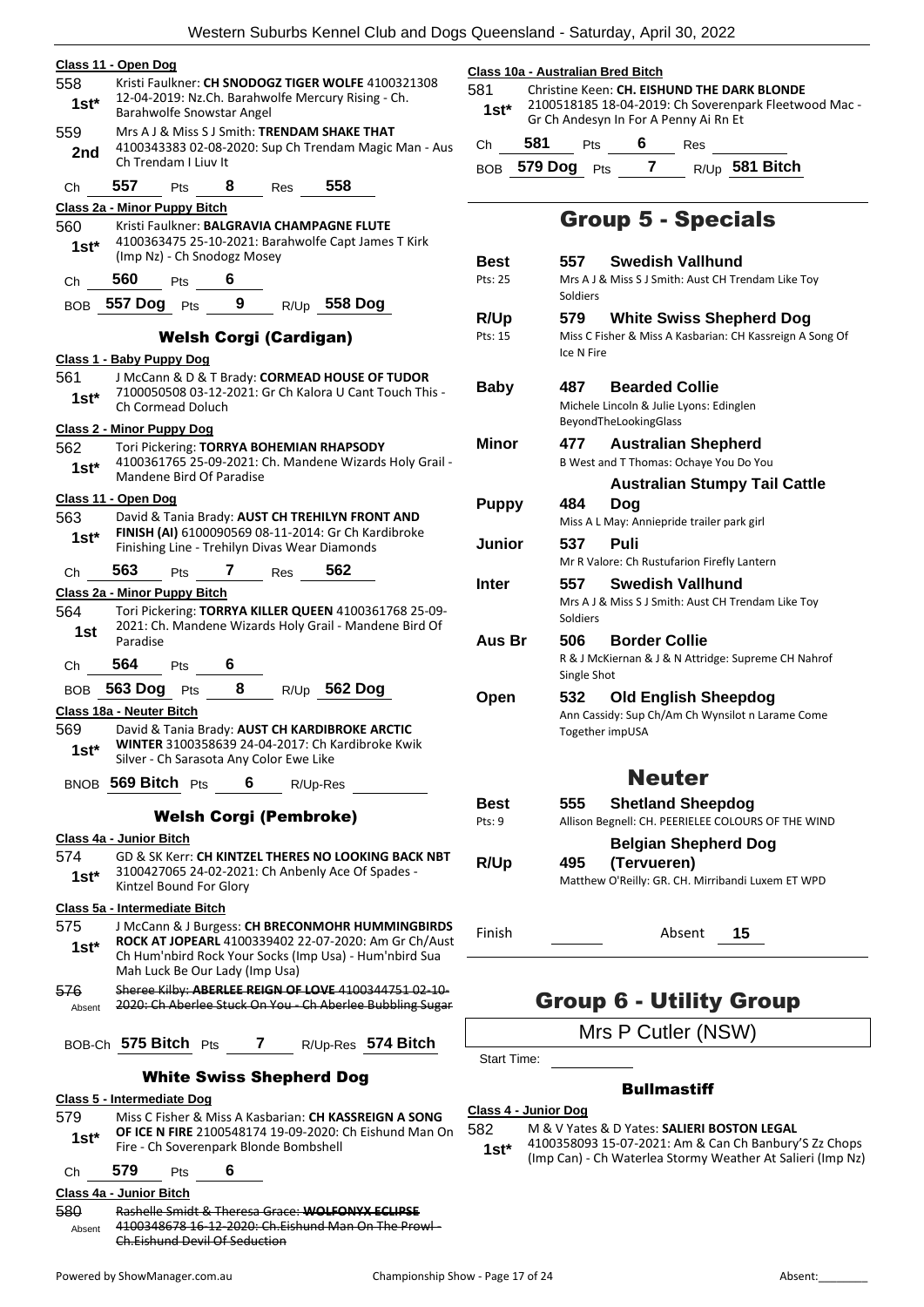| Сh              | 582                              | <b>Pts</b>                           | 6                 |                                           |                                                                                                               |                         |
|-----------------|----------------------------------|--------------------------------------|-------------------|-------------------------------------------|---------------------------------------------------------------------------------------------------------------|-------------------------|
|                 | Class 11a - Open Bitch           |                                      |                   |                                           |                                                                                                               |                         |
| 583             |                                  |                                      |                   |                                           | M & V Yates & W Mills: CH WATERLEA STORMY WEATHER                                                             |                         |
| $1st^*$         |                                  |                                      |                   |                                           | AT SALIERI (IMP NZ) 01935-2019 29-01-2019: Nz Gr Ch<br>Waterlea's Mad About The Boy - Nz Ch Waterlea's Pride  | 6                       |
|                 | And Joy                          |                                      |                   |                                           |                                                                                                               |                         |
| Ch              | 583                              | <b>Pts</b>                           | 6                 |                                           |                                                                                                               |                         |
|                 |                                  |                                      |                   |                                           | 7 R/Up 583 Bitch                                                                                              |                         |
| BOB             | 582 Dog                          | <b>Pts</b>                           |                   |                                           |                                                                                                               |                         |
|                 |                                  |                                      | <b>Akita</b>      |                                           |                                                                                                               |                         |
|                 | <u> Class 11 - Open Dog</u>      |                                      |                   |                                           |                                                                                                               |                         |
| 584             |                                  |                                      |                   |                                           | Mr C and Mrs M Moffat: AM AUST CH ALCHEMIST ROLLING                                                           |                         |
| Absent          |                                  |                                      |                   |                                           | THE DICE AT KAISHO (IMP U.S.A) WS65297401 03-10-2018:<br>Am Ch Alchemist I'm In Your Mind Like A Foul Thought |                         |
|                 |                                  |                                      |                   |                                           | U.S.A - Am Ch Tamonten Overtaking The West By Storm                                                           |                         |
|                 |                                  | Atalchemist (Imp Rus)                |                   |                                           |                                                                                                               |                         |
| Ch              |                                  | Pts                                  |                   |                                           |                                                                                                               |                         |
|                 | Class 5a - Intermediate Bitch    |                                      |                   |                                           |                                                                                                               |                         |
| 585             |                                  |                                      |                   |                                           | Mrs Bianca Rogers: SAVHARA FIRE AND ICE (AI)                                                                  |                         |
| 1st*            |                                  |                                      |                   |                                           | 5100120358 26-09-2020: Am. Ch. Mojo's I'm On Fire (Imp                                                        |                         |
|                 |                                  | Usa) - Ch. Ishin Black Betty         |                   |                                           |                                                                                                               |                         |
| Ch <sub>a</sub> | $585$ Pts                        |                                      | 6                 |                                           |                                                                                                               |                         |
|                 | BOB $585$ Bitch $Pts$            |                                      | 6                 | R/Up                                      |                                                                                                               |                         |
|                 |                                  |                                      |                   |                                           |                                                                                                               |                         |
|                 |                                  |                                      |                   | Alaskan Malamute                          |                                                                                                               |                         |
|                 | Class 5 - Intermediate Dog       |                                      |                   |                                           |                                                                                                               |                         |
| 586             |                                  |                                      |                   |                                           | Narelle Adams: CH ANNAKPOK THE DEVILS KISS (AI)<br>4100347167 07-09-2020: Am Ch. Sno Klassic In Your Face     | $\overline{\mathbf{r}}$ |
| Absent          |                                  |                                      |                   |                                           | (Usa) Ch Ironpride's Devil Wears Prada (Imp Canada)                                                           |                         |
| 587             |                                  |                                      |                   |                                           | Jessica Weldon: KASAAN JOURNEY ACROSS OCEANS (IMP                                                             |                         |
| $1st*$          |                                  |                                      |                   |                                           | USA) WS69986703 30-09-2020: Gch Ch Kasaan's Your                                                              |                         |
|                 |                                  |                                      |                   |                                           | Fortune Awaits - Kasaan Sigma's Jump'n For The Fortune                                                        | $\mathbf \Omega$        |
| Ch              | 587                              | <b>Pts</b>                           | $6 \qquad \qquad$ | Restantial                                |                                                                                                               |                         |
|                 | Class 4a - Junior Bitch          |                                      |                   |                                           |                                                                                                               |                         |
| 589             |                                  |                                      |                   |                                           | Jessica Weldon & Sue White: ICERIVA STILL WATERS RUN<br>DEEP 4100350376 15-02-2021: Snowshoes Noble One (Imp  |                         |
| $1st*$          |                                  | Uk) - Iceriva Neva Reine             |                   |                                           |                                                                                                               |                         |
| Ch              | 589                              | Pts $6$                              |                   |                                           |                                                                                                               |                         |
|                 | 587 Dog Pts                      |                                      | $\overline{7}$    |                                           |                                                                                                               |                         |
| BOB             |                                  |                                      |                   |                                           | $R/Up$ 589 Bitch                                                                                              |                         |
|                 |                                  |                                      |                   | <b>Bernese Mountain Dog</b>               |                                                                                                               |                         |
|                 | <u> Class 1 - Baby Puppy Dog</u> |                                      |                   |                                           |                                                                                                               |                         |
| 594             |                                  |                                      |                   |                                           | Mr M & Mrs B Eslick: AZZABERN SUN CHASER 4100367056                                                           |                         |
| Absent          |                                  |                                      |                   |                                           | 09 01 2022: Ch. Azzabern Paddington Bear Azzabern Jet                                                         |                         |
|                 | Black Beauty                     |                                      |                   |                                           |                                                                                                               |                         |
|                 |                                  |                                      | Boxer             |                                           |                                                                                                               |                         |
|                 | Class 3 - Puppy Dog              |                                      |                   |                                           |                                                                                                               |                         |
| 600             |                                  |                                      |                   |                                           | S.Bryant: HOGWARTZ THE GINGERBRED MAN 4100357394                                                              |                         |
| $1st*$          |                                  |                                      |                   |                                           | 10-06-2021: Ch. Hogwartz Im On Fire - Hogwartz Shangri La                                                     | $\overline{\mathbf{c}}$ |
|                 |                                  |                                      |                   |                                           |                                                                                                               | в                       |
|                 | Class 4 - Junior Dog             |                                      |                   |                                           |                                                                                                               |                         |
| 602             |                                  |                                      |                   |                                           | Ms. Michelle Thomas: CHELLEASON MARTILLO DE ORO (AI)<br>4100355010 27-04-2021: Am Gr Ch Pl Vixayo's Golden    |                         |
| 1st             |                                  |                                      |                   | Hammer (Usa) - Chelleason Candy Cane Girl |                                                                                                               | $\overline{\mathbf{c}}$ |
| Ch              | 602                              | Pts                                  |                   | 7 Res                                     | 600                                                                                                           |                         |
|                 | Class 1a - Baby Puppy Bitch      |                                      |                   |                                           |                                                                                                               |                         |
| 607             |                                  |                                      |                   |                                           | Mrs L A Smitheringale: CHELLEASON BREAKING HEARTS                                                             |                         |
| 2nd             |                                  |                                      |                   |                                           | 4100365482 10-12-2021: Chelleason Causing Heart Break                                                         | $\overline{\mathbf{c}}$ |
| ∝∩ء             |                                  | (Ai) - Chelleason High Priestess(Ai) |                   |                                           | C. Priant: <b>HOCWARTZ THE BROBHERCY</b> 4100265807 26 12                                                     | в                       |
|                 |                                  |                                      |                   |                                           |                                                                                                               |                         |

608 S.Bryant: **HOGWARTZ THE PROPHERCY** 4100365807 26-12- 2021: Ch. Hogwartz Im On Fire - Hogwartz Lady Of 1st<sup>\*</sup> <sup>2021: Ch.</sup><br>Winterfell

#### **Class 2a - Minor Puppy Bitch**

- 610 Mrs L A Smitheringale: **JUELLE THE WILD CHILD** 4100360006 30-08-2021: Sup Ch Juelle The Godson (Ai) - Ch 2nd <sup>4100360006</sup> 30-06-2021. Sup<br>Jaksamlee Blackops Firebreak
- 611 S.Bryant: **HOGWARTZ STAR FIRE** 4100361978 09-10-2021: Hogwartz Drakaris - Hogwartz All Fired Up **1st\***

#### **Class 4a - Junior Bitch**

| 613 | Ms. Michelle Thomas: CHELLEASON CARELESS WHISPERS |  |  |  |  |  |
|-----|---------------------------------------------------|--|--|--|--|--|
|     |                                                   |  |  |  |  |  |

| $1st*$ | 4100353405 07-04-2021: Ch Vineen The Godfather - Ch |
|--------|-----------------------------------------------------|
|        | Chelleason Causing Gossip (Ai)                      |

614 S.Bryant: **HOGWARTZ CHILLI PEPPERS** 4100357401 10-06- Absent 2021: Ch.Hogwartz Im On Fire - Hogwartz Shangri La

| Ch $613$ Pts         | 8 | <sub>Res</sub> 611 |                  |
|----------------------|---|--------------------|------------------|
| BOB 613 Bitch Pts 10 |   |                    | $R/Up$ 611 Bitch |

#### Dobermann

- **Class 4 - Junior Dog**
- 615 Melissa Starkey & Daniel Willson: **AUST CH EBONDOBE**

**ETERNAL FIRE (AI)** 4100358524 29-07-2021: Supreme Ch. Kenardobe Indigo Master - Supreme Ch. Ebondobes The Red Witch Of Dobersmith (Imp Nz) **1st\***

#### **Class 5 - Intermediate Dog**

| 616    | Mr John & Mrs Maree Nesbitt: CH. WATTAVUE INNOCENT          |
|--------|-------------------------------------------------------------|
| $1st*$ | <b>EMBRACE</b> 4100339626 28-06-2020: Sup Ch Derringer What |
|        | A Chance - Wattavue You Complete Me                         |

#### Ch **615** Pts **7** Res **616**

**Class 5a - Intermediate Bitch**

| 617 | M. R. V. Vator, R. D. Vator: <b>ERONDORE, A NIGHT AT THE</b><br>$\overline{1}$ |
|-----|--------------------------------------------------------------------------------|
|-----|--------------------------------------------------------------------------------|

**OPERA AT SALIERI** 4100340984 12-08-2020: Ch Can Ch Gentry Koda Of Willowcreek - Sup Ch Ebondobes The Red Witch Of Dobersmith Absent

#### **Class 10a - Australian Bred Bitch**

- 618 L Fabian & R Harnell: **WATTAVUE GYPSY STEVIE** 4100330796 24-11-2019: Can Ch Aust Ch Gentry's Koda Of Willow Creek (Imp Can) - Aust Ch Wattavue Under Scrutiny **1st\***
- Ch **618** Pts **6** Res

## BOB **615 Dog** Pts **8** R/Up **616 Dog**

**Class 18 - Neuter Dog**

- 619 A Burton and J Burton-Hall: **NEUT CH WATTAVUE FIERY WINTER SKY** 4100325980 10-08-2019: Sup Ch Derringer **1st\*** WINTER SKY 4100325980 10-08-2019: Sup Ch Derringer<br>What A Chance Imp Nz - Ch Derringer Gypsy Lady Imp Nzl
- BNOB **619 Dog** Pts **6** R/Up-Res

#### Dogue de Bordeaux

#### **Class 2 - Minor Puppy Dog**

**ELIAH 4100360191 05-08-2021:** Absent Aust Ch Bordogue Tristan - Aust. Ch. Bordogue Persia

#### **Class 5 - Intermediate Dog**

- 623 David & Amanda ohara: **MODAVAM RED CADEAUX** 4100342860 25-09-2020: Ch Modavam I Am Oolloo - Modavam Irish Gypsy **1st\***
- Ch **623** Pts **6** Res
- **Class 2a - Minor Puppy Bitch**
- 624 R & K Reid: **BORDOGUE ISLA** 4100360203 27-08-2021: Aust. Absent Grand Ch. Bordogue Jordan - Aust. Ch. Bordogue Darci

#### **Class 3a - Puppy Bitch**

- 626 R & K Reid: **BORDOGUE ERIN** 4100360195 05-08-2021: Aust 2nd Ch Bordogue Tristan - Aust. Ch. Bordogue Persia
- 628 R & K Reid: **BORDOGUE MISTEE** 4100360197 05-08-2021:
	- Aust Ch Bordogue Tristan Aust. Ch. Bordogue Persia **1st\***

| 620    | <b>R &amp; K Reid: BORDOGUE E</b> |
|--------|-----------------------------------|
| Absent | Aust Ch Bordogue Tristan          |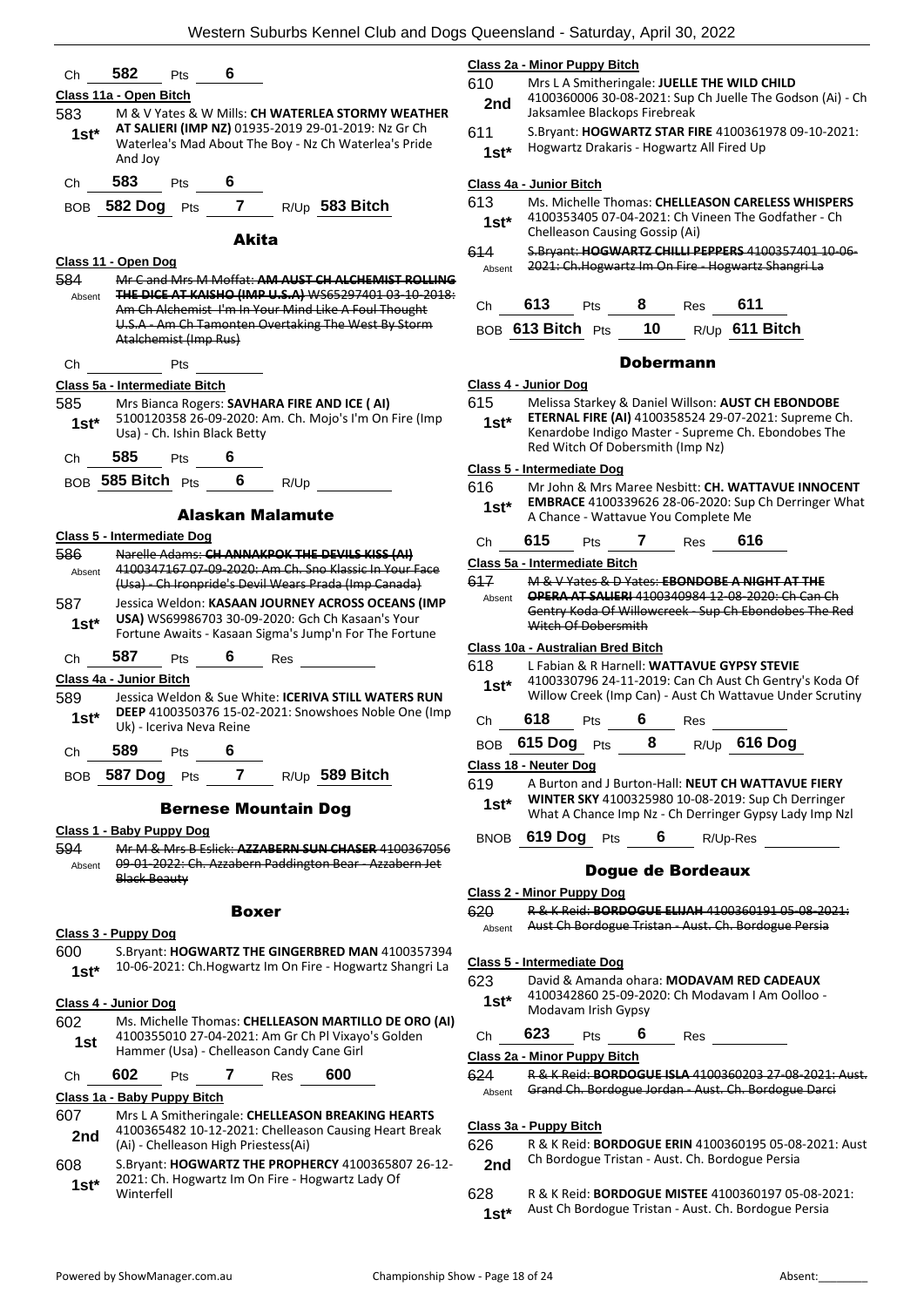| Сh | 628             | <b>Pts</b> |                 | Res | 626              |
|----|-----------------|------------|-----------------|-----|------------------|
|    | BOB 623 Dog Pts |            | 8               |     | $R/Up$ 628 Bitch |
|    |                 |            | German Pinscher |     |                  |

#### **Class 5a - Intermediate Bitch**

- 629 J & A Fryer: **MASTERKARN SWEET PRIDE OF MINE** 4100335622 03-04-2020: Am. Ch. Temerity Invince-A-Bill (Imp Usa) - Aust. Ch.Axis Pride Of Melka (Imp Nz) **1st\***
- BOB-Ch **629 Bitch** Pts **6**

#### Leonberger

#### **Class 2 - Minor Puppy Dog**

- 630 A SIDDELL: **GLAMOURFORD LEGENDS LANE** 3100020360 09-10-2021: Ramalupa Golden Touch - Glamourford Nite  $1$ **st**<sup>\*</sup> $\frac{09-10-7}{F}$
- BOB-Ch **630 Dog** Pts **6**

#### Portuguese Water Dog

#### **Class 10 - Australian Bred Dog**

- 633 Audrey Best,John Best: **AUST SUP GR CH,.ABWAJ OUR RIVER RUNS DEEP** 4100272724 26-04-2016: Am,Ch,Gr,Ch, Aviator Lady's Man De Remis [Usa] - Ch Abwaj Guarda Lovely Lady **1st\***
- BOB-Ch **633 Dog** Pts **6**

#### Rottweiler

#### **Class 1 - Baby Puppy Dog**

636 Angela FRY: **MOYA BLACKLIST-MR.REDDINGTON** 01921- 2022 27-12-2021: Polj§Pol§Ltv§Svk§Ger§Int Ch Gandalf Marstal Ipo1 - Ch Moya'S Linked Connection **1st\***

#### **Class 4 - Junior Dog**

638 Mr D J McKeown: **PETROVROTTI CICO (AI)** 2100558263 13- 01-2021: Eminem Vom Hause Edelstein (Imp Hrv) - **1st**\* U1-2021: Eminem Vom<br>Petrovrotti Masha (Ai)

#### **Class 5 - Intermediate Dog**

- 639 Mr D J McKeown: **DARKGYPSY AMERICAN GANGSTER (AI)** 4100338942 14-07-2020: Osco Vom Hause Edelstein - Darkgypsy Tigeress Jersey **1st\***
- Ch **639** Pts **7** Res **638**

#### **Class 1a - Baby Puppy Bitch**

641 Don Montgomery: **MOYA BLACKLIST - THE PROFILER** 01922 -2022 27-12-2021: Polj&Pol&Pol Lt&Lv&Svk&Ger&Int Ch Gandalf Marstal Ip01 (Poland) - Ch Moya 'S Linked **Connection** Absent

#### **Class 11a - Open Bitch**

643 Mr D J McKeown: **DARKGYPSY SNOW LEOPARD (AI)** 4100304041 15-07-2017: Lex Vom Hause Edelstein - **1st**\*  $\frac{4100304041}{2}$  Darkgypsy The Kougar

| Ch $643$ Pts |  |                                |
|--------------|--|--------------------------------|
|              |  | BOB 639 Dog Pts 8 R/Up 638 Dog |

#### Russian Black Terrier

#### **Class 10 - Australian Bred Dog**

| Absent        | K Dawson / N Sadykova: CH TVORIMIR ICEBREAKER<br>4100309450 09-07-2018: Odissey Iz Angarskoi Jemchujiny<br>(Imp Ita) Ch Tvorimir Bogdana                                                             |
|---------------|------------------------------------------------------------------------------------------------------------------------------------------------------------------------------------------------------|
|               | Class 1a - Baby Puppy Bitch                                                                                                                                                                          |
| 645<br>Absent | Mrs. Natalia Sadykova: TVORIMIR SUPERNOVA<br>4100366166 14-12-2021: Gr Ch Br Am Ch Malahovskiy Graf<br>Rossiyskiy Am Cd Am Ca Am Rax Tri Ch (T) (Ts) Dual Gr Ch<br>(Ts) Tvorimir Counter Attack Tk S |
|               |                                                                                                                                                                                                      |

BOB-Ch Pts

### Samoyed

#### **Class 2 - Minor Puppy Dog**

646 David & Jolene Maguire: **DEEJAE YIPPEE KAI YA** 4100358461 01-08-2021: Ch Samspring Phantom Of Opera (Imp Prt) - Ch Snerzok Warrior Princess **1st\***

#### **Class 11 - Open Dog**

- 647 David & Jolene Maguire: **CH SAMSPRING PHANTOM OF OPERA (IMP PRT)** LOP557408 27-06-2018: G'ucta Des Merveilles Boreales - Samspring Dasha **1st\***
- Ch **647** Pts **7** Res **646**

#### **Class 3a - Puppy Bitch**

648 Ms Campbell & Miss Georgia Campbell-Cardno:

**ASPENBEAUTY MAKING MAGIC** 4100355081 21-05-2021: Uk.Ch.Duckslake Majestic Spirit Over Kalinski - Aus.Ch. Aspenbeauty Dream Of Grace **1st\***

#### **Class 11a - Open Bitch**

- 649 David & Jolene Maguire: **CH DEEJAE REMEMBER POZIERES**
	- 4100328851 12-11-2019: Supreme Ch Snerzok Forged In **1st**  $410032885112-11-2019$ : supreme Cn Steele - Snerzok The Innocence Of Love

| Ch | 649             | <b>Pts</b> |     | Res | 648            |
|----|-----------------|------------|-----|-----|----------------|
|    | BOB 647 Dog Pts |            | - 9 |     | $R/Up$ 646 Dog |

#### Schnauzer

- **Class 18 - Neuter Dog**
- 651 K Hibberd: **CH REGENSTAUF MAN OF THE MATCH** 4100263683 01-09-2015: Ch Regenstauf Gangnam Style -
- 1st\* 4100263683 01-09-2015: Ch Regenstauf Naughty But Nice
- BNOB **651 Dog** Pts **6**

#### Schnauzer (Miniature)

- **Class 3 - Puppy Dog**
- 654 Mr D M & Mrs A G O'Hara: **MODAVAM THE REAL MCCOY**
	- 4100355159 27-05-2021: Ch Babetal Long Time Coming 1st\* 4100355159 27-05-2021: Ch Babel<br>Ch Modavam Tarzan S Little Angel

#### **Class 5 - Intermediate Dog**

655 Keira Walker: **CHEEKYCHAP LOVE AND THUNDER** 6100119818 26-10-2019: Ch. Dabinette Bandit On The Run - Cheekychap The Rumour Mill **1st\***

#### **Class 11 - Open Dog**

- 656 Ms Rebecca Jones: **EBSHINE KING OF THE CASTLE**
- 2100511550 26-12-2018: Aust Grand Ch Ebshine Daringly 1st\* 2100511550 26-12-2018: Aust Grand C<br>Debonair - Ch Cersei Dexters Daughter
- Ch **655** Pts **8** Res **654**

#### **Class 3a - Puppy Bitch**

- 658 Ms Rebecca Jones: **SCHNAUZINN'S KIWI LA MODA (IMP**
- **NZL)** 07044-2021 19-05-2021: Brz Jr Ch Dog-Otho'S Anything'S Possible (Arg) - Schnauzinn Sweet As (Nzl) **1st**

#### **Class 4a - Junior Bitch**

659 David & Amanda ohara: **BABETAL SILVER GAELIC GLORY** 4100355023 09-05-2021: Babetal Black Duke Ellington - Babetal Silver Ventura **1st\***

| Ch | $658$ Pts              |  | Res <b>659</b> |                     |
|----|------------------------|--|----------------|---------------------|
|    | BOB $655$ Dog Pts $10$ |  |                | R/Up <b>654 Dog</b> |

#### **Class 18 - Neuter Dog**

- 660 Ms W Radziejowski: **QWICTHRILL RANGER OF THE NORTH** 4100347153 24-11-2020: Ch.Forestal River Of Dreams - **1st** <sup>4100347153 24-11-2020: Quicthrill Belle Of The Ball</sup>
- BNOB **660 Dog** Pts **6** R/Up-Res

#### Siberian Husky

#### **Class 4 - Junior Dog**

666 Heys Ms S: **CH RIVERSRUN CELESTIAL CALLING** 4100346957 05-12-2020: Sup Ch Desaran Charmed And Dangerous - Ch **1st**\* U<sup>5-12-2020: Sup Ch Desa<br>Talkinwolves Eskimo Kiss</sup>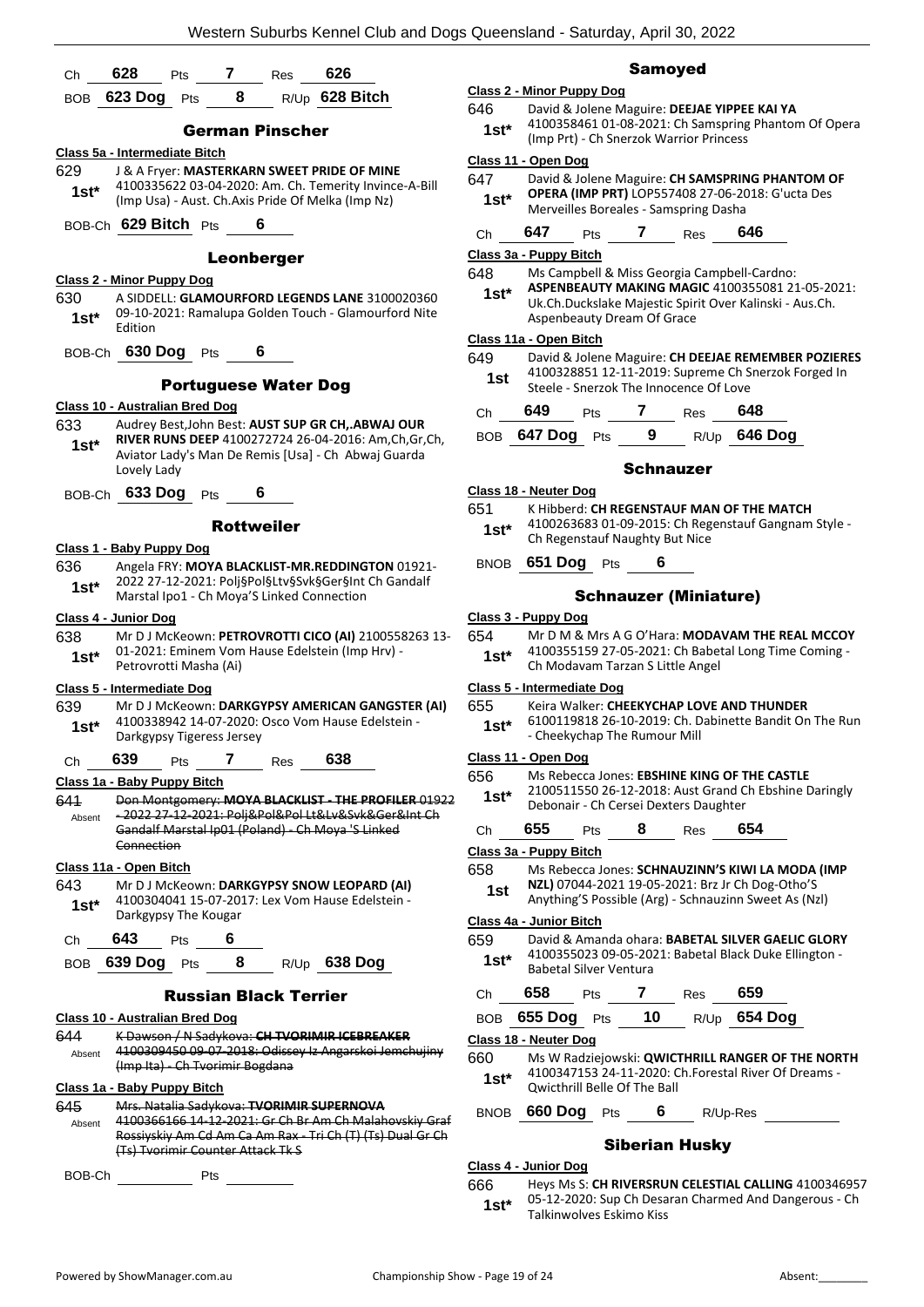#### **Class 5 - Intermediate Dog** 667 Ms S & Miss T Heys: **CH TALKINWOLVES CAPTAIN MORGAN** 6100121482 04-01-2020: Talkinwolves Screaming Eagle - Atlanterra Bellatrix (Imp Rus) **1st\* Class 11 - Open Dog** 668 Mr D Willson: **SUPREME CH OURSIBES DROP THE HAMMER(AI)** 4100247334 31-07-2014: Am Can Ch Mistral **1st EANIMENAL 4100247554 51-07-2014.** 669 Mr J LeCourt & Miss K Jacobson: **CH SUTHANLITES TRIBUTE**

**(AI)** 4100282634 18-03-2016: Am/Can/Asian Ch Innisfree's **2nd** (AI) 4100282634 18-03-2016: Am/Can/Asian Cite-T (Imp Can) - Ch Suthanlites After Midnight

#### Ch **667** Pts **9** Res **668**

#### **Class 2a - Minor Puppy Bitch**

- 671 Ms S & Miss T Heys: **RIVERSRUN ESSENCE OF TITANIUM**
- **(AI)** 4100361361 25-09-2021: Ch Supch Winter Melody Break The Wave (Imp Pol) - Ch Desaran Titanium Secret Jc **1st\***

#### **Class 11a - Open Bitch**

- 673 Melissa Starkey: **AUST CH. CUDOS ITS ALL ABOUT ME** 4100336007 09-12-2019: Int Ch., Pol, Lith, Aust Ch, Jun Ch. Pol & Lux, Wpw, Ch Of Ch, Club Winner Winter Melody Break The Wave (Imp Poland) Working Certificate - Sup. Ch. Winter Melody Your Miss Trouble (Imp Pol) **1st\***
- Ch **673** Pts **7** Res **671**
- BOB **673 Bitch** Pts **11** R/Up **667 Dog**

#### St. Bernard

#### **Class 11a - Open Bitch**

- 674 Mr Frank G Newman & Mrs Lesley A Newman: **AUSTRALIAN CHAMPION BERNEDALE ORANGES AND SUNSHINE** 4100301788 03-01-2018: Australian Supreme Champion Casperscove Franklin Ai - Australian Champion Bernedale Flying Fever **1st\***
- BOB-Ch **674 Bitch** Pts **6**

#### Tibetan Mastiff

#### **Class 3 - Puppy Dog**

- 676 Mrs C D Allen: **TEMZIN KUMASTER RED HEART**
- 3100433383 14-06-2021: Temzin Bodiva Nuba Amitabha **1st**\* <sup>310043338</sup><br>Star Dancer
- BOB-Ch **676 Dog** Pts **6**

## Group 6 - Specials

| <b>Best</b><br>Pts: 25 | 633<br>Runs Deep         | <b>Portuguese Water Dog</b><br>Audrey Best, John Best: Aust Sup Gr Ch, Abwaj Our River |
|------------------------|--------------------------|----------------------------------------------------------------------------------------|
| <b>R/Up</b><br>Pts: 15 | 673                      | <b>Siberian Husky</b><br>Melissa Starkey: Aust Ch. Cudos Its All About Me              |
| <b>Baby</b>            | 636                      | <b>Rottweiler</b><br>Angela FRY: MOYA BLACKLIST-MR.REDDINGTON                          |
| Minor                  | 646                      | Samoved<br>David & Jolene Maguire: DeeJae Yippee Kai Ya                                |
| <b>Puppy</b>           | 676                      | <b>Tibetan Mastiff</b><br>Mrs C D Allen: Temzin Kumaster Red Heart                     |
| Junior                 | 615<br>Eternal Fire (ai) | Dobermann<br>Melissa Starkey & Daniel Willson: Aust Ch Ebondobe                        |
| <b>Inter</b>           | 629                      | <b>German Pinscher</b><br>J & A Fryer: Masterkarn Sweet Pride of Mine                  |
| Aus Br                 | 633<br>Runs Deep         | <b>Portuguese Water Dog</b><br>Audrey Best, John Best: Aust Sup Gr Ch, Abwaj Our River |
| Open                   | 673                      | <b>Siberian Husky</b><br>Melissa Starkey: Aust Ch. Cudos Its All About Me              |
|                        |                          | <b>Neuter</b>                                                                          |
| <b>Best</b><br>Pts: 8  | 660                      | <b>Schnauzer (Miniature)</b><br>Ms W Radziejowski: QWICTHRILL RANGER OF THE NORTH      |
| R/Up                   | 619<br>Sky               | Dobermann<br>A Burton and J Burton-Hall: Neut Ch Wattavue Fiery Winter                 |
| Finish                 |                          | Absent<br>10                                                                           |

# Group 7 - Non-Sporting Group

|               | Ms T Sloan (Tas)                                                                                            |  |  |  |
|---------------|-------------------------------------------------------------------------------------------------------------|--|--|--|
| Start Time:   |                                                                                                             |  |  |  |
|               | <b>Boston Terrier</b>                                                                                       |  |  |  |
|               | <u>Class 2 - Minor Puppy Dog</u>                                                                            |  |  |  |
| 677           | Ms J Giles: CHERISHEM GEORGEOUS GEORGE 5100128520                                                           |  |  |  |
| $1st*$        | 16-10-2021: Ch Staromah Jack La Beau - Cherishem Sisters<br>Gossip                                          |  |  |  |
|               | Class 4 - Junior Dog                                                                                        |  |  |  |
| 678           | Mr P & Mrs J Walsh: KYPAJUKA CUT FROM A DIAMOND                                                             |  |  |  |
| $1st^*$       | 4100348924 14-01-2021: Ch Zareba He'S Got Swagger -<br>Zareba Diamonds For The Lady                         |  |  |  |
|               | Class 5 - Intermediate Dog                                                                                  |  |  |  |
| 679<br>Absent | <b>MRS BILLIE SORENSEN: HAVEUN SAINT 4100339787 26 07-</b><br>2020: Bostonmac No Ordinary Guy - Havfun Hope |  |  |  |
| Ch            | 678<br>677<br>7<br>Pts<br>Res                                                                               |  |  |  |
|               | Class 4a - Junior Bitch                                                                                     |  |  |  |
| 682           | Joanne Mobley: EXALTARE WICKED WAYS 4100350747 15-                                                          |  |  |  |
| 2nd           | 02-2021: Hymere A Star Is Born - Ch. Exaltare You Dont<br>Own Me (Ai)                                       |  |  |  |
| 683           | Mrs M J Stewart: DRUMSARA AMERICAN HONEY                                                                    |  |  |  |
| 1st           | 4100353410 01-04-2021: Ch Hymere A Star Is Born - Ch<br>Zareba Hometown Girl                                |  |  |  |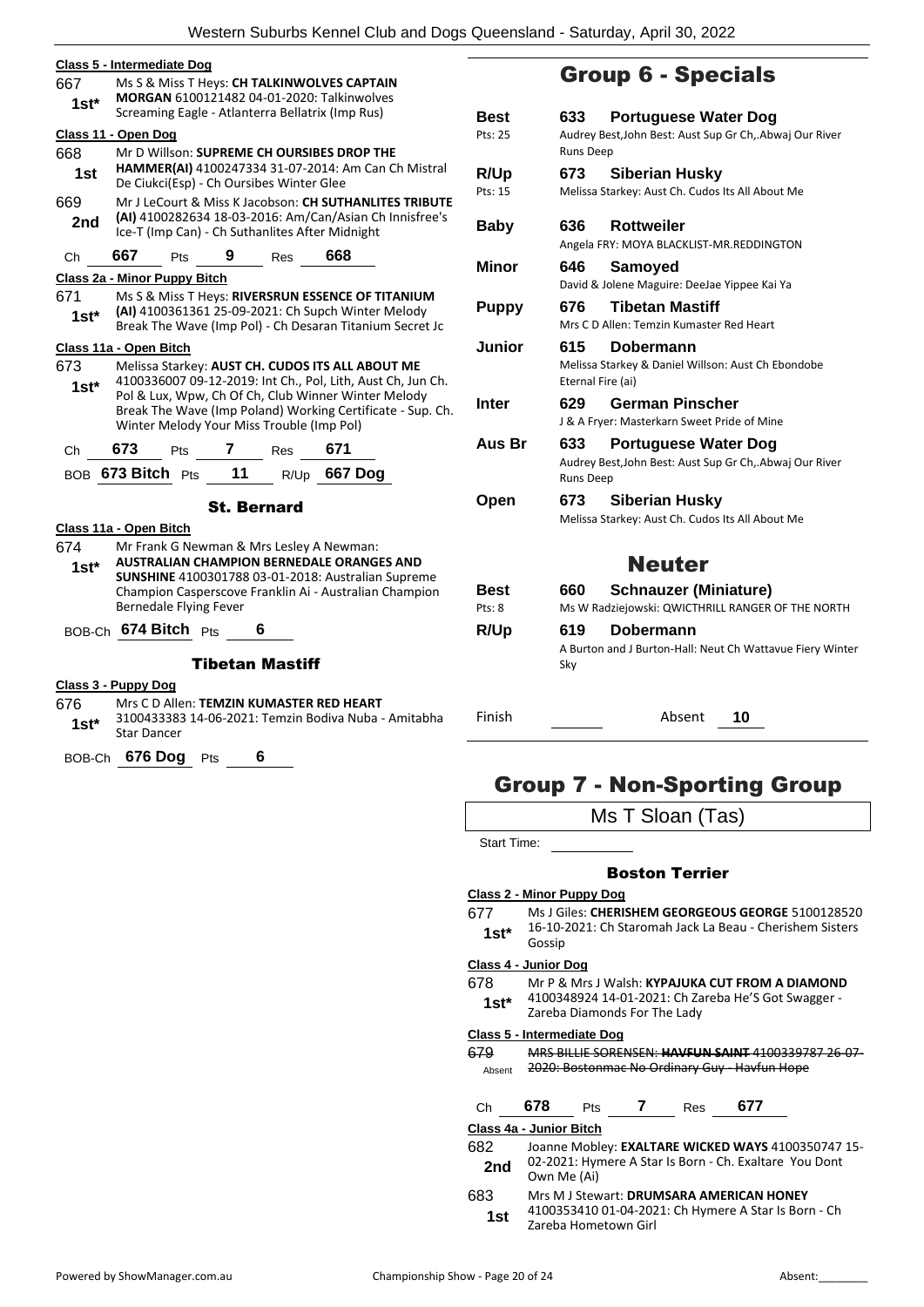#### **Class 10a - Australian Bred Bitch**

- 684 Ms LY Carpenter & Mr BG Lillicrap: **CH MERRYJAY BEAN TALKIN** 5100107112 05-06-2018: Sup Ch Merryjay Bostn Absent
	- Bublegum Ch Talkon Hot Chilli Chocolate

#### **Class 11a - Open Bitch**

| 685    | Ms LY Carpenter & Mr BG Lillicrap: CH MERRYJAY SWEET       |
|--------|------------------------------------------------------------|
| Absent | <b>CHILLI</b> 5100107113 05-06-2018: Sup Ch Merryjay Bostn |
|        | Bublegum - Ch Talkon Hot Chilli Chocolate                  |
|        |                                                            |

| :'n | 683 | 'ts | ≺es | 682 |
|-----|-----|-----|-----|-----|
|     |     |     |     |     |

BOB **678 Dog** Pts **9** R/Up **677 Dog**

#### **Class 18 - Neuter Dog**

686 Mr A J Phelan & Miss J M Young & Miss M Thomas: **GR CH EXALTARE GO YOUR OWN WAY** 4100233430 19-09-2013: 1st\* **EXALIARE GO YOUR OWN WAY** 4100233430 19-09-<br>Gr Ch Zelos Boston Legal - Ch Bostonite Whale Rider

BNOB **686 Dog** Pts **6** R/Up-Res

#### British Bulldog

#### **Class 2 - Minor Puppy Dog**

687 Melody Harris: **PIPERSGLEN SILVER CELEBRATION** 4100359680 09-08-2021: Brigstock Starry Knight (Ai) - Ch Bullbrodie Piper Absent

#### **Class 5 - Intermediate Dog**

- 689 H & C Smith & G Edmunds: **SUP CH BRITISHEXTRA THE IRISHMAN (AI)** 2100544050 02-03-2020: Uk. Ch. Gongar King Henry Bulls (Imp Irl) - Britishextra All Class Absent
- 690 Mrs T Albrecht & Mr L Samytowski & Mr J Oddi: **ROBOCKY GEORGE BEST AI** 4100337678 13-06-2020: Uk Ch Gongar King Henry Bulls (Imp Irl) - Ch Gladiatorbul Colosseum **Oueen 1st\***

#### **Class 11 - Open Dog**

691 H & C Smith & G Edmunds: **CH BRITISHEXTRA THE KINGSMAN (AI)** 2100544051 02-03-2020: Uk. Ch. Gongar King Henry Bulls (Imp Irl) - Britishextra All Class Absent

Ch **690** Pts **6** Res

#### **Class 2a - Minor Puppy Bitch**

- 692 H & C Smith: **BULLMAJESTY LOCKDOWN** 2100572827 11- 09-2021: Ch Britishextra The Irishman (Ai) - Ch Bratrice Breaking The Ice (Ai) Absent
- 693 Mrs T Albrecht & Mr L Samytowski & Mr J Oddi: **ROBOCKY SUMMER OF LOVE AI** 4100359825 26-08-2021: Uk Ch Gongar King Henry Bulls (Imp Irl) - Ch Gladiatorbul Colosseum Queen **1st\***

#### **Class 5a - Intermediate Bitch**

695 Mrs T Albrecht & Mr L Samytowski & Mr J Oddi: **AUST CH ROBOCKY CAMILLA WITH LOVE (AI)** 4100337673 13-06- 2020: Uk Ch Gongar King Henry Bulls (Imp Irl) - Ch Gladiatorbul Colosseum Queen **1st**

#### **Class 10a - Australian Bred Bitch**

696 Melody Harris: **PIPERSGLEN MARSHMALLOW** 4100340555 14-07-2020: Ch Bullyoyo Halloween (Imp Esp) - Pipersglen Royal Obsession Absent

#### **Class 11a - Open Bitch**

697 C & H Smith: **GR CH BREATRICE BREAKING THE ICE (AI)** 2100481238 26-08-2017: Sealaville He'S Bruce - Bratrice In My Own Sweet Time Absent Ch **695** Pts **7** Res **693** BOB **690 Dog** Pts **8** R/Up **695 Bitch**

Dalmatian

#### **Class 3 - Puppy Dog**

#### 699 Ms FEL Darling: **PACEAWAY PRETTY AS A PICTURE** 4100361994 07-09-2021: Paceaway Pepper Jack - Sup Ch

Paceaway Starz In The Sky **1st\***

#### **Class 4 - Junior Dog**

700 Mrs E Pickles: **ZAMASHOM MACKENZIE** 4100356572 04-07- 2021: Dimadal Takeover Target - Ch Zamashom Red Hot **1st Rebel** (Ai) Jc

#### **Class 11 - Open Dog**

- 701 Jalorca Kennels: **AUST CH WHYTEWOOD GORDON OF THE GLEN** 3100427198 23-03-2021: Ch Instride The One And Only - Grand Ch Kandyspot Kasandrah Absent
- Ch **699** Pts **7** Res **700**

**Class 2a - Minor Puppy Bitch**

702 Ms FEL Darling: **PACEAWAY PRETTY IN PINK** 4100361991 07-09-2021: Paceaway Pepper Jack - Sup Ch Paceaway Starz 1st<sup>\*</sup> U<sub>1-U9-202</sub>

#### **Class 4a - Junior Bitch**

- 703 Ms FEL Darling: **AUST CH PACEAWAY CANDY CANE** 4100346933 21-11-2020: Paceaway Pepper Jack - Aust Ch Paceaway Eye Candy **1st\***
- Ch **703** Pts **7** Res **702**

| BOB 699 Dog Pts |  | $R/Up$ 703 Bitch |
|-----------------|--|------------------|
|                 |  |                  |

#### **Class 18a - Neuter Bitch**

- 704 Michelle Little: **AUST CH NEUT CH PACEAWAY SUMMER REIGNS** 4100314124 11-11-2018: Supreme Ch Paceaway Winter In Vegas - Ch Paceaway Top Fashion (Ai) **1st\***
- BNOB **704 Bitch** Pts **6** R/Up-Res

#### French Bulldog

#### **Class 2 - Minor Puppy Dog**

- 705 SAM BYRNES: **JOESJACKPOTS LIFES A GAMBLE** 4100358611 02-08-2021: A'vigdors Daniello(Rus) - A'vigdors
- 1st<sup>\*</sup> U<sup>2-08-2021: A</sup> Candide(Rus)
- Ch **705** Pts **6**

#### **Class 1a - Baby Puppy Bitch**

- 707 Jenni bill: **MERALLA HONEY BUNNY** 4100365765 26-11-
	- 1st\* 2021: Meralla Lightning Bolt Ch Meralla We Want It All

#### **Class 3a - Puppy Bitch**

| 709    | Mrs Brie Bell: STARZLECHIEN DEVINEREVELATION        |
|--------|-----------------------------------------------------|
| Absent | 4100353536 01-05-2021: Gold-Sierra Invincible - Ch. |
|        | Starzlechien Kikki Queen                            |

#### **Class 4a - Junior Bitch**

- 710 Mr Luke Samytowski & Mr Julian Oddi: **ODDSKI DIAMOND** 
	- **IN THE BUZZ** 4100352949 11-04-2021: Ch Abiaan Rocketeer Boy - Ch Hushan Miss De Ja Vu **1st\***

#### **Class 10a - Australian Bred Bitch**

- 711 W & D Smith: **AUST CH BEUNYQUE THE GOLDEN CHILD**
- 4100355967 14-06-2021: Aust Ch Gaston De Infinitum Taurus (Prt) - Aust Ch Meralla Fat Bottomed Girl **1st\***
- 

#### **Class 11a - Open Bitch**

- 712 MRS. BRIE BELL: **PROTECTABULL SEMPITERNAL LOVE**
	- 4100343025 13-08-2020: Ch. Moonglade Ive Got Mojo Keeswey Elegant Queen At Protectabull Absent

| Ch. | 711               | <b>Pts</b> | Res | 710              |
|-----|-------------------|------------|-----|------------------|
|     | BOB 711 Bitch Pts |            |     | $R/Up$ 710 Bitch |

#### Great Dane

**Class 4 - Junior Dog**

717 MRS GAYNOR SIMPSON: **BREMILIE EVER A SURPRISE** 5100124331 14-04-2021: Ch. Danemeadows Rykasreign - Grand. Ch. Danelyne Once Upon Adream Absent

Ch Pts

#### **Class 3a - Puppy Bitch**

#### 721 P and M Hickey: **RIESENHAFT HOLD ON TO YR TIARA AI**

4100356429 09-06-2021: Am Ch Can Ch Gr Ch Hauer N Rockingsanes Knight In Shining Armour Usa - Ch Riesenhaft Chillin Withthesquad Ai **1st\***

#### Ch **721** Pts **6**

BOB **721 Bitch** Pts **6** R/Up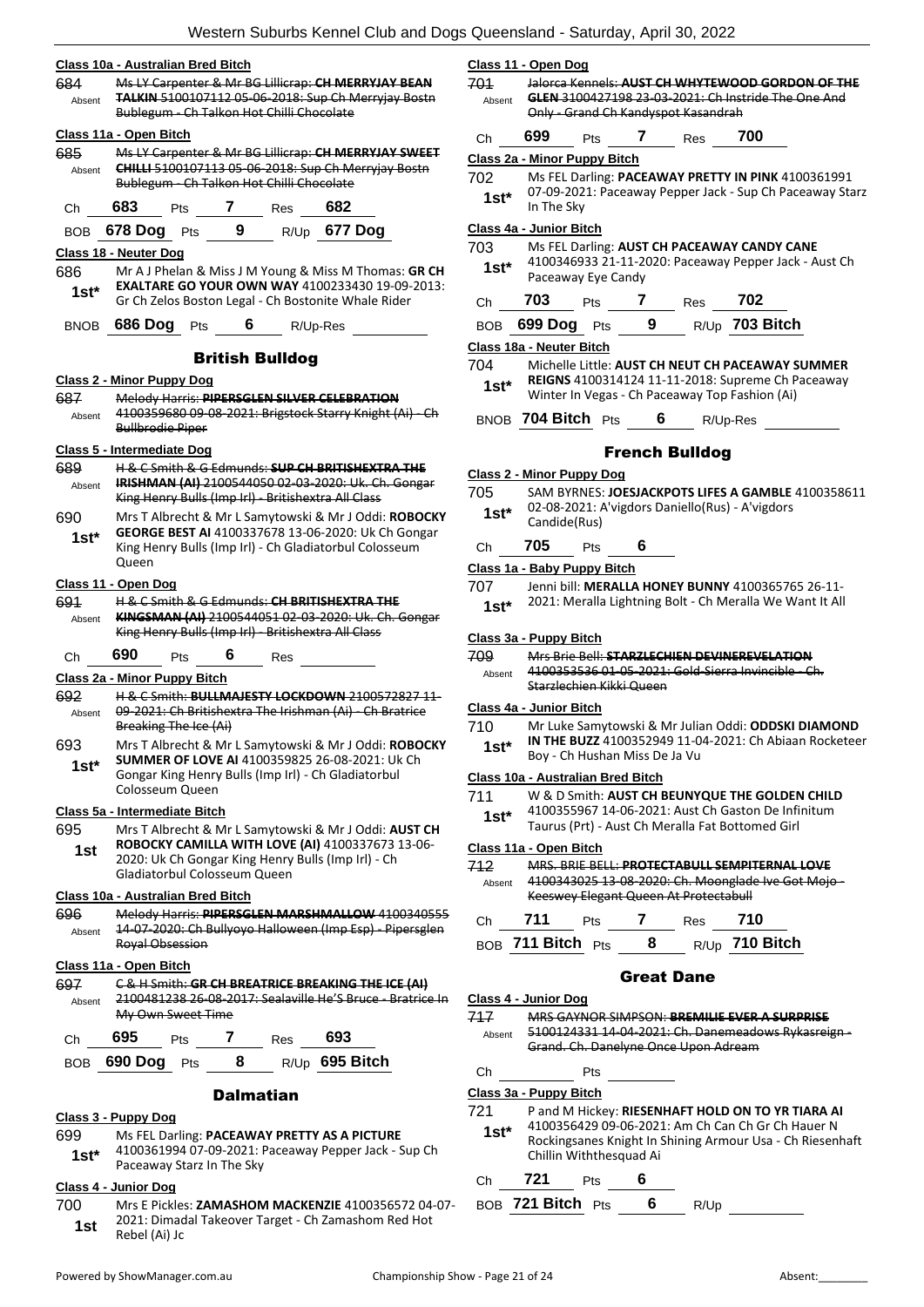#### Japanese Spitz

#### **Class 1 - Baby Puppy Dog**

725 Mr D & Mrs S Watherston: **SHANSPITZ GAME SET MATCH** 4100365825 31-12-2021: Sup Ch Shanspitz My Signature **1st** 4100365825 31-12-2021: Sup Cn Shanspitz Wild Montana Skies

#### **Class 2 - Minor Puppy Dog**

- 726 Mrs. Tracy Gaff: **SPITZVIEW DARE TO IMPRESS** 4100358859 05-08-2021: Aust. Supreme Champion Shanspitz My
- **1st** US-08-2021: Aust. Supreme Champion Shanspitz My<br>Signature Blend (Ai) Aust Ch Belzbentley Midnight Express

#### **Class 10 - Australian Bred Dog**

727 Jane Faulkner: **AUS CH MANNERKING SECRET TO SUCCESS** 2100514994 05-02-2019: Ch Mannerking Bettr Than The 1st\* 2100514994 05-02-2019: Ch Manner<br>Rest - Ch Mannerking Breaking Dawn

Ch **727** Pts **7** Res **726**

#### **Class 1a - Baby Puppy Bitch**

728 Mr D & Mrs S Watherston: **SHANSPITZ SNOW ANGEL** 4100365826 31-12-2021: Sup Ch Shanspitz My Signature **1st** 4100365826 31-12-2021: Sup Ch Shanspitz Wild Montana Skies

#### **Class 3a - Puppy Bitch**

- 729 Mr D & Mrs S Watherston: **SHANSPITZ SUBZERO** 4100356931 03-07-2021: Fenomenets First Class (Imp Nor)
	- 1st\* 4100356931 03-07-2021: Fenomenets<br>Aust Ch Shanspitz Perfect Double Act



#### Keeshond

#### **Class 1 - Baby Puppy Dog**

730 Jane Faulkner: **JONJAS TABOO** 4100366881 03-01-2022: Can Ch & Aust Sup Ch Klompen's Dancing With Darcy (Imp **1st**\* Can Ch & Aust Sup Ch Klompen's D<br>Can) - Aus Ch Jonjas Silver Shadow

#### **Class 5 - Intermediate Dog**

731 Mr P and Mrs T Hofman: **AUST CH NAWTIKEES ROGUE ONE** 2100526682 26-08-2019: Nawtikees In Likeflynn - Ryfrost Watch Out **1st\***

#### **Class 10 - Australian Bred Dog**

- 732 Tracey Parker and Liza Cassidy: **RYMISKA BEWITCHED**
- **BODY N SOUL (AI)** 2100563988 07-04-2021: Am Ch Summerwind'S Time Keeper (Usa) - Sandstock Va Va Voom **1st\***
- **Class 11 - Open Dog**
- 733 Cassidy L & D Finlay: **SUPREME CH & CAN CH KLOMPEN'S DANCING WITH DARCY (IMP CAN)** DC646395 10-02-2016: Am Ch Summerwind's Time Keeper - Can Gr Ch Klompen's Double Bubble Absent

BOB-Ch **732 Dog** Pts **7** R/Up-Res **731 Dog**

#### Lhasa Apso

#### **Class 3 - Puppy Dog**

735 Mrs Susan Mole: **MYIKYI EXTRA SMART** 4100362233 26-09- 2021: Noonameena Lukes Dream - Myikyi Sweet And Spicy **1st\***

#### Ch **735** Pts **6**

#### **Class 3a - Puppy Bitch**

736 Janene Clemence and Alison Brady: **SENGKYILA DAKINI MOON GODDESS** 4100358817 26-06-2021: Aust Sup Ch Neokarma Fonda Chicks - Aust Ch Sengkyila Dakini Dancer **1st**

Ch **736** Pts **6**

BOB **735 Dog** Pts **7** R/Up **736 Bitch**

### Peruvian Hairless Dog (Large)

#### **Class 10a - Australian Bred Bitch**

- 737 Mrs M Fidler & Mrs T & Miss A Beavis: **CH. XIOMA WICKED AT HEART** 5100109383 18-12-2018: Per. Ch. Per. Jr Ch. Fiel Huatuntupaq - Xioma Puma **1st\***
- BOB-Ch **737 Bitch** Pts **6**

### Peruvian Hairless Dog (Med)

### **Class 5a - Intermediate Bitch**

739 Alison Jarvis: **ARTMAC CHINA RIOT (AI)** 4100339141 23-05- 2020: Ch Rainshadow O'Aqcha (Imp Pri) - Xioma Pina **1st**\* <sup>2020: Ch F</sup><br>Colada (Ai)

BOB-Ch **739 Bitch** Pts **6**

### Poodle (Standard)

#### **Class 1 - Baby Puppy Dog**

740 Mr Lance Wright & James Bennett: **VOILA RAISING THE STAKES (AI)** 4100363077 06-11-2021: Ch Voila Vanquish - **1st\* STAKES (AI)** 4100363077 06-11<br>Sup Ch Voila Raise An Evebrow

#### **Class 2 - Minor Puppy Dog**

- 741 Merryl Yet Foy: **LOANA LIAM (AI)** 2100571762 13-09-2021:
- Quiniva Great Xpectations Loana Raving About Arya **1st\***

| Ch | 741 | Pts | 6 |
|----|-----|-----|---|
|    |     |     |   |

#### **Class 1a - Baby Puppy Bitch**

- 743 L. Wright and D. James: **VOILA RAISE YOUR GLASS (AI)** 4100363080 06-11-2021: Ch. Voila Vanquish - Sup.Ch. Voila 1st 4100303080 06-1.<br>Raise An Eyebrow
- 744 Krystal Flouskos & Marty Mason: **EVOLUER SHAKE IT OFF** 4100364782 03-12-2021: Am Ch Bar-None Riding Shotgun (Imp Usa) - Aus Ch Evoluer Fireworks Absent

#### **Class 5a - Intermediate Bitch**

- 745 Merryl Yet Foy: **LOANA NYMERIA** 2100533510 12-12-2019: Am. Ch.Bar-None Riding Shotgun - Ch. Raving About Arya **2nd**  $\frac{Am}{(Ai)}$
- 746 Krystal Flouskos & Marty Mason: **AUS CH EVOLUER FIREWORKS** 4100321558 20-05-2019: Ch Aufait Fahrenheit (Ai) - Sup Ch. Tvorimir Desire Of Fire **1st\***
- Ch **746** Pts **7** Res **745**
- BOB **746 Bitch** Pts **8** R/Up **741 Dog**

#### Poodle (Miniature)

#### **Class 1 - Baby Puppy Dog**

- 748 Mrs M V Waldon: **MOREHILL SALT OF THE EARTH**
- 5100129603 28-12-2021: Hillani Spaticus Lauds Wattavue Amelia Joy **1st\***

#### **Class 5 - Intermediate Dog**

- 749 J Sculac: **AUST CH JENUIN WHEN HELL FREEZES OVER (AI)** Absent 3100416610 23-08-2020: Floren Tino Jenuin Southern Sky
- Ch Pts
- 751 Mrs M V Waldon: **VERWEGAN ALL FOR ONE** 4100362848 23-10-2021: Bryleylou Shadowing Mr Oliver - Ch Lilella Oh **1st**\*  $\frac{23-10}{Mv}$  Rn

### **Class 4a - Junior Bitch**

753 Mr James Bennett & Ms Kirri Jacobson: **CH. DANRITH BEACH PLEASE** 4100351505 18-03-2021: Ch. Michandy Striking Midnight - Supreme Champion Danrith Say My Name **1st\***

| Ch | 753                         |  | Res | 751              |
|----|-----------------------------|--|-----|------------------|
|    | $p_{CD}$ 753 Ritch $p_{to}$ |  |     | $D/L2$ 751 Ritel |

BOB **753 Bitch** Pts **7** R/Up **751 Bitch**

#### Poodle (Toy)

#### **Class 3 - Puppy Dog**

757 Diane Craig: **ZIADA WALK RIGHT BACK** 4100361058 25-08- 2021: Aust Ch Ziada Legendary Reign - Aust Ch Montaires **1st**\* <sup>2021:</sup> Aust Ch Z<br>Extra Smashing

#### Ch **757** Pts **6**

#### **Class 5a - Intermediate Bitch**

760 D Randal: **ZIADA DANCING THE RUMBA** 4100344546 04- 10-2020: Ch Silkyelk A Night At The Dance - Ch Ziada Strike  $1$ St<sup>\*</sup>  $\frac{10-202}{4}$ 

- **Class 2a - Minor Puppy Bitch**
- 
-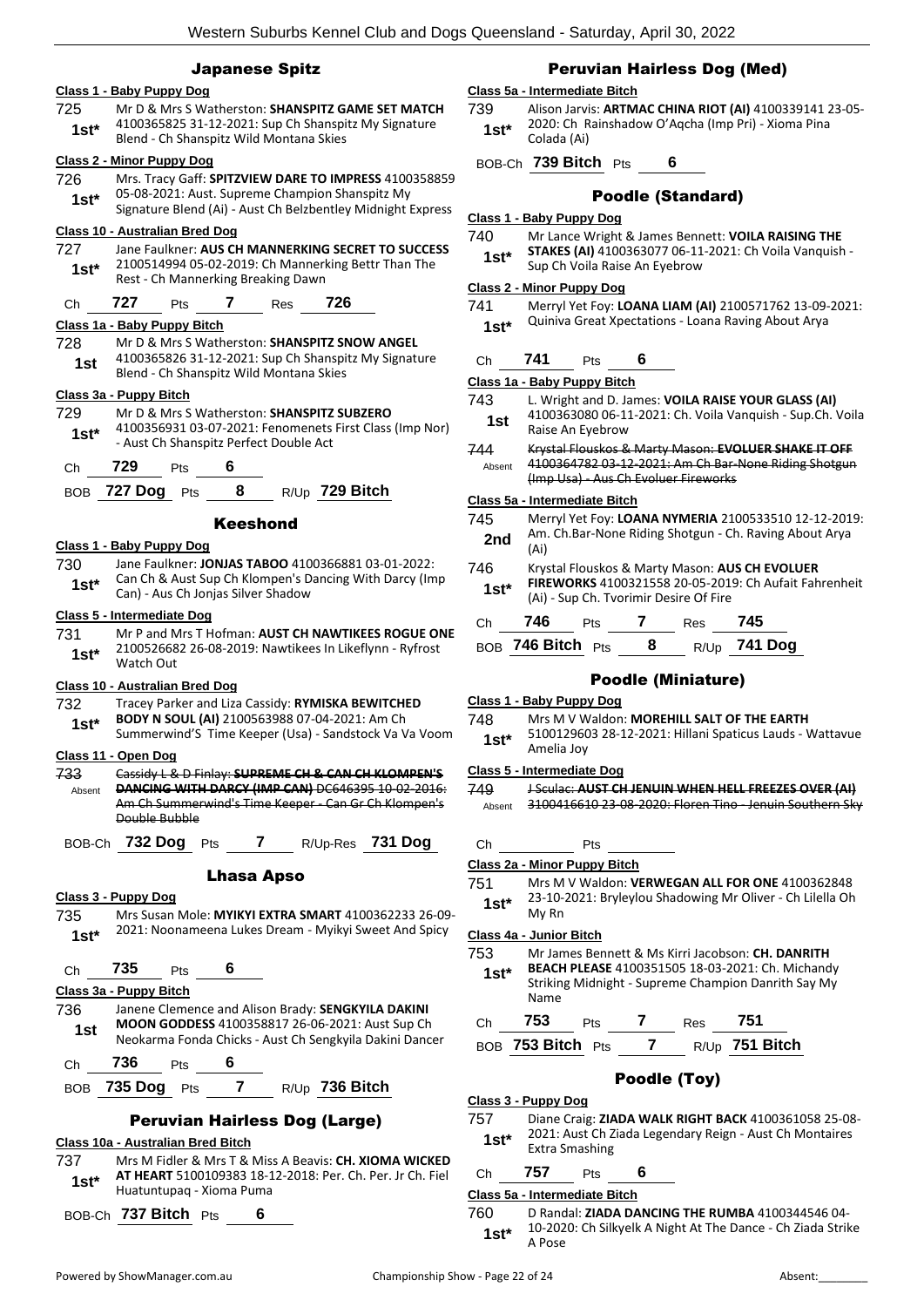| 760<br>6<br>Ch<br>Pts<br>$\overline{7}$                                                                                                                                              |                 | <b>Group</b>                                          |
|--------------------------------------------------------------------------------------------------------------------------------------------------------------------------------------|-----------------|-------------------------------------------------------|
| $R/Up$ 760 Bitch<br>757 Dog Pts<br><b>BOB</b>                                                                                                                                        | Best            | 746<br>Poo                                            |
| <b>Schipperke</b>                                                                                                                                                                    | Pts: 25         | Krystal Flouskos                                      |
| Class 4 - Junior Dog<br>763<br>Tania McAlister: TANZAPAW MY LITTLE DEMON<br>4100357089 13-06-2021: Sup Ch Beadale Hey True Blue -<br>1st*                                            | R/Up<br>Pts: 15 | <b>Shil</b><br>773<br>Mr. Jayden Brov                 |
| <b>Tanzapaw Magic In Motion</b>                                                                                                                                                      | <b>Baby</b>     | 740<br>Poo                                            |
| Class 11 - Open Dog<br>765<br>Mr. P. & Mrs. D. Comrie: AUST. SUPREME CH. SANLYN FIRE                                                                                                 |                 | Mr Lance Wrigh                                        |
| STORM (IMP. N.Z.) 03446-2013 19-05-2013: N.Z. Supreme<br>$1st*$<br>Ch. & Am. Ch. Tumbleweed's On The Road Again (Imp.<br>U.S.A.) - N.Z. Ch. Sanlyn Black Diamond                     | Minor           | STAKES (AI)<br>702<br>Dalr<br>Ms FEL Darling:         |
| 763<br>$\mathbf{7}$<br>765<br>Ch<br>Pts<br>Res                                                                                                                                       | <b>Puppy</b>    | 773<br>Shil                                           |
| Class 1a - Baby Puppy Bitch                                                                                                                                                          |                 | Mr. Jayden Brov                                       |
| Tania McAlister: KARMAS A BEAST 4100364648 05-12-<br>768<br>2021: Ch Bargchain Hits A Vote In Time - Gr Ch Exmoor<br>1st*<br>Raven Magic                                             | Junior          | 753<br>Poo<br>Mr James Benne<br>Please                |
| 769<br>Mrs Anne Scott: BEADALE BRIGHT STAR EBONY<br>5100128605 01-11-2021: Cze Ch. Cze Jr Ch Ch Beadale This<br>2nd<br>Is My Time - Beadale Mamma Mia                                | <b>Inter</b>    | 746<br>Poo<br>Krystal Flouskos                        |
| Class 10a - Australian Bred Bitch                                                                                                                                                    | Aus Br          | 711<br>Frer                                           |
| 771<br>Mr. P. & Mrs. D. Comrie: AUST. CH. BREOGAN MAGIC<br>DREAMS 2100469895 03-02-2017: Nz. Ch. Ch. Breogan Kiwi<br>$1st*$<br>Dreams - Ch. Bateauchien Jack Be Quick                | Open            | W & D Smith: A<br>774<br>Tibe<br>S & B Lancey: Sl     |
| 771<br>6<br><b>Pts</b><br>Ch                                                                                                                                                         |                 |                                                       |
| 763 Dog Pts 8 R/Up 771 Bitch<br><b>BOB</b>                                                                                                                                           |                 |                                                       |
| <b>Shih Tzu</b><br>Class 3a - Puppy Bitch                                                                                                                                            | Best<br>Pts: 7  | 704<br>Dalr<br>Michelle Little:<br><b>REIGNS</b>      |
| 773<br>Mr. Jayden Brown: CH TZUAVE CAREFUL WAT U WITCH<br>FOR 4100353031 04-05-2021: Oeshih Mission<br>$1st*$<br>Accomplished - Ch Oeshih Witchful Thinking                          | R/Up            | 686<br>Bos<br>Mr A J Phelan &<br><b>EXALTARE GO Y</b> |
| BOB-Ch 773 Bitch Pts<br>6                                                                                                                                                            |                 |                                                       |
| <b>Tibetan Terrier</b><br>Class 11 - Open Dog                                                                                                                                        | Finish          |                                                       |
| 774<br>S & B Lancey: SUP CH QANDA LHI'S QA-PAR (IMP ITALY)<br>14/132949 13-07-2014: Italian Ch Yon-Tan Of Sio-Who-Sii-<br>$1st*$<br>Bib - Italian Ch/Austrian Ch Qanda Lhi's Gaurika |                 |                                                       |
| 774<br>6<br>Pts<br>Ch                                                                                                                                                                |                 |                                                       |
| Class 3a - Puppy Bitch                                                                                                                                                               |                 |                                                       |
| S & B Lancey: TIBETOES KILLING TYME 2100564722 16-05-<br>775<br>2021: Catch The Wind Erbosedition - Tibetoes Heres Lookin<br>$1st*$<br>At U                                          |                 |                                                       |

Ch **775** Pts **6** BOB **774 Dog** Pts **7** R/Up **775 Bitch**

## **7 - Specials**

| Best         | Poodle (Standard)<br>746                                                                                                 |  |
|--------------|--------------------------------------------------------------------------------------------------------------------------|--|
| Pts: 25      | Krystal Flouskos & Marty Mason: AUS Ch Evoluer Fireworks                                                                 |  |
| R/Up         | <b>Shih Tzu</b><br>773                                                                                                   |  |
| Pts: 15      | Mr. Jayden Brown: Ch Tzuave Careful Wat U Witch For                                                                      |  |
| <b>Baby</b>  | 740<br>Poodle (Standard)<br>Mr Lance Wright & James Bennett: VOILA RAISING THE<br>STAKES (AI)                            |  |
| <b>Minor</b> | 702<br><b>Dalmatian</b><br>Ms FEL Darling: Paceaway Pretty in Pink                                                       |  |
| <b>Puppy</b> | 773<br><b>Shih Tzu</b><br>Mr. Jayden Brown: Ch Tzuave Careful Wat U Witch For                                            |  |
| Junior       | Poodle (Miniature)<br>753<br>Mr James Bennett & Ms Kirri Jacobson: Ch. Danrith Beach<br>Please                           |  |
| <b>Inter</b> | 746<br>Poodle (Standard)<br>Krystal Flouskos & Marty Mason: AUS Ch Evoluer Fireworks                                     |  |
| Aus Br       | 711<br><b>French Bulldog</b><br>W & D Smith: Aust Ch Beunyque The Golden Child                                           |  |
| Open         | 774<br><b>Tibetan Terrier</b><br>S & B Lancey: SUP CH Qanda Lhi's Qa-Par (Imp Italy)                                     |  |
|              | <b>Neuter</b>                                                                                                            |  |
| <b>Best</b>  | <b>Dalmatian</b><br>704                                                                                                  |  |
| Pts: 7       | Michelle Little: AUST CH NEUT CH PACEAWAY SUMMER<br><b>REIGNS</b>                                                        |  |
| R/Up         | <b>Boston Terrier</b><br>686<br>Mr A J Phelan & Miss J M Young & Miss M Thomas: Gr Ch<br><b>EXALTARE GO YOUR OWN WAY</b> |  |

Absent 16